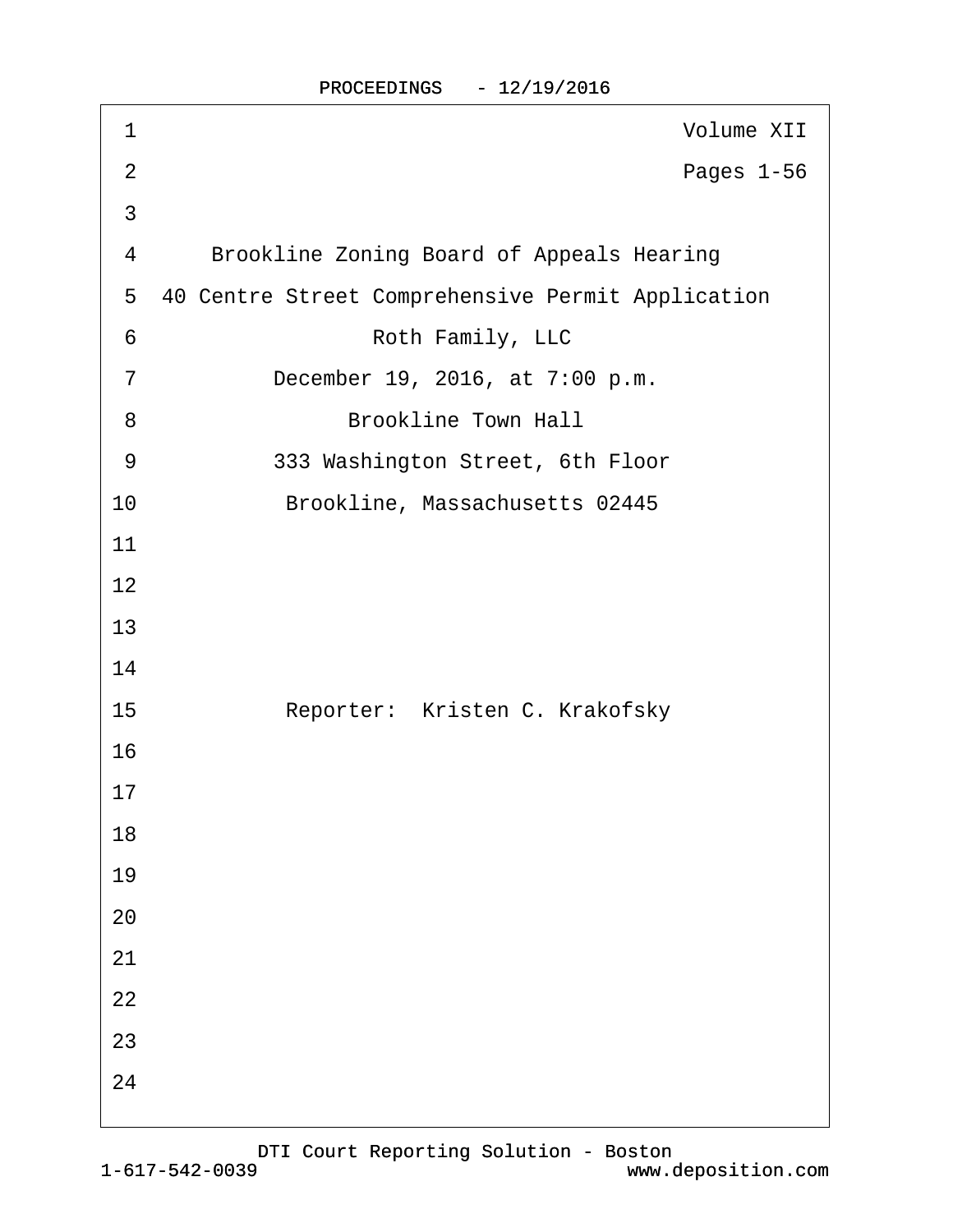| <b>APPEARANCES</b><br>1               |  |
|---------------------------------------|--|
| 2 Board Members:                      |  |
| 3 Jesse Geller, Chairman              |  |
| 4 Christopher Hussey                  |  |
| 5 Kate Poverman                       |  |
| 6 Steven Chiumenti                    |  |
| $\overline{7}$                        |  |
| 8 Town Staff:                         |  |
| 9 Alison Steinfeld, Planning Director |  |
| 10 Maria Morelli, Senior Planner      |  |
| 11                                    |  |
| 12 Applicant:                         |  |
| 13 Bob Roth, Roth Family, LLC         |  |
| 14 Bob Engler, President, SEB         |  |
| 15                                    |  |
| 16                                    |  |
| 17                                    |  |
| 18                                    |  |
| 19                                    |  |
| 20                                    |  |
| 21                                    |  |
| 22                                    |  |
| 23                                    |  |
| 24                                    |  |
|                                       |  |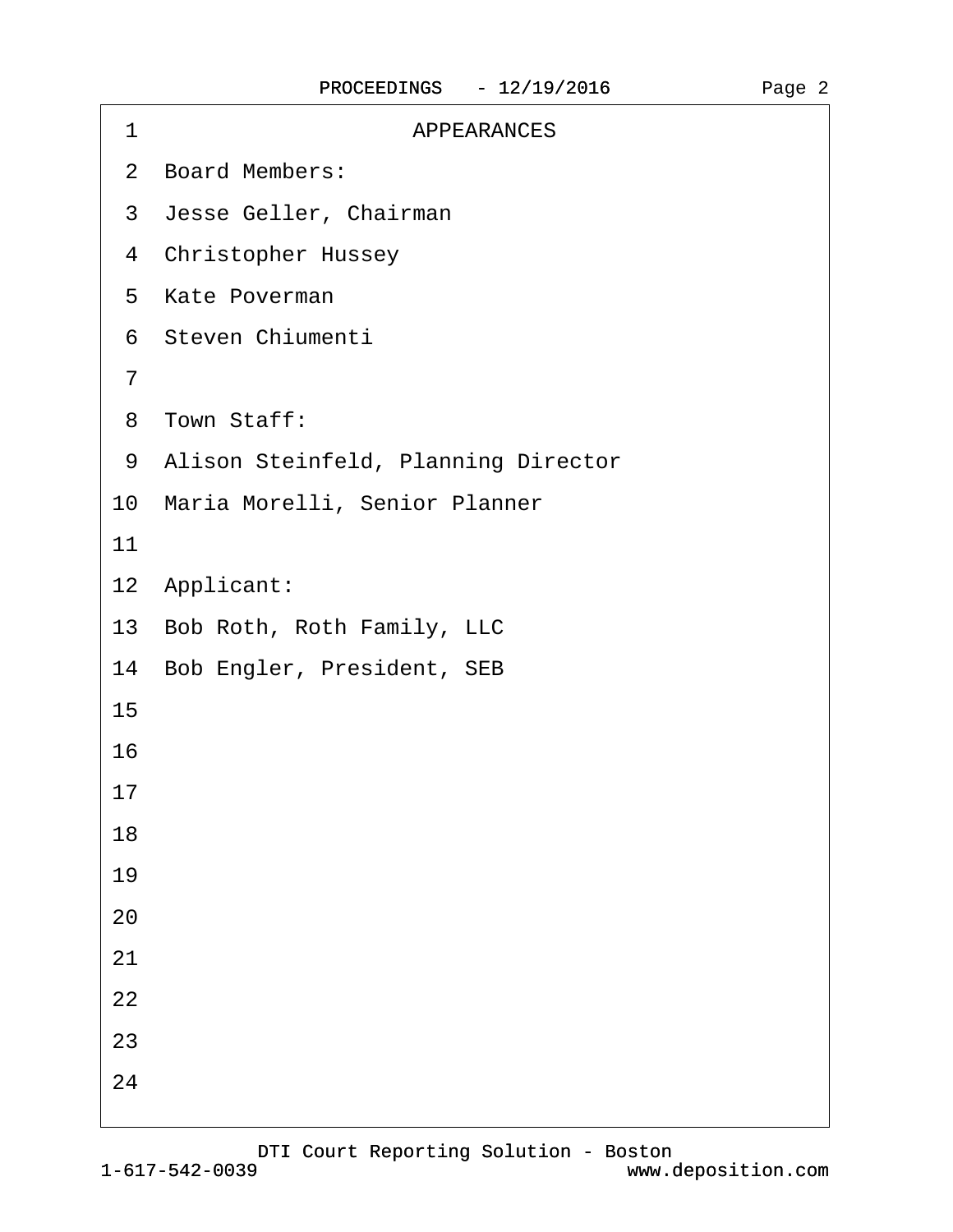<span id="page-2-0"></span>

| 1              | PROCEEDINGS:                                            |
|----------------|---------------------------------------------------------|
| $\overline{2}$ | 7:02 p.m.                                               |
| 3              | MR. GELLER: Good evening. It's 7:00 p.m.                |
|                | 4 We are reconvening 40 Centre Street. This is a        |
|                | 5 comprehensive permit application. Again, for the      |
|                | 6 record, my name is Jesse Geller. To my immediate      |
|                | 7 left is Chris Hussey, to Mr. Hussey's left is Steve   |
|                | 8 Chiumenti, and to my right is Kate Poverman.          |
| 9              | As people will recall, in the last hearing              |
|                | 10 we reviewed a revised set of waivers and the board   |
|                | 11 discussed those. And we also reviewed a draft of     |
|                | 12 the -- of a proposed decision, and most importantly, |
|                | 13 a draft of proposed conditions. We also took         |
|                | 14 testimony at the last hearing.                       |
| 15             | And I think what we are going to do in this             |
|                | 16 hearing -- or the lion's share of this hearing will  |
|                | 17 be to review those redline revisions both in terms   |
|                | 18 of the waivers as well as in terms of the draft of   |
|                | 19 the condition and decision.                          |
| 20             | Maria, I understand that we've received a               |
| 21             | letter?                                                 |
| 22             | MS. MORELLI: Yes.                                       |
| 23             | MR. GELLER: From Dr. Maloney?                           |
| 24             | MS, MORELLI: Yes. So this is to the                     |
|                |                                                         |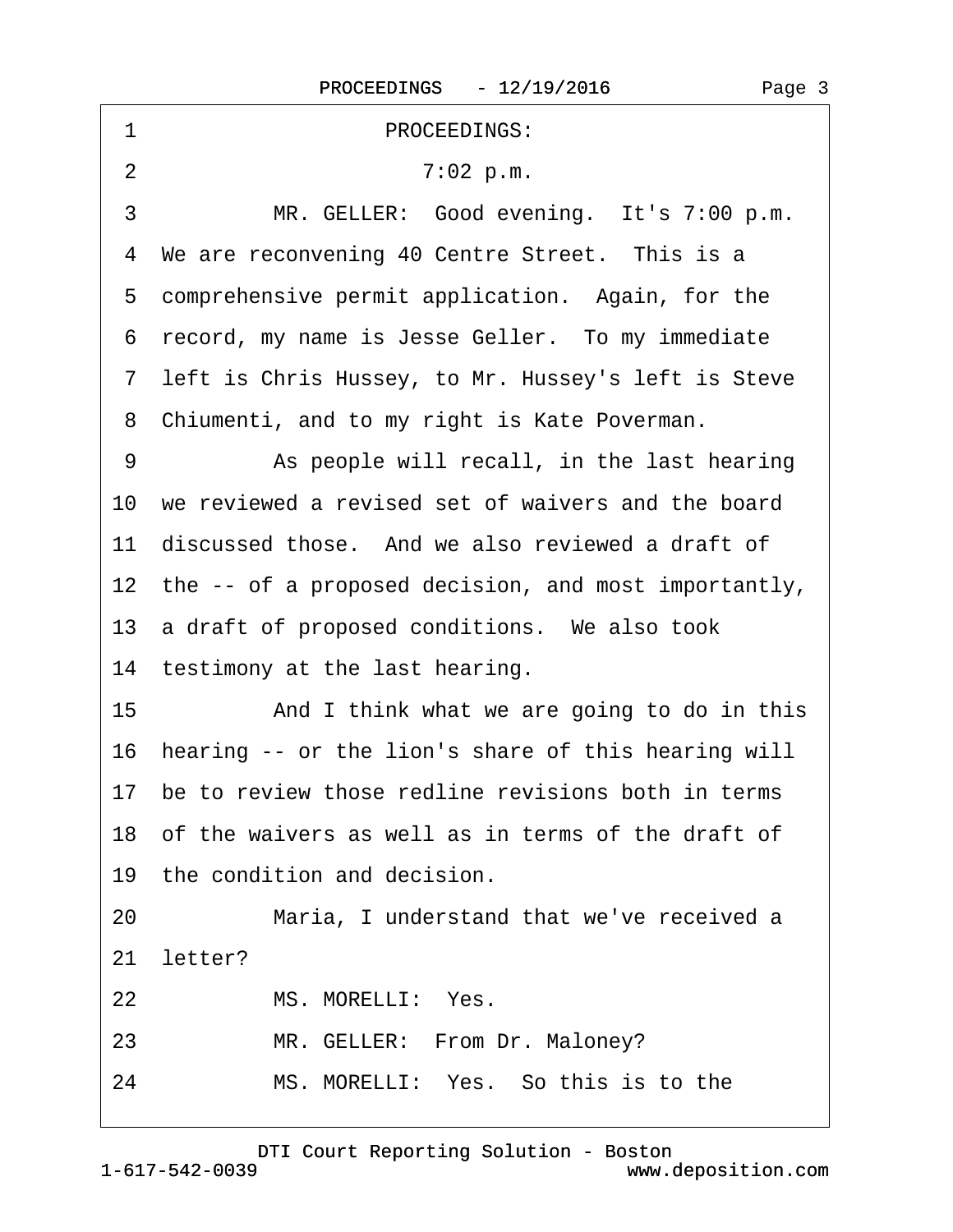<span id="page-3-0"></span>·1· zoning board of appeals dated December 19, 2016, from 2 Patrick Maloney, the chief of environmental health 3 services. And this is regarding the 40 Centre Street 4 40B, the proposed plan. In particular, the rubbish 5 and recycling. 6 The response to follow-up questions from 7 the ZBA regarding the above-noted project, I offer 8 the following: 9 The vas noted the proposed trash room is 15 10 by 15 feet in size. The health department 11 recommended trash be compacted and 2 two-yard 12 dumpsters be provided for the building's trash and 13· rubbish.· In addition, it was noted that should 14 additional containment be needed, an additional 15 dumpster would be needed. 16· · · · · ·"To best address the concern of adequate 17· storage space, the applicant should demonstrate on 18· revised plans where the additional dumpster will be 19· located.· The applicant should show on the plans the 20· dumpster being able to fit in the proposed room or an 21 alternative location for the additional dumpster. 22 The revised plans must also show the storage 23 environment for the two recycling toters and backup 24· locations should additional toters be needed.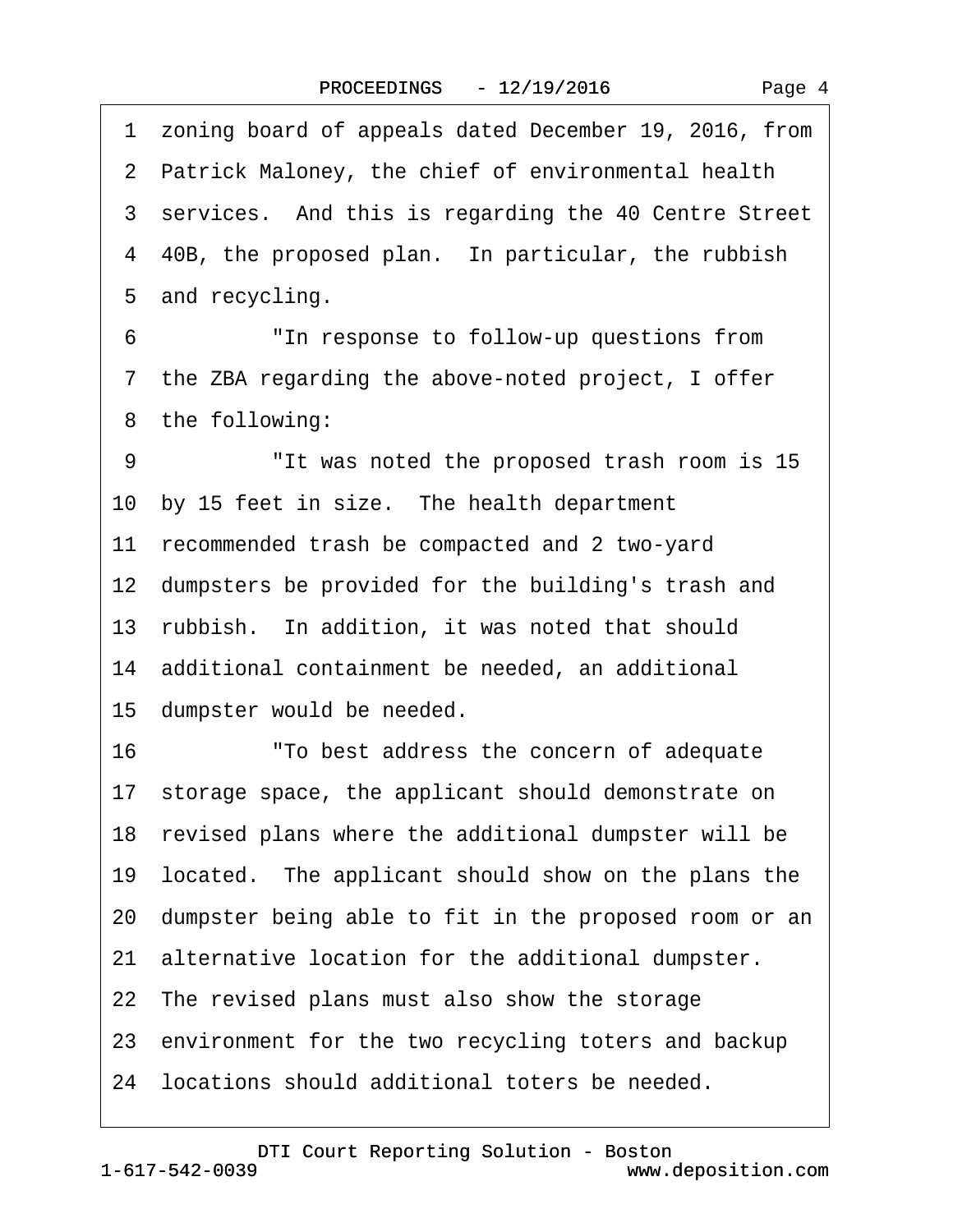<span id="page-4-0"></span> $\sqrt{ }$ 

| "Last, should the applicant not be able to<br>1          |
|----------------------------------------------------------|
| 2 provide space for additional dumpster storage, the     |
| 3 health department will not object to an additional     |
| 4 rubbish pickup date if needed.                         |
| "As noted in my 11/21/2016 memo to the ZBA,<br>5         |
| 6 this issue will be revisited when 90 percent           |
| 7 occupancy is achieved."                                |
| MR. GELLER: Thank you. Is there anything<br>8            |
| 9 else to report?                                        |
| MS. MORELLI: No.<br>10 <sup>°</sup>                      |
| 11<br>MR. GELLER: Okay. Thank you.                       |
| 12<br>Does the applicant have anything new to            |
| 13 submit?                                               |
| 14<br>MR. ROTH: No.                                      |
| 15<br>MR. GELLER: Okay. Thank you.                       |
| 16<br>So what I want to do is I want the board to        |
| 17 take their waivers and, as you received earlier, a    |
| 18 set of revised waivers, and let's just run through it |
| 19 and make sure it's consistent with what our           |
| 20 instructions were.                                    |
| MS. MORELLI: Excuse me, Mr. Chairman. Do<br>21           |
| 22 you mind if I just ask the members of the public if   |
| 23 they have the packet?                                 |
| 24<br>Did you receive the packet?                        |
|                                                          |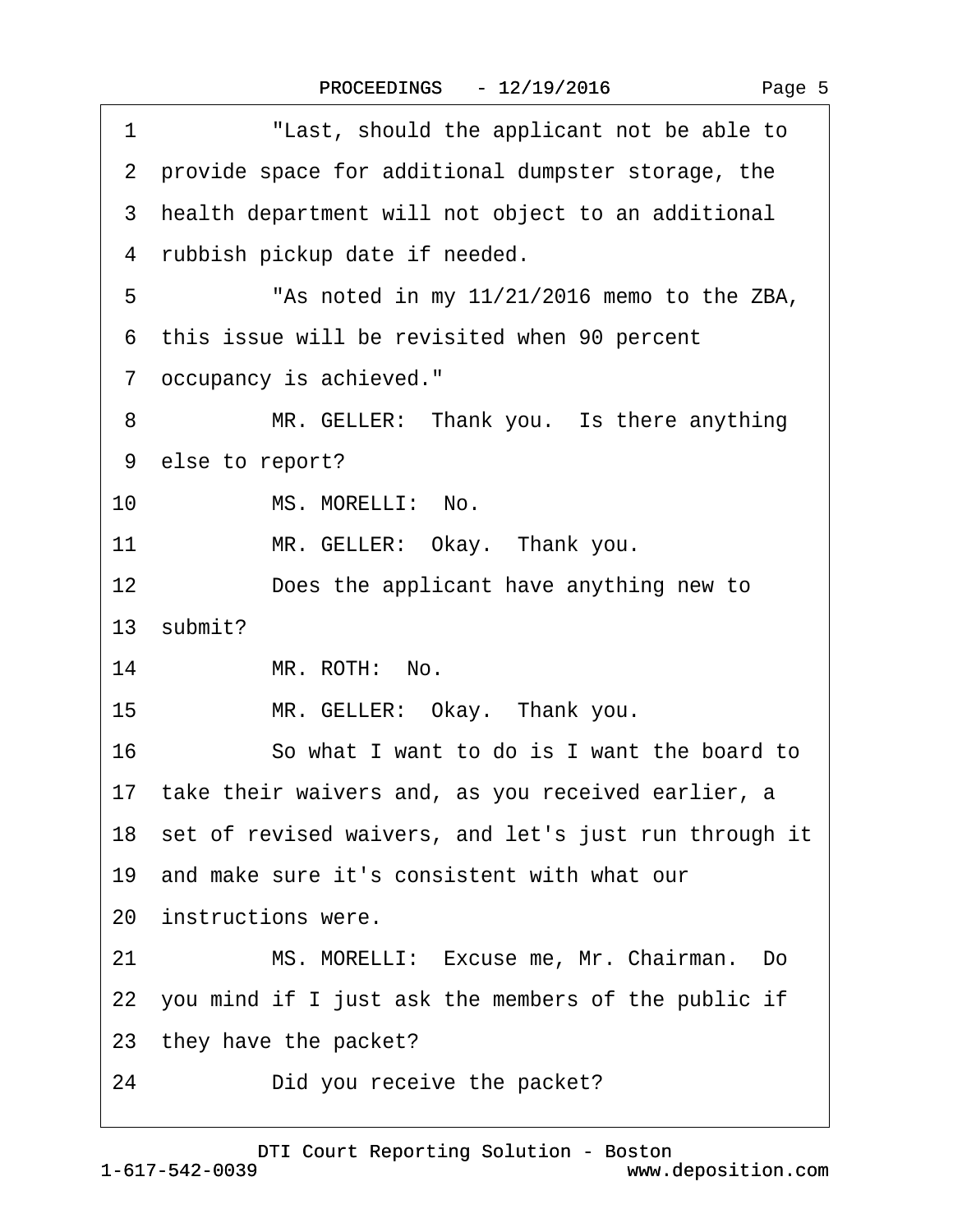<span id="page-5-0"></span>

| 1<br>So I don't need to show this online. Okay.       |
|-------------------------------------------------------|
| 2<br>MR. GELLER: You could leave it up there.         |
| It may be helpful to people.<br>3                     |
| MS. MORELLI: Okay.<br>4                               |
| MR. GELLER: Any comment on A?<br>5                    |
| MS. POVERMAN: No.<br>6                                |
| MR. GELLER: B?<br>$\overline{7}$                      |
| MS. POVERMAN: No.<br>8                                |
| MR. GELLER: C?<br>9                                   |
| MS. POVERMAN: No.<br>10                               |
| 11<br>MR. GELLER: D? If I don't hear from you,        |
| 12 I'm just going to continue.                        |
| 13<br>$E$ ? $F$ ?                                     |
| MS. POVERMAN: If something's not<br>14                |
| 15 applicable, do we keep it in there?                |
| 16<br>MR. GELLER: I would take it out, but I          |
| 17 think that they're simply posting it as -- they're |
| 18 just notifying us. It's sort of like a redline     |
| 19 change, but I think in the final waivers list,     |
| 20 they'll just pull it.                              |
| MS. MORELLI: It will be.<br>21                        |
| 22<br>MS. POVERMAN: Okay.                             |
| MR. GELLER: G?<br>23                                  |
| MS. POVERMAN: Fine.<br>24                             |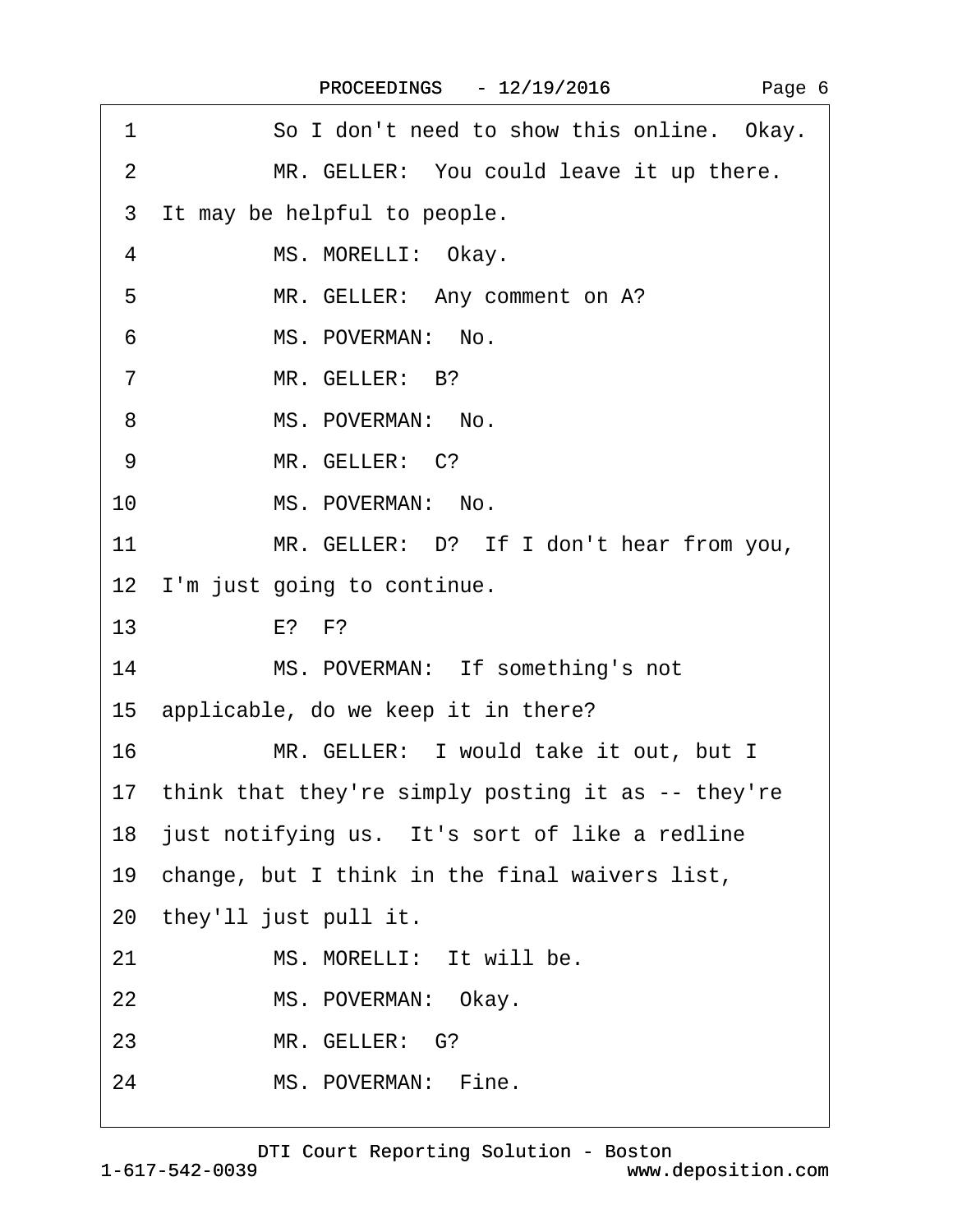<span id="page-6-0"></span>

| MR. GELLER: H? |
|----------------|
|                |

- 2 MR. HUSSEY: Yup.
- 3 MR. GELLER: 1?
- 4 MR. HUSSEY: Yup.
- 5 MR. GELLER: J?
- 6 MR. HUSSEY: Yup.
- 7 MR. GELLER: K?
- 8 MR. HUSSEY: Yup.
- 9 MR. GELLER: L?
- 10 MR. HUSSEY: Yup.
- 11 MR. GELLER: M?
- 12 MS. POVERMAN: Yup.
- 13 MR. GELLER: N? O?
- 14 MS. POVERMAN: Yeah.
- 15 MR. GELLER: P?
- 16 MS. POVERMAN: Yup.
- 17 MR. GELLER: And the applicant has
- 18 withdrawn, at our request, Q, R, S, T, U, V, W; and
- 19 X, there's a notation: "Denied by ZBA. No objection
- 20 from applicant."
- 21 Okay? Everybody in agreement?
- 22 (No audible response.)
- 23 MR. GELLER: Okay. The waivers are done.
- 24 Okay. Decision. So what we have is a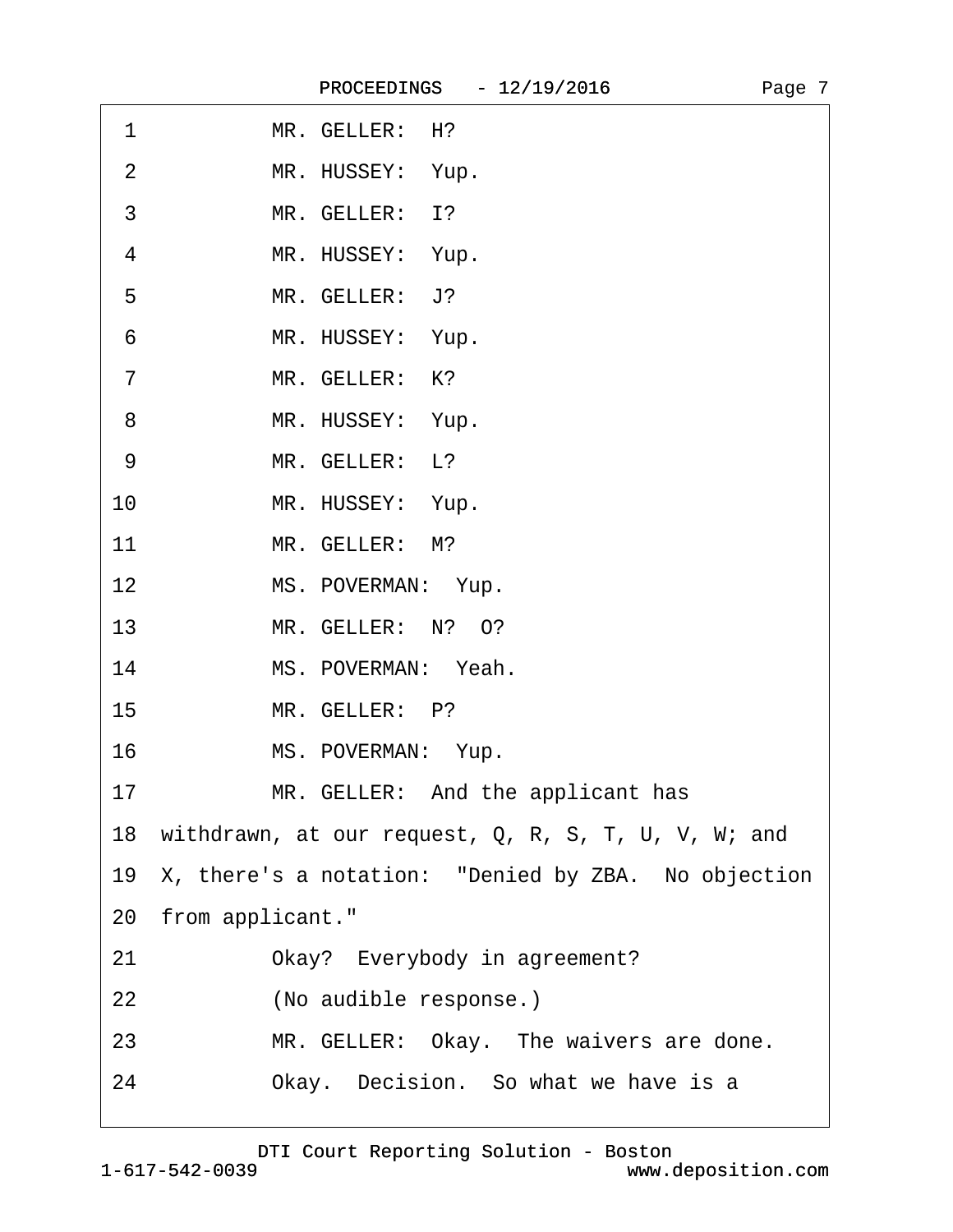<span id="page-7-0"></span>1 redline decision, or whatever color your printer may 2 print out. Maria circulated an actual redline with 3 some highlights. 4 What we also received was some requested 5 redline changes from the applicant, and it appeared ·6· to me that all of the comments pertain to issues ·7· related to affordability requirements in the 8 regulatory agreement and the transition over to the 9 town. 10 MS. MORELLI: I just want to clarify. I 11 haven't received comments from the applicant 12 regarding the redline, so you should ask the 13· applicant. 14 MR. GELLER: Okay. Did the applicant get 15 the redline? 16 MS. ROSENSTEIN: Can Lask what "redline" 17 means? 18 The redline is the draft -- the draft that 19 we discussed last week but with changes that have 20· been made, per the ZBA's discussion, indicated in, 21 literally, a redline format on the document. 22 And is the redline version available? 23 MS. MORELLI: Yes, it is posted on-line, 24 but it was later today. And what we have printed out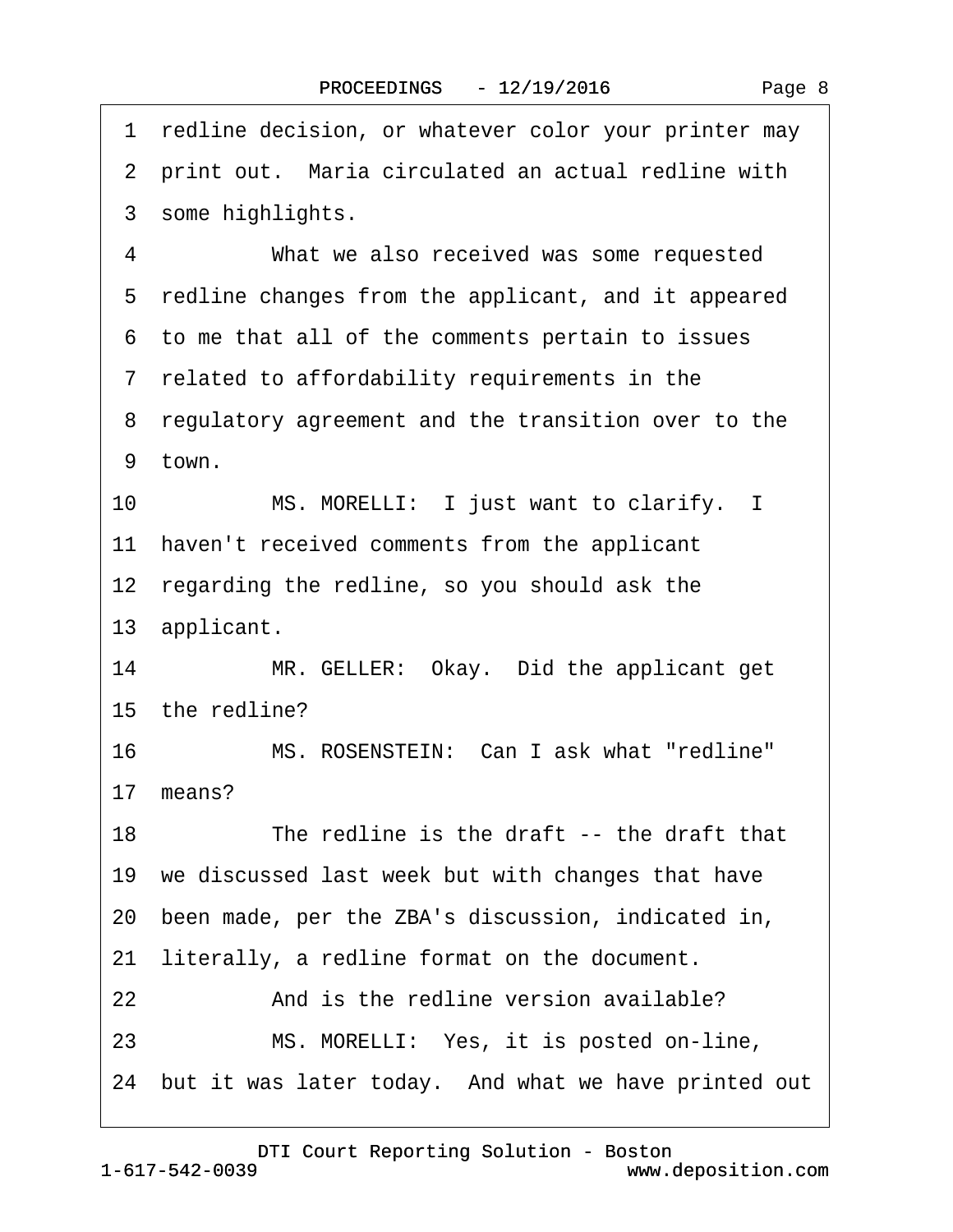<span id="page-8-0"></span>

| 1 is just -- you'll see it, like track changes. So you   |
|----------------------------------------------------------|
| 2 have a black-and-white set, so you'll either see it    |
| 3 crossed out, or if something's added, you'll see it    |
| 4 underlined. And that's the indication that there was   |
| 5 an edit made.                                          |
| MR. GELLER: Okay. And over and above<br>6                |
| that, we got some comments.<br>7                         |
| MS. MORELLI: Yes.<br>8                                   |
| MR. GELLER: Let me, at the outset, say<br>9              |
| 10 this: My understanding --                             |
| 11<br>Maria, you can confirm this.                       |
| 12<br>My understanding is that this iteration,           |
| 13 this draft document, still must be -- the review by   |
| 14 town counsel and review by our 40B consultant, also a |
| 15 lawyer, has not been completed. And I'm sure that     |
| 16 neither has reviewed these requested changes. Right?  |
| 17 These redline --                                      |
| 18<br>MS. MORELLI: Well, about Exhibit 2, I              |
| 19 should just back up and say that town counsel,        |
| 20 Jonathan Simpson, and our 40B consultant, Judi        |
| 21 Barrett, have reviewed the conditions -- the draft    |
| 22 decision when they were first drafted.                |
| MR. GELLER: No. I understand that.<br>23                 |
| MS. MORELLI: But they need to review<br>24               |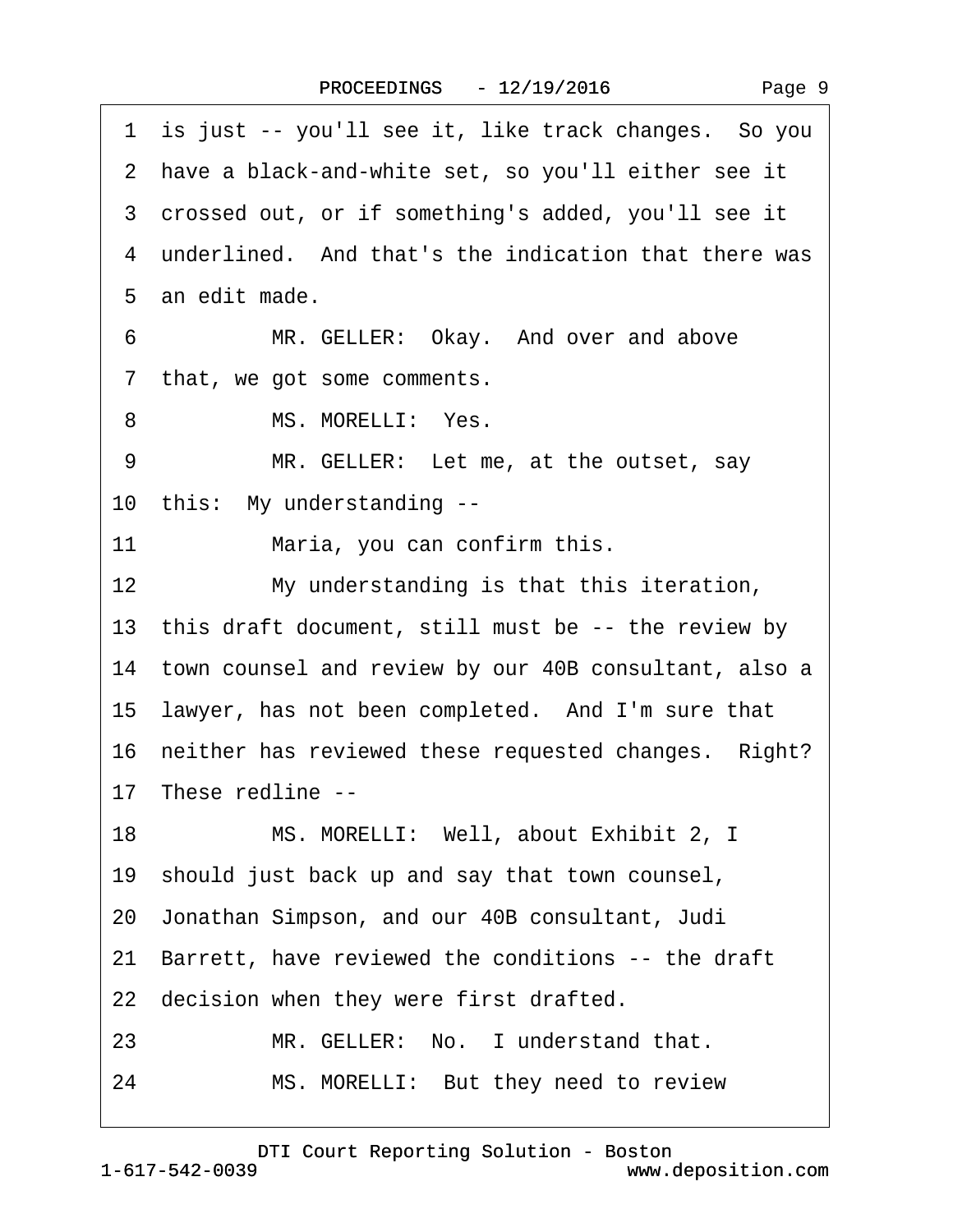<span id="page-9-0"></span>1 everything that really follows your discussion. I 2 just wanted to make that clear. 3 MR. GELLER: Right. Okay. 4 MS. MORELLI: Regarding Exhibit 2, which 5 are terms to be included in a replacement regulatory ·6· agreement -- and for people who don't understand, 7 this is -- the subsidizing agency, for 30 years, 8 oversees this regulatory agreement. And at the end ·9· of 30 years, the town assumes that responsibility 10 and, for continuity, likes to put forth terms to be 11 included in a replacement regulatory agreement that 12 would kick in at the end of 30 years. 13 MR. GELLER: Because the goal here is that 14 these be affordable in perpetuity. 15 MS. MORELLI: In perpetuity, correct. So 16 this is just an outline. It is not a regulatory 17 agreement, per se. 18 MR. GELLER: But in your -- at least what 19· I've seen, you are -- your goal is to essentially 20· have negotiated the pro forma of the document going 21· in, and all that is required is signature at the 22 trigger point. That's your goal here, is it not? 23 MS. MORELLI: I'm sorry. What are you 24 speaking of in particular?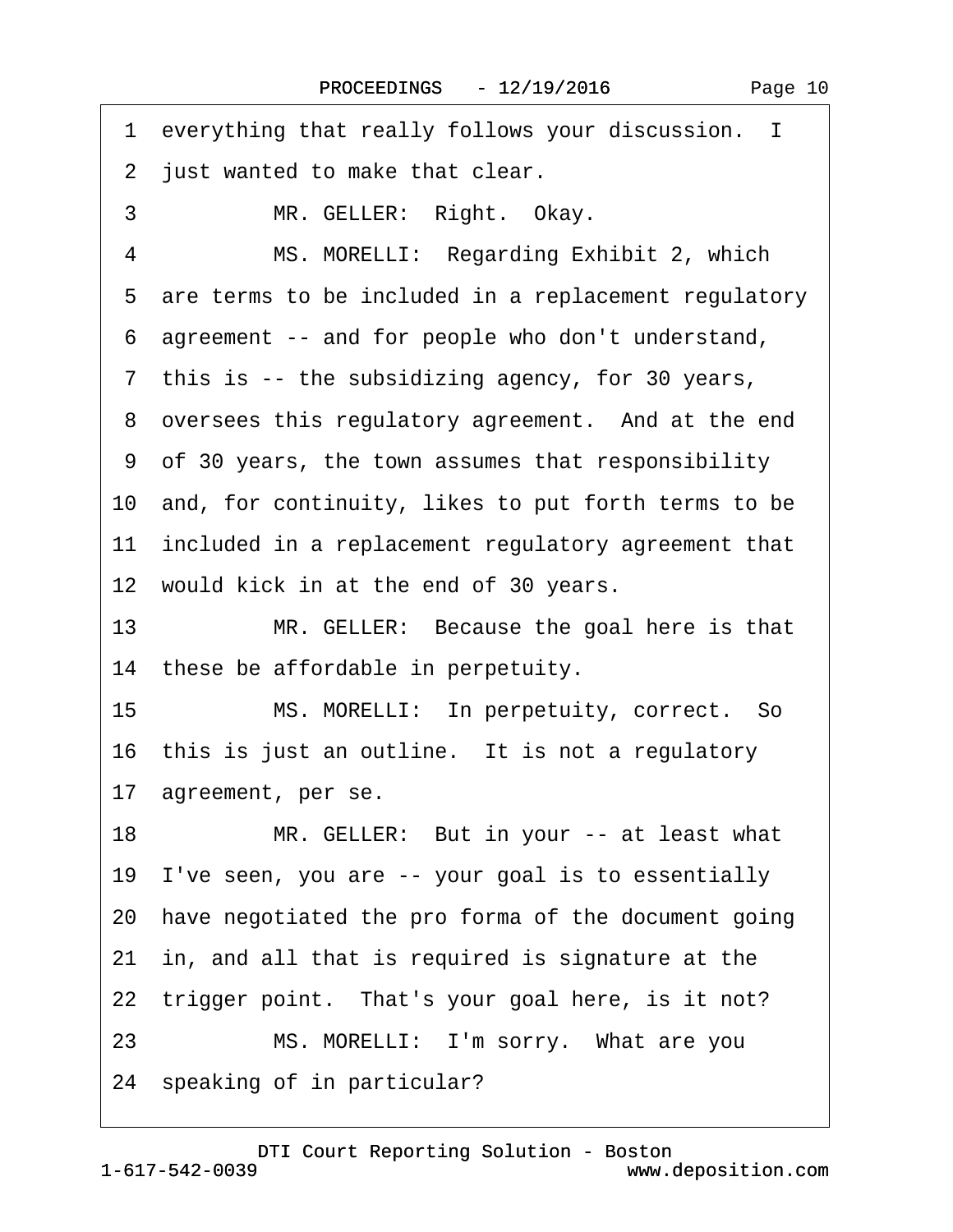<span id="page-10-0"></span>

| 1<br>MR. GELLER: The town regulatory agreement.          |
|----------------------------------------------------------|
| 2 You're attaching a final formal document.              |
| MS. MORELLI: This is not a final -- this<br>3            |
| 4 is not a final plan.                                   |
| 5<br>MR. GELLER: I know this isn't, but your             |
| goal is to get there.<br>6                               |
| $\overline{7}$<br>MS. MORELLI: Not during this time.     |
| MR. GELLER: Not during this time?<br>8                   |
| MS. MORELLI: No. Not for this decision.<br>9             |
| 10 All that we are going to accomplish at this stage is  |
| 11 to have terms identified that people agree with. We   |
| 12 do not prepare -- because that is going to take place |
| 13 in 30 years, we don't want to -- who's going to be    |
| 14 here in 30 years? You'll have different staff         |
| 15 members. You might have a different owner. So we      |
| 16 don't want to tie the hands of anyone who would be    |
| 17 negotiating in 30 years. I just want to make that     |
| 18 clear. This is not --                                 |
| MR. GELLER: Okay.<br>19                                  |
| MS. POVERMAN: Is this something that's<br>20             |
| 21 usually negotiated at all, or is it just usually in   |
| 22 that particular form?                                 |
| 23<br>MS. MORELLI: This is something that the            |
| 24 Town of Brookline has chosen to do because of the     |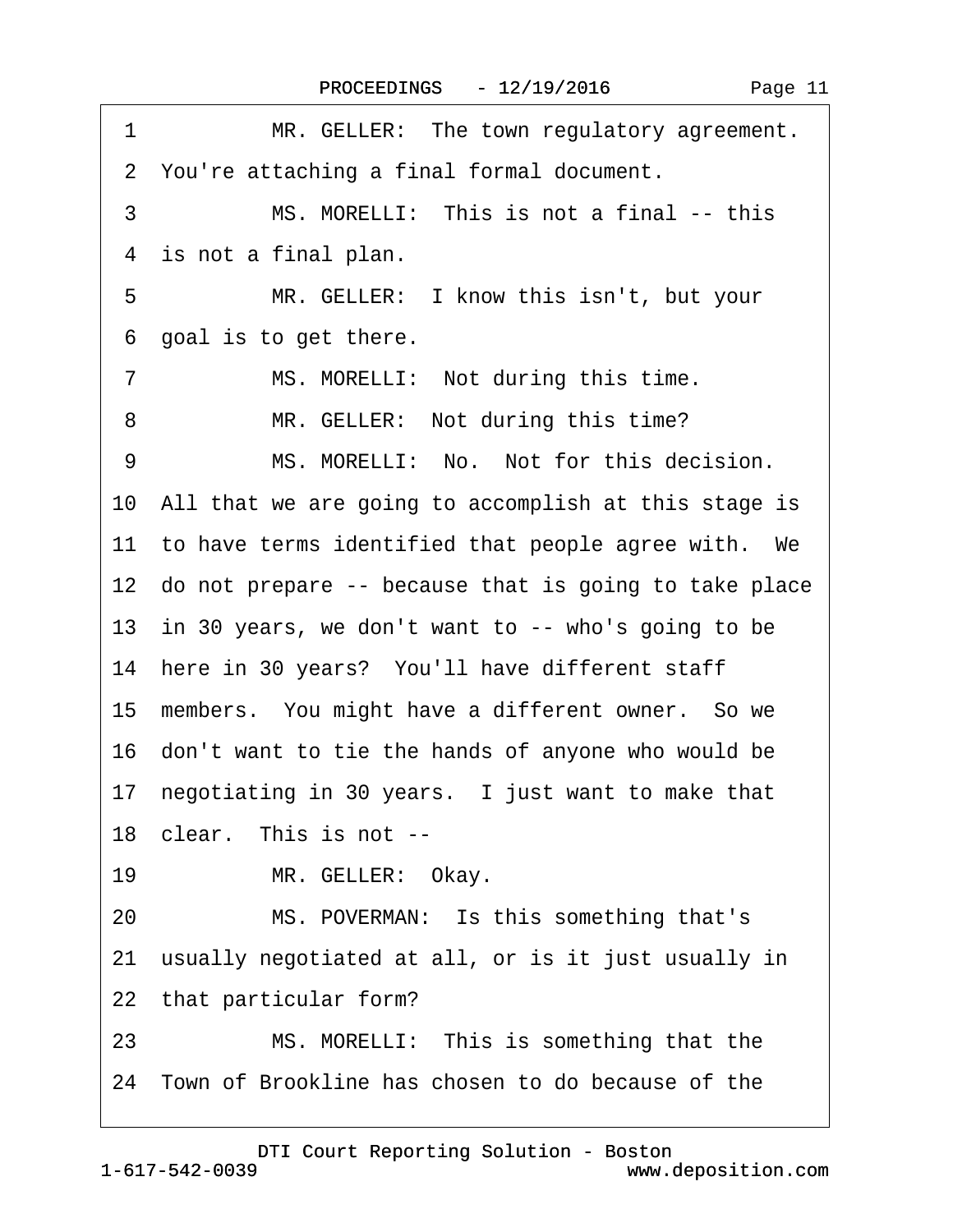<span id="page-11-0"></span>1 stipulation that the units be held in perpetuity. 2 This is something that we started to do with the 3 Hancock Village 40B. I can't speak to other 40Bs 4 prior to that. 5 MR. GELLER: I can't speak for 40Bs before ·6· that, but we've done it on 40Bs that I've been ·7· involved with in the sense that there has been a ·8· format for a regulatory agreement to take control ·9· once a subsidizing agency's term is over, so that is 10 consistent with what we've done on 40Bs in the past. 11· What the content is of that agreement, I haven't 12 really gotten involved with. But I just want to make 13 sure that town counsel is involved and is otherwise 14 satisfied. 15 MS. MORELLI: Yes. So town counsel has 16 reviewed Exhibit 2, again, which are the terms to be 17 included in a replacement regulatory agreement in 30 18 years. 19 MR. GELLER: Okay. 20 MS. MORELLI: And they've reviewed the 21 exhibit. They've also reviewed Mr. Roth's edits. In 22· general, they really just advise and say that it 23 would be best if you refer to the Exhibit 2 that was

24· submitted, the original draft, and that they really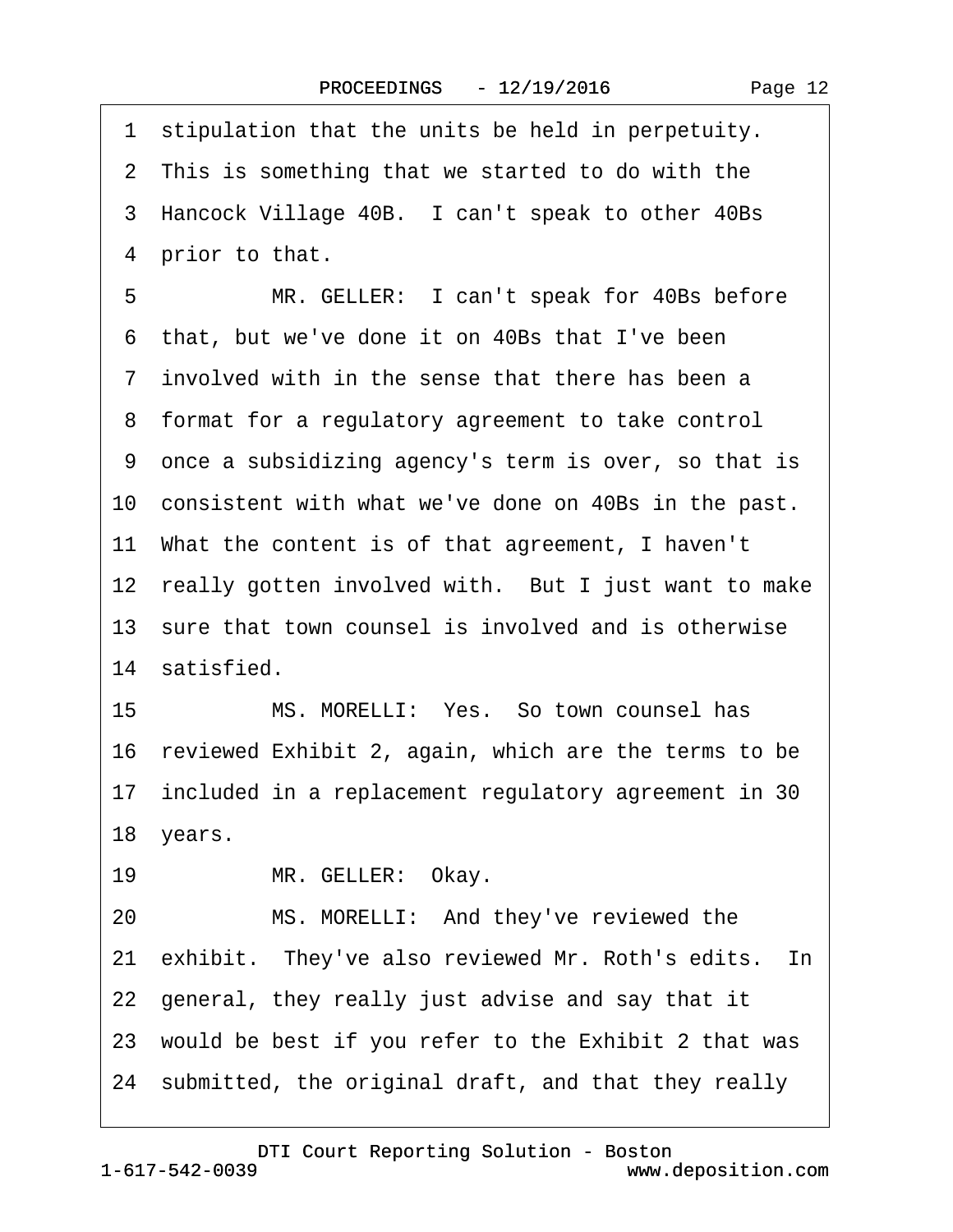<span id="page-12-0"></span>1 just -- we've advised the applicant that those 2 changes are really something that can be negotiated 3 later, in 30 years. 4 MR. GELLER: And town counsel is 5 comfortable with that? 6 MS. MORELLI: Yes. Town counsel advised ·7· that. 8 MR. GELLER: Okay. So backing up to my ·9· starting point, the bottom line is that this document 10 still needs to be reviewed cohesively by both Judi 11 Barrett as well as by Jonathan Simpson. So I wanted 12 everybody to understand that. So not with standing our 13 continuing discussion, there is some further review 14 that goes on by our legal advisers and the 15 comprehensive permit adviser. 16 Okay. Let's just roll through the -- where 17 there are redline changes. Unless you have a new 18 comment, we're going to just review the redline 19 changes. Okay? 20 MS. POVERMAN: So page 2A, additional Judi 21 Barrett findings, we'll discuss those separately? 22 MR. GELLER: Yeah. Let's discuss those 23 separately. 24 MS. POVERMAN: Okay. I have something on

1-617-542-0039 [DTI Court Reporting Solution - Boston](http://www.deposition.com) www.deposition.com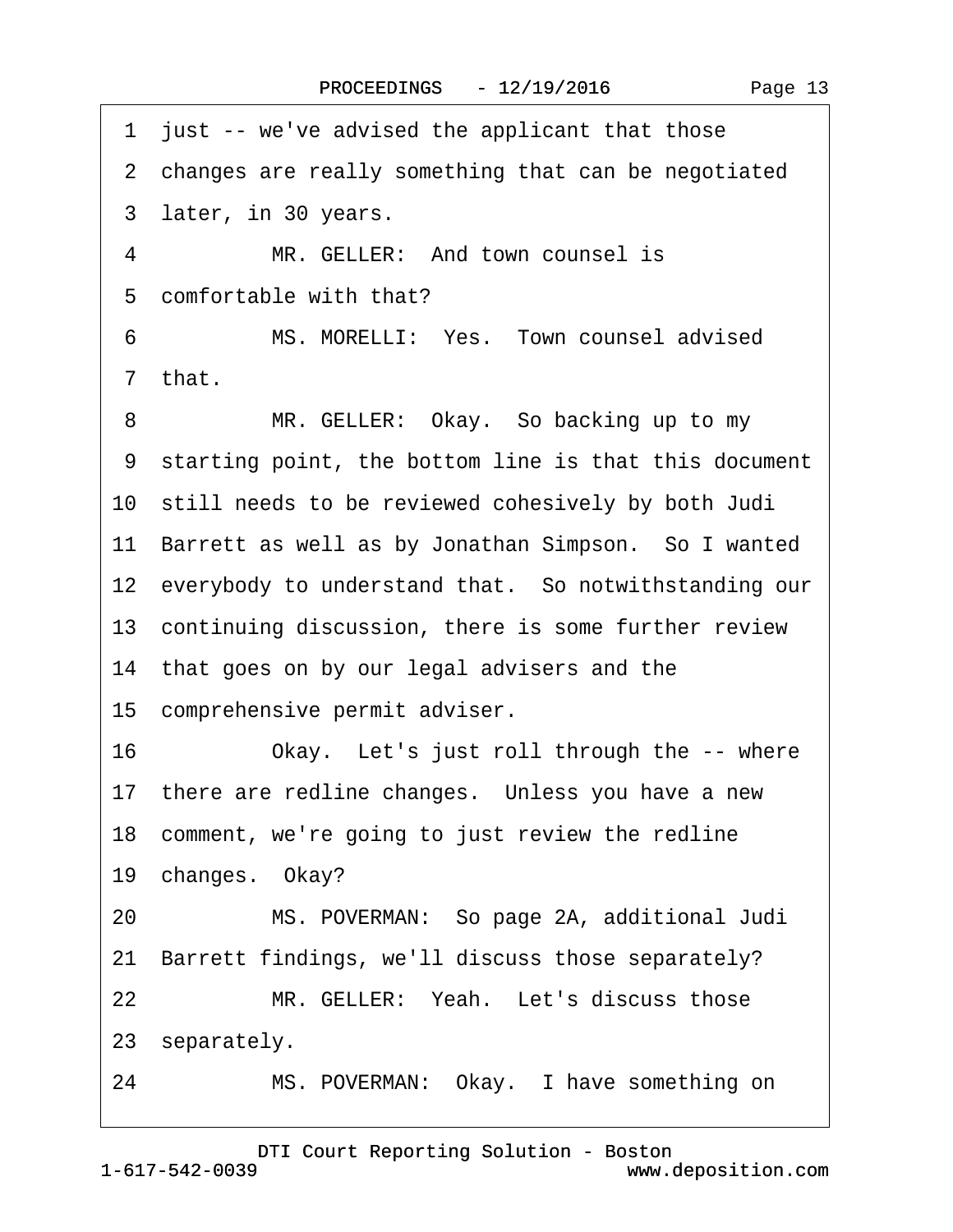<span id="page-13-0"></span>

| 1 page 3, just a -- it's a typo, basically. Under       |
|---------------------------------------------------------|
| 2 findings, paragraph 3 where it says, "MassHousing has |
| 3 determined that the project submitted was eligible."  |
| 4 Because there was a later submission, I found it      |
| 5 confusing, so I think it's more appropriate to say,   |
| 6 "MassHousing determined that the project              |
| 7 submitted" so it's clear that was not the current     |
| 8 project.                                              |
| MS. MORELLI: Okay.<br>9                                 |
| MR. GELLER: Did we confirm this building<br>10          |
| 11 was constructed in 1921?                             |
| MS. MORELLI: I found that it was designed<br>12         |
| 13 in 1921.                                             |
| MR. GELLER: How do you know it was<br>14                |
| 15 designed in 1921?                                    |
| MS. MORELLI: That was what was in the<br>16             |
| 17 report prepared by the preservation planner when it  |
| 18 was reviewing this case for demolition review.       |
| MR. GELLER: Because the Town of Brookline,<br>19        |
| 20 in its infinite wisdom, burned all of the records    |
| 21 prior to 1971?                                       |
| MS. MORELLI: Well, I only went as far as<br>22          |
| 23 the preservation commission's report.                |
| 24<br>MR. ROTH: There is a building permit.             |
|                                                         |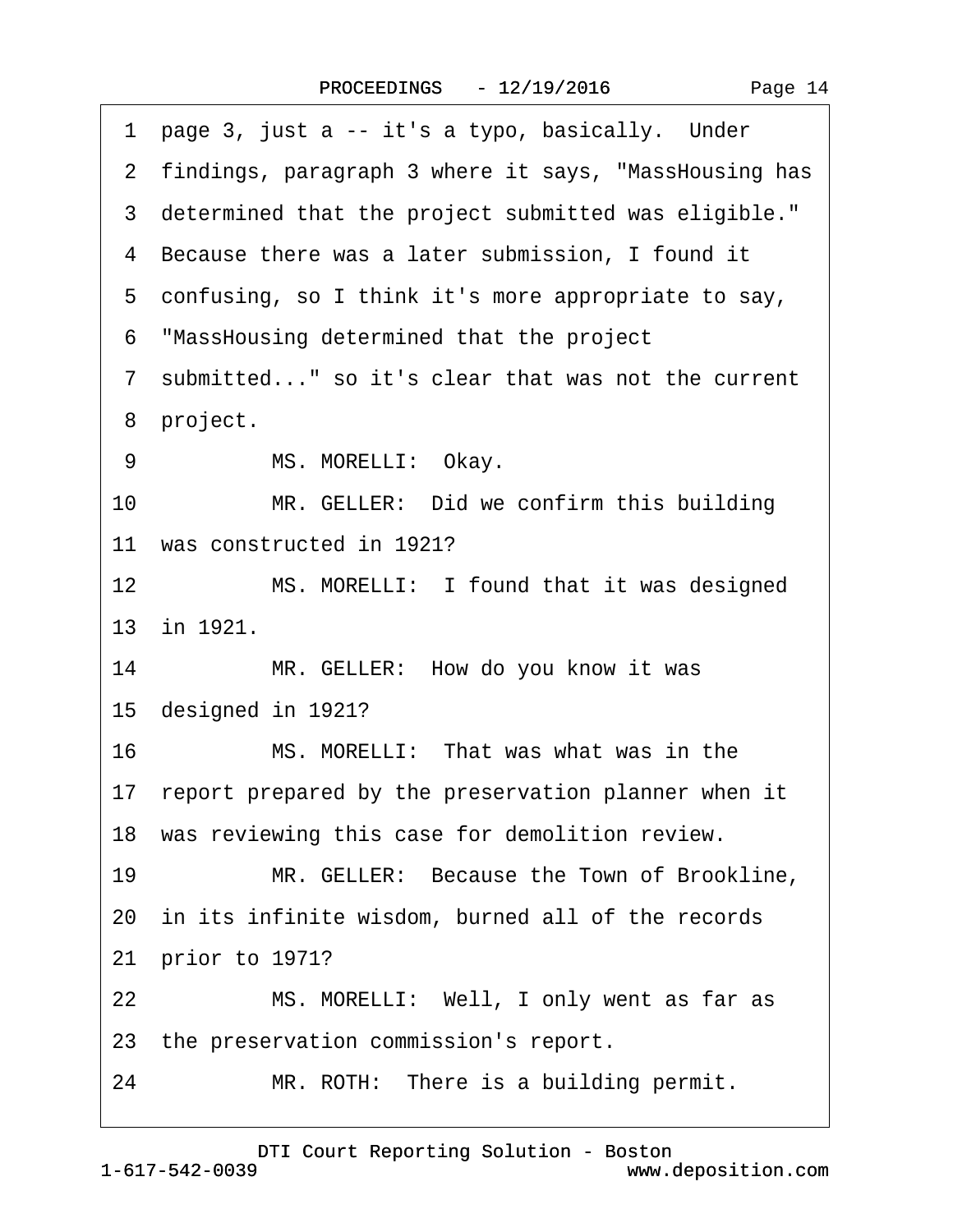<span id="page-14-0"></span>

| MR. GELLER: For the original structure?<br>1                |
|-------------------------------------------------------------|
| 2 Still on hand?                                            |
| MR. ROTH: Yes. I have it.<br>3                              |
| MR. GELLER: Okay.<br>4                                      |
| MS. POVERMAN: I made comments on page 6.<br>5               |
| MR. GELLER: Wait. Go ahead, Chris.<br>6                     |
| $\overline{7}$<br>MR. HUSSEY: On page 4, Item 9, the number |
| 8 of parking -- surface parking spaces existing. It         |
| 9 says six, but I think there are twelve, aren't there?     |
| 10<br>MR. GELLER: It says eight.                            |
| 11<br>MS. MORELLI: The applicant has noted                  |
| 12 twelve, but on the site plan I counted eight. So if      |
| 13 the applicant wants to                                   |
| MR. ROTH: There's ten.<br>14                                |
| UNIDENTIFIED AUDIENCE MEMBER: Could you<br>15               |
| 16 tell us where we are on these pages so we can follow     |
| 17 along, please.                                           |
| 18<br>MR. GELLER: So we're now past page 4.                 |
| 19 We're on page 5.                                         |
| UNIDENTIFIED AUDIENCE MEMBER: And<br>20                     |
| 21 number? Item?                                            |
| MR. GELLER: That's what we're going to<br>22                |
| 23 figure out.                                              |
| UNIDENTIFIED AUDIENCE MEMBER: Okay.<br>24                   |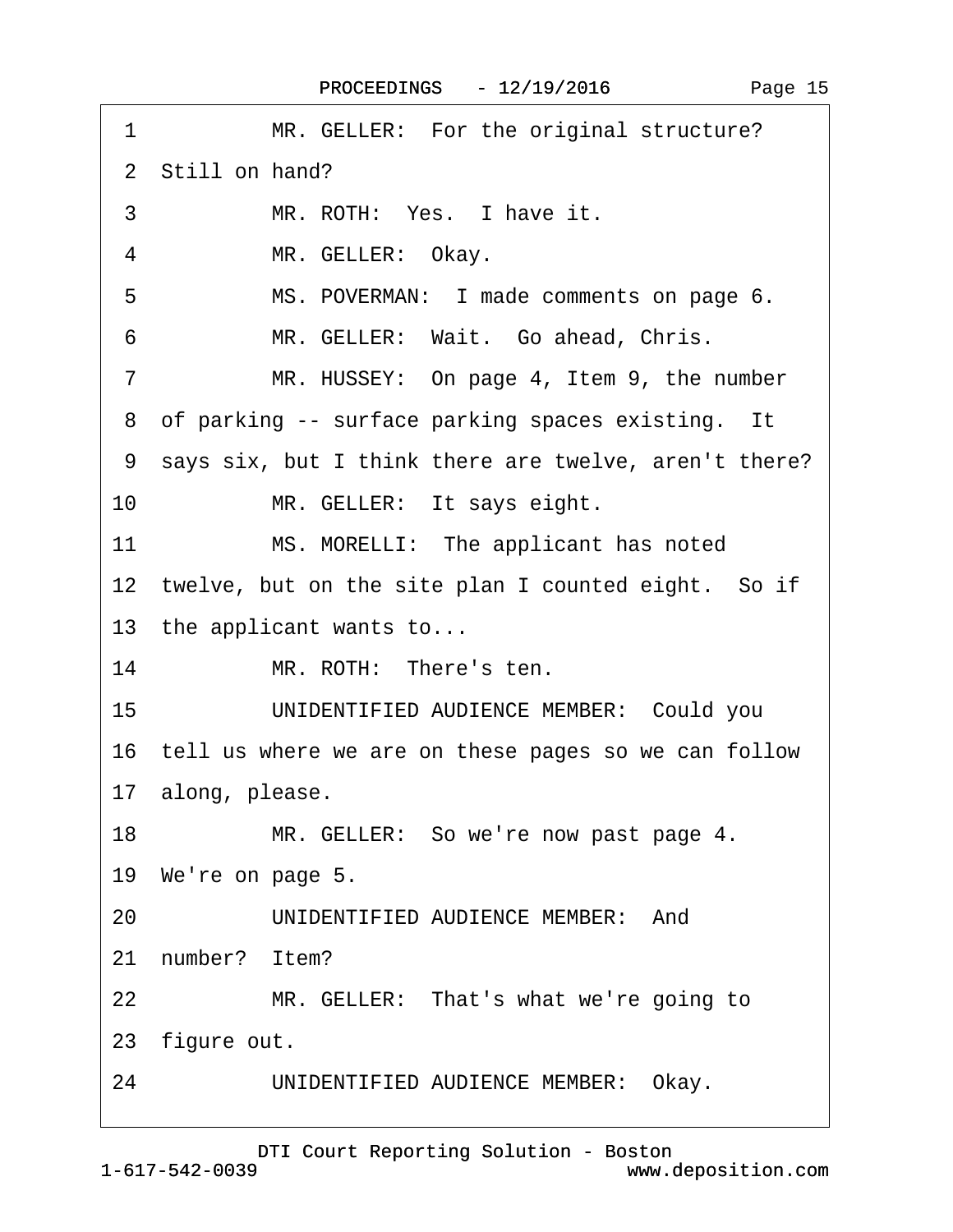<span id="page-15-0"></span> $\sqrt{ }$ 

| MR. GELLER: I have a comment in 1 as it's<br>1                    |
|-------------------------------------------------------------------|
| been reworded. I think it needs to be reworded.<br>$\overline{2}$ |
| 3<br>MS. POVERMAN: Under conditions?                              |
| MR. GELLER: Conditions, correct.<br>4                             |
| 5<br>MS. POVERMAN: So that's page 5. Okay.                        |
| 6<br>MR. GELLER: So I just want to be clear                       |
| 7 that the "no more than 25 percent maximum" is about             |
| 8 compact spaces.                                                 |
| MS. MORELLI: Yes. So I can qualify that<br>9                      |
| 10 to say "No more than 25 percent of the total parking           |
| 11 spaces are compact."                                           |
| 12 <sup>2</sup><br>MR. GELLER: Correct.                           |
| 13<br>MS. POVERMAN: What happens if it's                          |
| 14 determined that like 40 percent is compact? Is it              |
| 15 just kind of like oops?                                        |
| 16<br>MS. MORELLI: No. You cannot get a                           |
| 17 building permit.                                               |
| 18<br>MR. GELLER: The building department has                     |
| 19 enforcement.                                                   |
| MS. POVERMAN: Okay.<br>20                                         |
| 21<br>MR. GELLER: Page 6. So you see -- Kate, I                   |
| 22 think this was your issue. I just want to point your           |
| 23 attention to it, paragraph 10.                                 |
| MS. POVERMAN: I'm on 7.<br>24                                     |
|                                                                   |

1-617-542-0039 [DTI Court Reporting Solution - Boston](http://www.deposition.com) www.deposition.com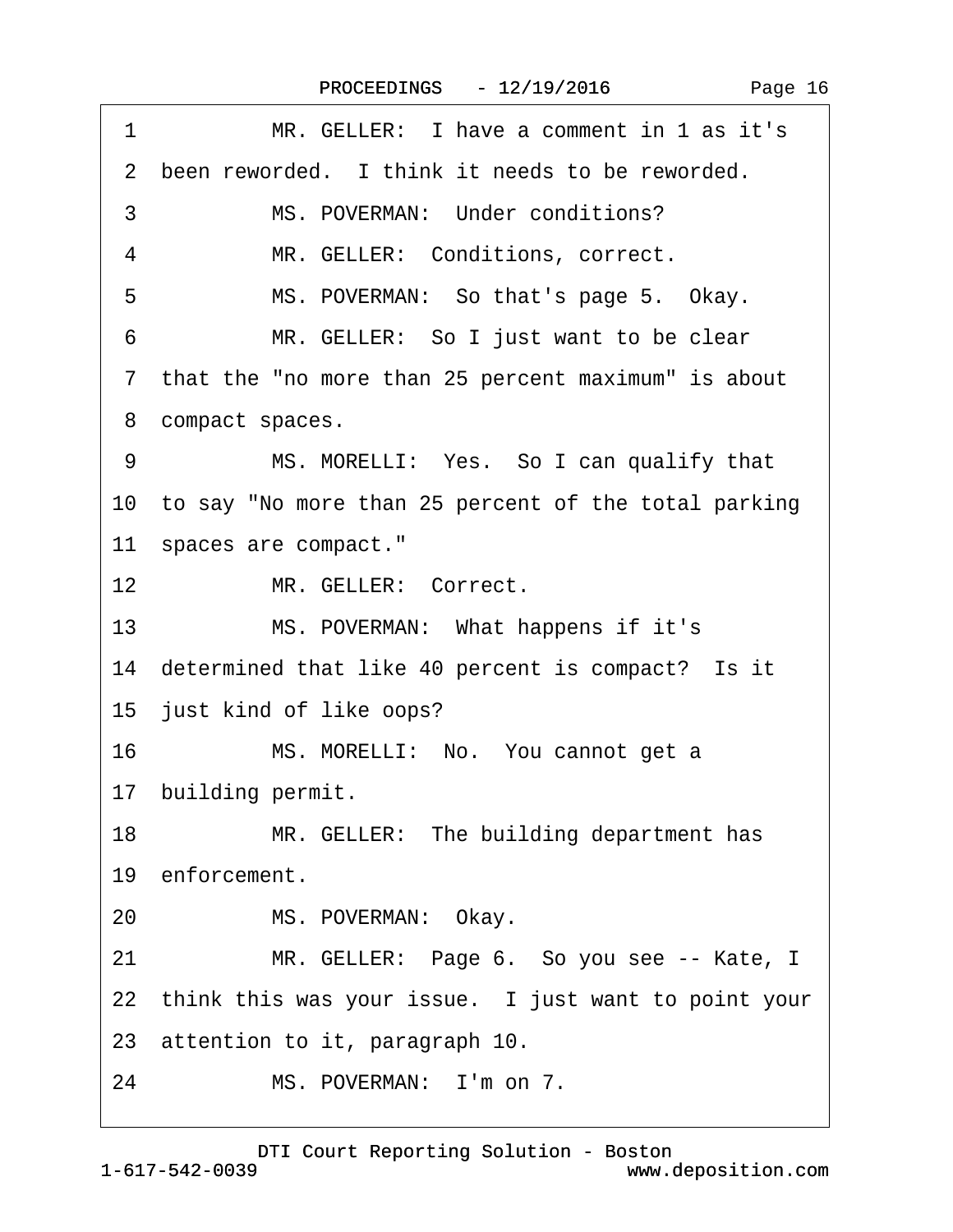<span id="page-16-0"></span>

| 1<br>MR. GELLER: Okay. So go to 7.                         |
|------------------------------------------------------------|
| MS. POVERMAN: This is just wordsmithing.<br>$\overline{2}$ |
| 3 "After the last certificate of occupancy is issued,      |
| 4 and at least once per year thereafter, the applicant     |
| 5 shall submit proof" That just makes it read a            |
| 6 little easier.                                           |
| MR. GELLER: I see he's in the room. Did<br>$\overline{7}$  |
| 8 the building commissioner review all of these trigger    |
| 9 points: the earliest, last, middle CO?                   |
| MS. MORELLI: Yes. We reviewed these with<br>10             |
| 11 the building commissioner, all the milestones.          |
| 12<br>MR. GELLER: Great. Okay.                             |
| 13<br>MS. POVERMAN: And paragraph 8 discusses              |
| 14 snow storage, but I don't think we ever discussed       |
| 15 snow storage and what was going to happen with it.      |
| 16 Maybe it will be smooshed against the building. But     |
| 17 I'd rather hear from the applicant what he plans to     |
| 18 do with snow.                                           |
| 19<br>MR. ROTH: It'll have to be located in an             |
| 20 area -- we haven't designated a spot. We'll try to      |
| find a spot. But it could be either removed from the<br>21 |
| 22 site -- could be either removed from the site if it's   |
| 23 not appropriate -- if it's a small plow, you know,      |
| 24 depending on how much snow there is, but if it has to   |
|                                                            |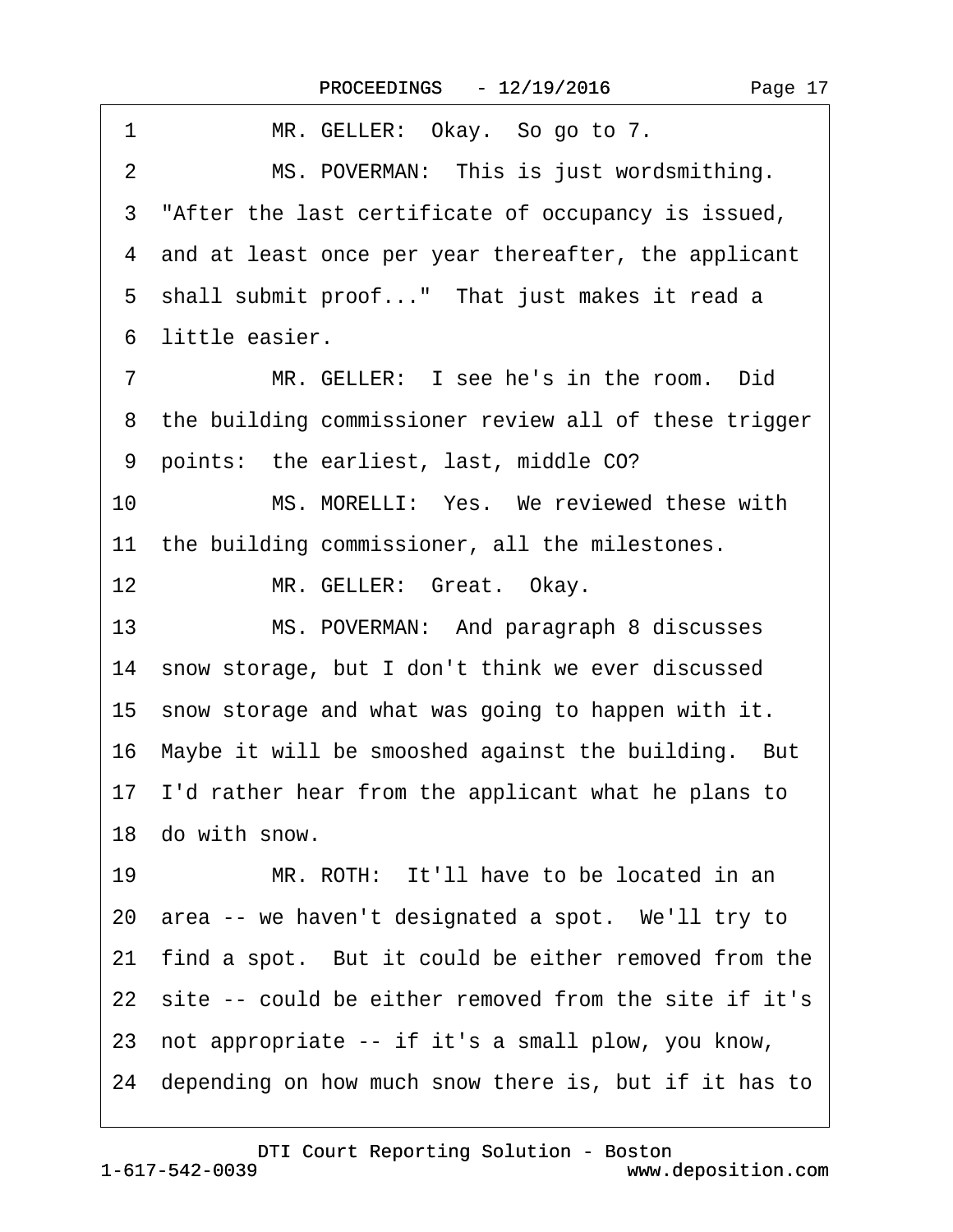<span id="page-17-0"></span>

| be removed, it will be removed from the site.<br>1       |
|----------------------------------------------------------|
| MR. ENGLER: It'll show up in the final<br>$\overline{2}$ |
| 3 drawings as to where the designated area will be to    |
| 4 push the snow on our site. If that's not               |
| 5 satisfactory to any given storm, then you have to      |
| 6 take it off.                                           |
| MR. ROTH: The truth is that there<br>7                   |
| 8 shouldn't be really a lot of -- there shouldn't be a   |
| 9 lot of snowplowing because the second -- the first     |
| 10 floor -- the second floor of the building cantilevers |
| 11 over the driveway up to 15 feet, so you're really     |
| 12 only getting about 15 feet of driveway that will need |
| 13 to be plowed. The other -- underneath the building    |
| 14 will be -- not a lot of snow coming in underneath the |
| 15 building, so there really isn't -- you know, the path |
| 16 to the building is just regular shoveling. It's only  |
| 17 a few feet from the -- it's really not a lot of       |
| 18 shoveling going on.                                   |
| 19<br>MS. POVERMAN: Okay.                                |
| 20<br>And then 10, Jesse?                                |
| 21<br>MR. GELLER: So in paragraph 10, if you             |
| 22 remember, it was mentioned by some of the neighbors,  |
| 23 concerns over existing trees, and you took that up    |
| 24 and you had a comment about existing trees. But as    |
|                                                          |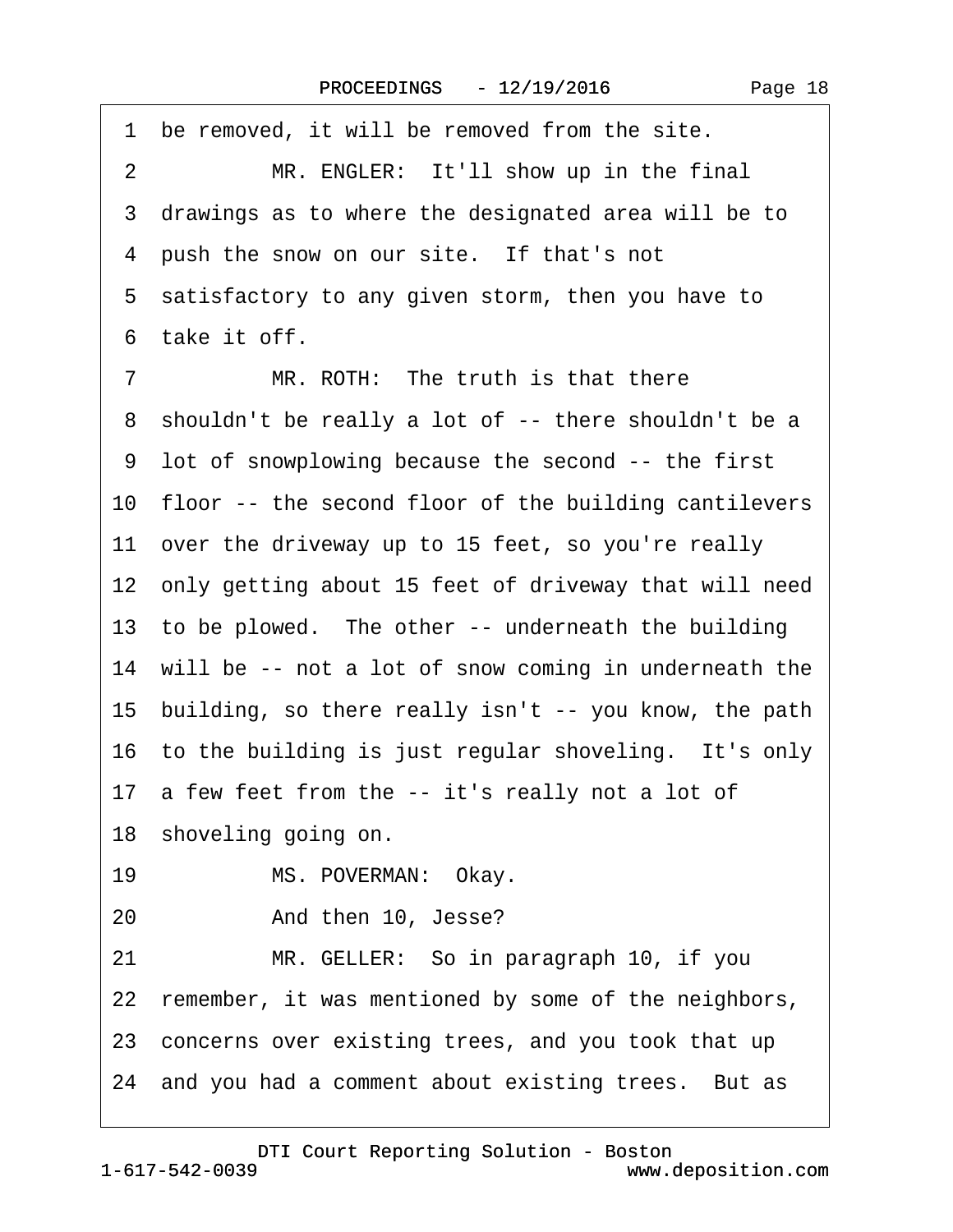<span id="page-18-0"></span>

| 1 you can see --                                         |
|----------------------------------------------------------|
| 2<br>MS. MORELLI: It's actually another --               |
| 3 that's was preconstruction survey --                   |
| MR. GELLER: Oh, okay. Right.<br>4                        |
| 5<br>MS. MORELLI: These are related, and if I            |
| 6 can speak to why there are edits to this, because      |
| 7 they did come from the town arborist, Tom Brady.       |
| Okay. So I'll just say that in<br>8                      |
| 9 Condition 10, the reason why "or plan to replace       |
| 10 existing street trees" was deleted is that there's a  |
| 11 very formal process with public hearings regarding    |
| 12 the removal of shade trees, and that's actually under |
| 13 MGL Chapter 87. Therefore, the town administrator     |
| 14 did not want to make it appear that the applicant     |
| 15 could submit a plan for removing street trees, and he |
| 16 would be the sole reviewer and arbiter of that plan.  |
| 17 So that's why he struck that out of the condition.    |
| 18 However --                                            |
| MR. GELLER: And speak to the --<br>19                    |
| MS. MORELLI: So a plan for protecting<br>20              |
| 21 existing street trees is very much within his         |
| 22 purview, and it's something that he would be          |
| 23 reviewing and approving.                              |
| MR. GELLER: No. But it also filters into<br>24           |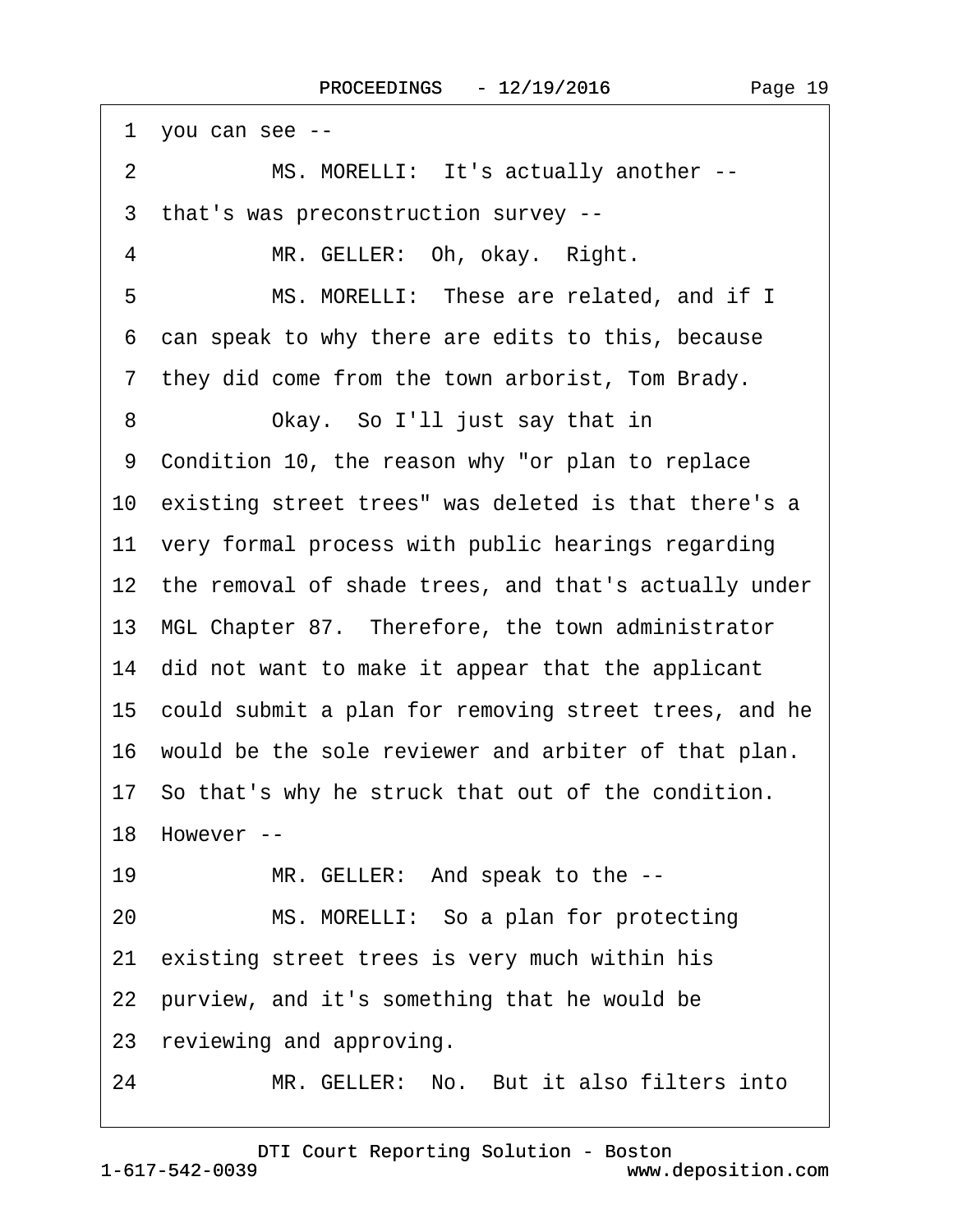<span id="page-19-0"></span>·1· Kate's thought process about the audit of -- 2 MS. MORELLI: It might actually be easier 3 to go to that condition. 4 MR. GELLER: I just want to link them -- I 5 just want to tie them all together so that we deal ·6· with the tree concern. 7 MS. MORELLI: That actually comes under the 8 building code rather than MGL because that concerns ·9· trees on private property, so it's a different set of 10 $regs.$ 11 MS. POVERMAN: So it's been eliminated. So 12 "any damage to structures and trees or other 13 property" has been eliminated. 14 MR. GELLER: Right. See the note? 15 MS. POVERMAN: Because it is -- goes beyond 16 the building code, and it's a civil matter, yeah. It 17 had been in previous 40Bs, so --18 MS. MORELLI: No, it hasn't. We've not had 19· a condition regarding trees on abutters' -- on 20 private property. 21 MS. POVERMAN: I thought I'd seen it in 22 Crowninshield. That's the only reason. That's all 23 right. If it's not within our power --24 MR. GELLER: Okay. So --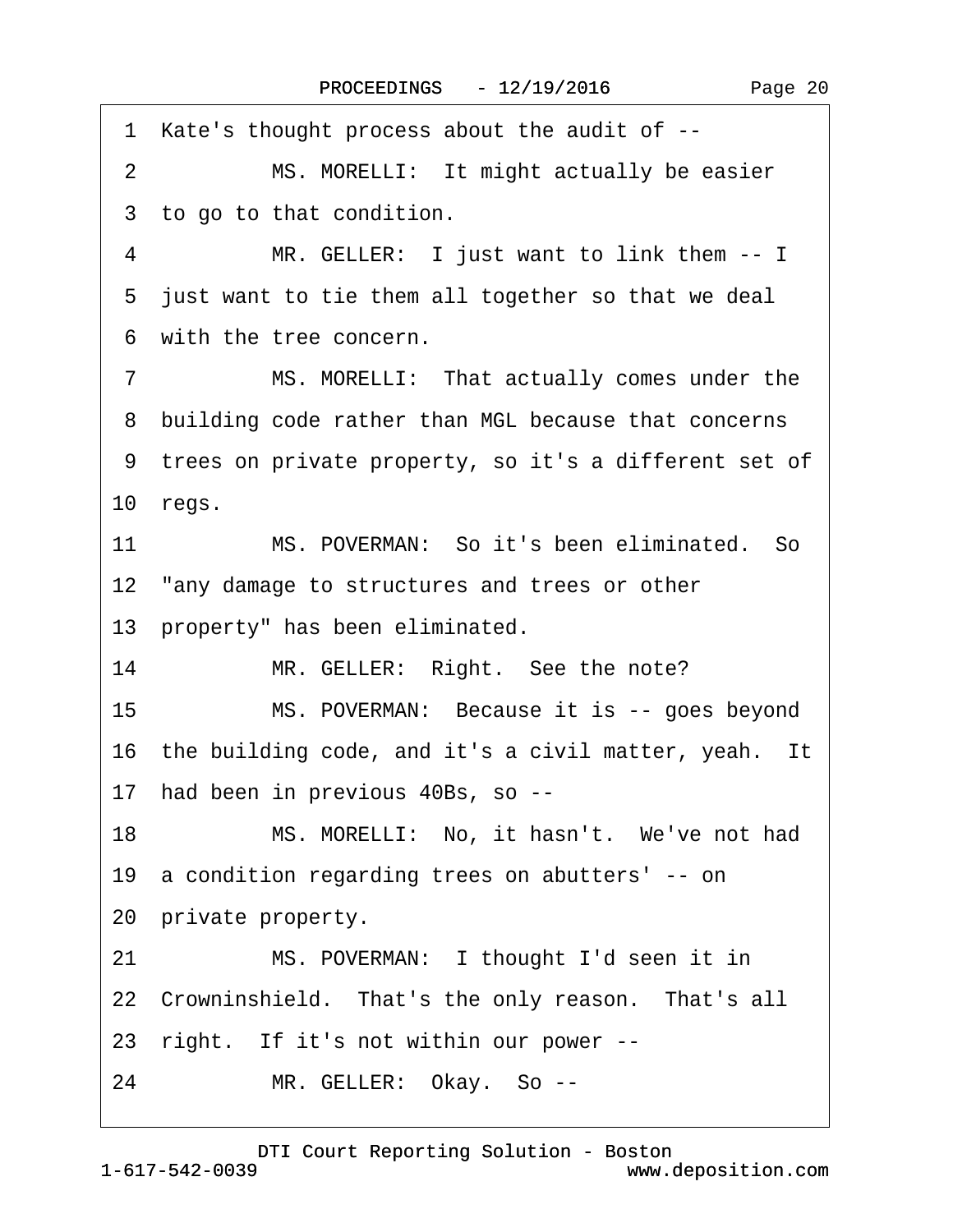<span id="page-20-0"></span>

| 1<br>MS. POVERMAN: Back to 10.                           |  |
|----------------------------------------------------------|--|
| MR. GELLER: I just wanted to point that<br>2             |  |
| 3 out to you.                                            |  |
| MS. POVERMAN: Well, it has to be prior to<br>4           |  |
| 5 the issuance of the demolition permit that the         |  |
| 6 applicant will meet with the arborist because          |  |
| 7 otherwise it will not necessarily be relevant to       |  |
| 8 review the existence of the health of the trees.       |  |
| 9 Maybe before the building permit is issued?            |  |
| MS. MORELLI: So I think it might -- so<br>10             |  |
| 11 regarding demolition, I think I just might ask the    |  |
| 12 building commissioner if we do have the right         |  |
| 13 milestone here, if this should be prior to the        |  |
| 14 commencement of construction, which would assume      |  |
| 15 demolition because the definition of "commencement of |  |
| 16 construction" is much more inclusive and would        |  |
| 17 include alteration to existing structures.            |  |
| MR. GELLER: Is it a global --<br>18                      |  |
| 19<br>MS. MORELLI: No, this is not a global              |  |
| 20 change.                                               |  |
| MR. GELLER: No, no. In the decision,<br>21               |  |
| 22 "commencement of construction" has been specifically  |  |
| 23 defined in a broad manner. The question is whether    |  |
| 24 that broad definition is applicable universally or    |  |
|                                                          |  |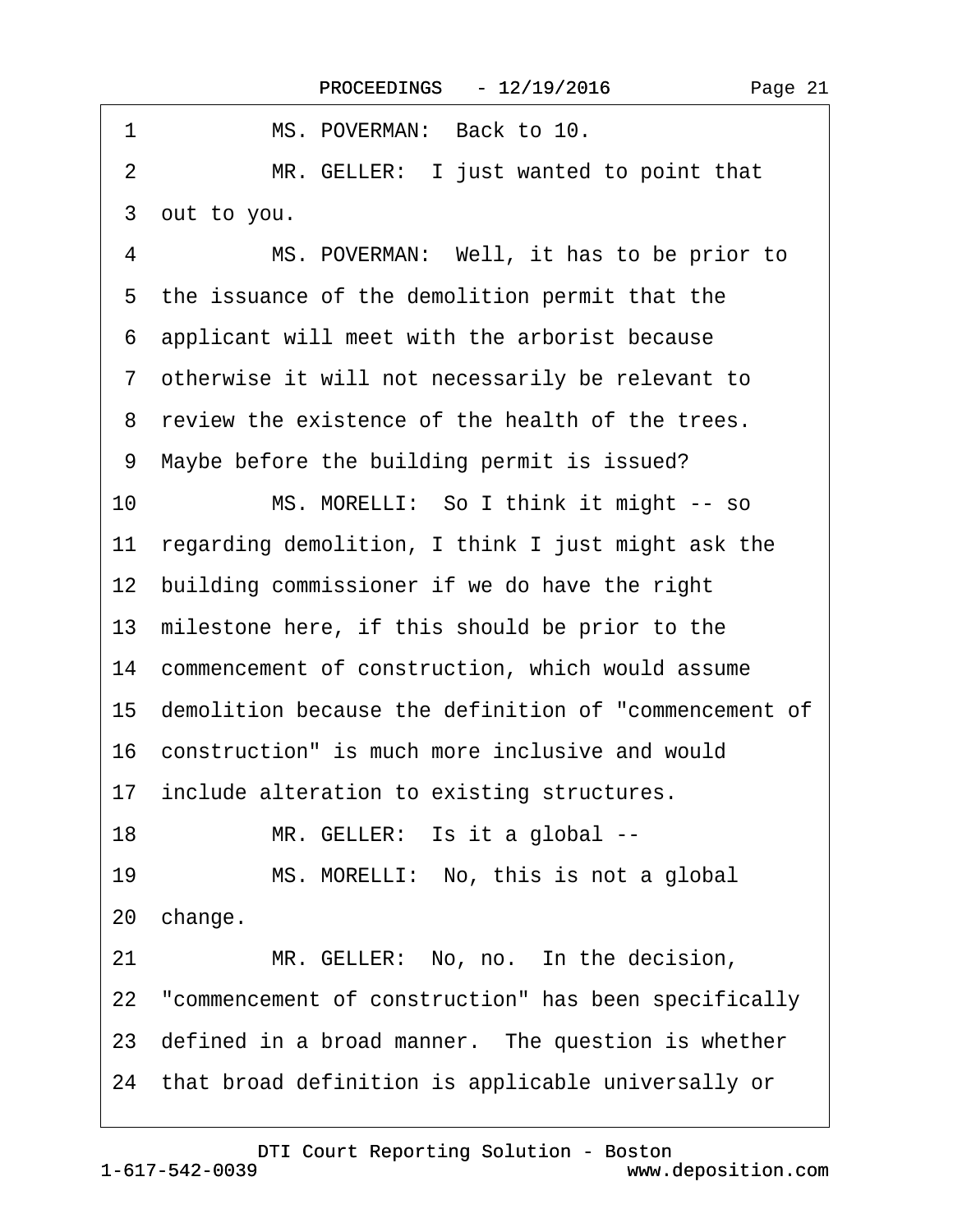<span id="page-21-0"></span>

| 1  | whether it's applicable to specific sections.            |
|----|----------------------------------------------------------|
| 2  | My memory is that it's specific sections.                |
|    | 3 So if the intent is that it's to be broadly            |
|    | 4 interpreted throughout the document, we just need to   |
|    | 5 be clear that when we say "commencement of             |
|    | 6 construction," we mean that first vehicle on-site      |
|    | 7 removing soil.                                         |
| 8  | MS. POVERMAN: I mean, it does include                    |
|    | 9 removing stumps and clearing soil, so trees would be   |
|    | 10 included there.                                       |
| 11 | MS. MORELLI: I can read the building                     |
|    | 12 commissioner's definition, which you would find under |
|    | 13 Condition 20 on page 8, and I'm going to the middle   |
|    | 14 of that condition.                                    |
| 15 | "For purposes of this decision,                          |
|    | 16 'commencement of construction' shall mean the initial |
|    | 17 disturbance of soils associated with clearing,        |
|    | 18 grading, or excavating activities or other            |
|    | 19 construction activity; the placement of or            |
|    | 20 mobilization for construction activities, including,  |
|    | 21 but not limited to, placing materials or construction |
|    | 22 equipment on the site and removal or disconnection of |
|    | 23 utilities or water or sewer lines; any alterations,   |
|    | 24 repair, or improvements to a building or structure."  |
|    |                                                          |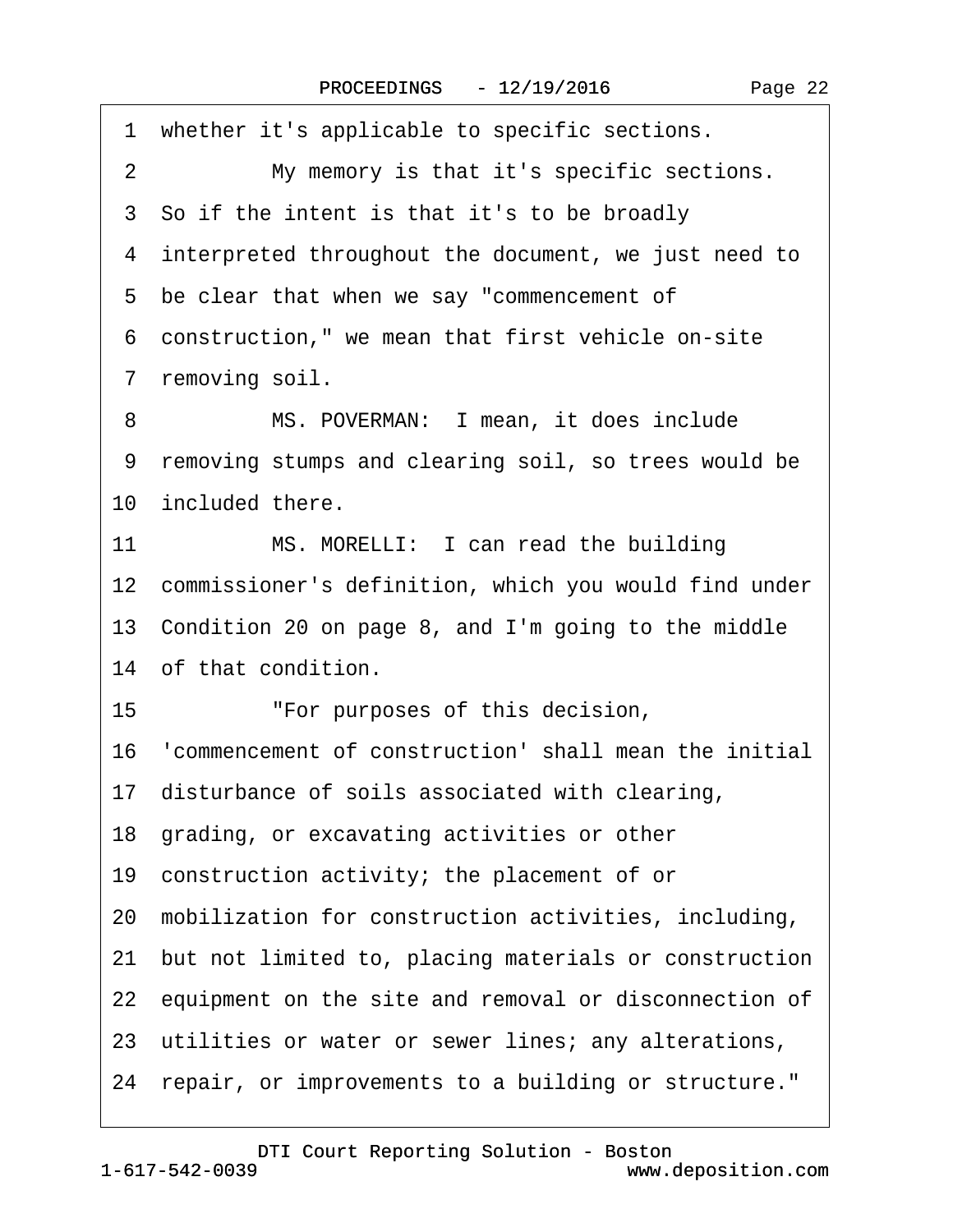| And that, I believe -- and Commissioner<br>1            |
|---------------------------------------------------------|
| 2 Bennett can correct me if I'm wrong -- but that       |
| 3 definition was written in mind regarding the          |
| 4 different places where that milestone is used.        |
| MR. GELLER: So then wouldn't you say,<br>5              |
| 6 "prior to commencement of construction"?              |
| MS. MORELLI: I would just differ to the<br>7            |
| 8 commissioner.                                         |
| MR. GELLER: Kate?<br>9                                  |
| 10<br>MS. POVERMAN: That works for me.                  |
| 11<br>MS. MORELLI: I mean, you can ask the              |
| 12 commissioner now if --                               |
| 13<br>MS. POVERMAN: Why don't we do that.               |
| 14<br>MR. GELLER: Okay. Commissioner Bennett?           |
| 15<br>MR. BENNETT: Can you just clarify what it         |
| 16 is that you're requesting? Or I can kind of just go  |
| 17 through in general.                                  |
| 18<br>MR. GELLER: So I'll just read the section.        |
| 19 "Prior to issuance of" -- and it now says "the       |
| 20 building permit" -- "the applicant shall meet with   |
| 21 the town arborist to review the health of the        |
| 22 existing street trees and provide a plan for         |
| 23 protecting existing street trees during construction |
| 24 and plant additional street trees for the review and |
|                                                         |

<span id="page-22-0"></span> $\sqrt{ }$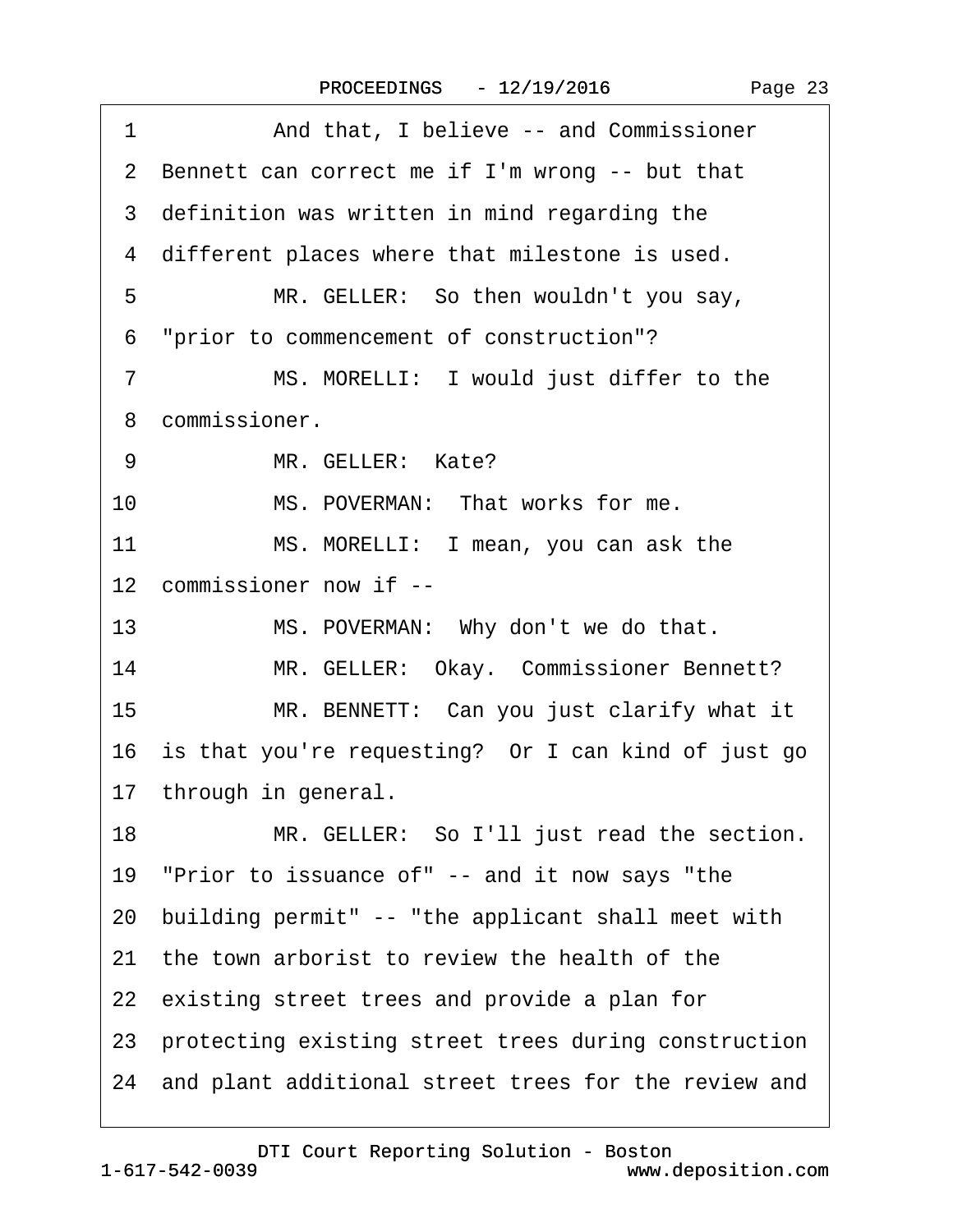<span id="page-23-0"></span>

| 1  | approval by the town arborist with all costs borne by  |
|----|--------------------------------------------------------|
|    | 2 the applicant. Any proposed removal of street trees  |
|    | 3 is subject to MGL Chapter 87, "Shade Trees."         |
| 4  | So the suggestion that Ms. Poverman has                |
|    | 5 made is that rather than using as the trigger point  |
|    | 6 pulling building permits or issuance of a building   |
|    | 7 permit, that it be commencement of construction as   |
|    | 8 we've defined it here because that's an earlier      |
|    | 9 point, and if you wait for issuance of a permit, the |
|    | 10 trees may be gone.                                  |
| 11 | MR. BENNETT: Yeah, I agree. That's fine.               |
| 12 | MR. GELLER: Okay. Thank you.                           |
| 13 | MS. POVERMAN: Prior to the --                          |
| 14 | MS. MORELLI: Prior to commencement of                  |
|    | 15 construction.                                       |
| 16 | MS. POVERMAN: Thank you.                               |
| 17 | MR. GELLER: Paragraph 12. This is the                  |
|    | 18 same issue that I had before, which is that it's    |
|    | 19 referring to "Prior to approval of the site plan by |
|    | 20 the director of engineering and transportation in   |
|    | 21 accordance with Condition 18," but Condition 18     |
|    | 22 doesn't require approval of the director of         |
|    | 23 engineering and transportation. He's checking a     |
|    | 24 list.                                               |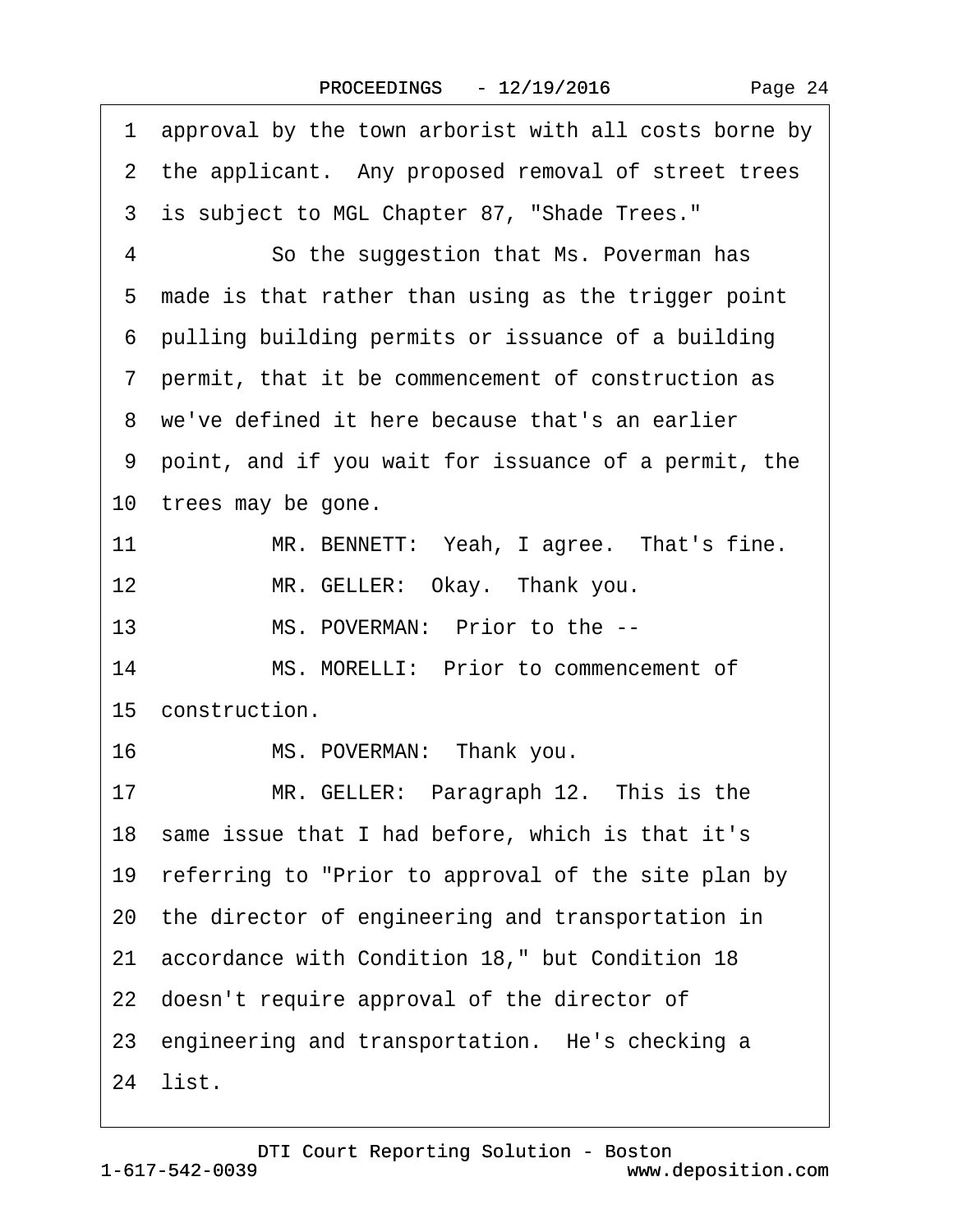<span id="page-24-0"></span>

| 1<br>MS. MORELLI: Not really.                              |
|------------------------------------------------------------|
| MR. GELLER: So then you have to go back --<br>2            |
| 3<br>MS. MORELLI: The list consists of a review            |
| that the applicant -- so in order to comply with that<br>4 |
| 5 list -- so one of the items on the list is that the      |
| 6 applicant provide calculations for preconstruction       |
| 7 runoff compared with postconstruction stormwater         |
| 8 runoff. And the building -- the director of              |
| 9 engineering actually has to review those                 |
| 10 calculations. There's a lot of back and forth.          |
| 11<br>MR. GELLER: And approve it.                          |
| MS. MORELLI: Yes. So --<br>12                              |
| 13<br>MR. GELLER: Okay. Then I think you have              |
| 14 to say that in 18.                                      |
| MS. MORELLI: Right. So we can reword 18.<br>15             |
| MR. GELLER: Okay. That's my only comment.<br>16            |
| MS. MORELLI: Okay.<br>17                                   |
| 18<br>MS. POVERMAN: I'm wondering on page 7, top           |
| 19 paragraph where it says, "The applicant, in             |
| 20 consultation with the director of engineering, shall    |
| install a 'no parking this side' sign in the public<br>21  |
| 22 way on Centre Street toward Beacon Street near the      |
| 23 site."                                                  |
| 24<br>But actually, I realize that he's going to           |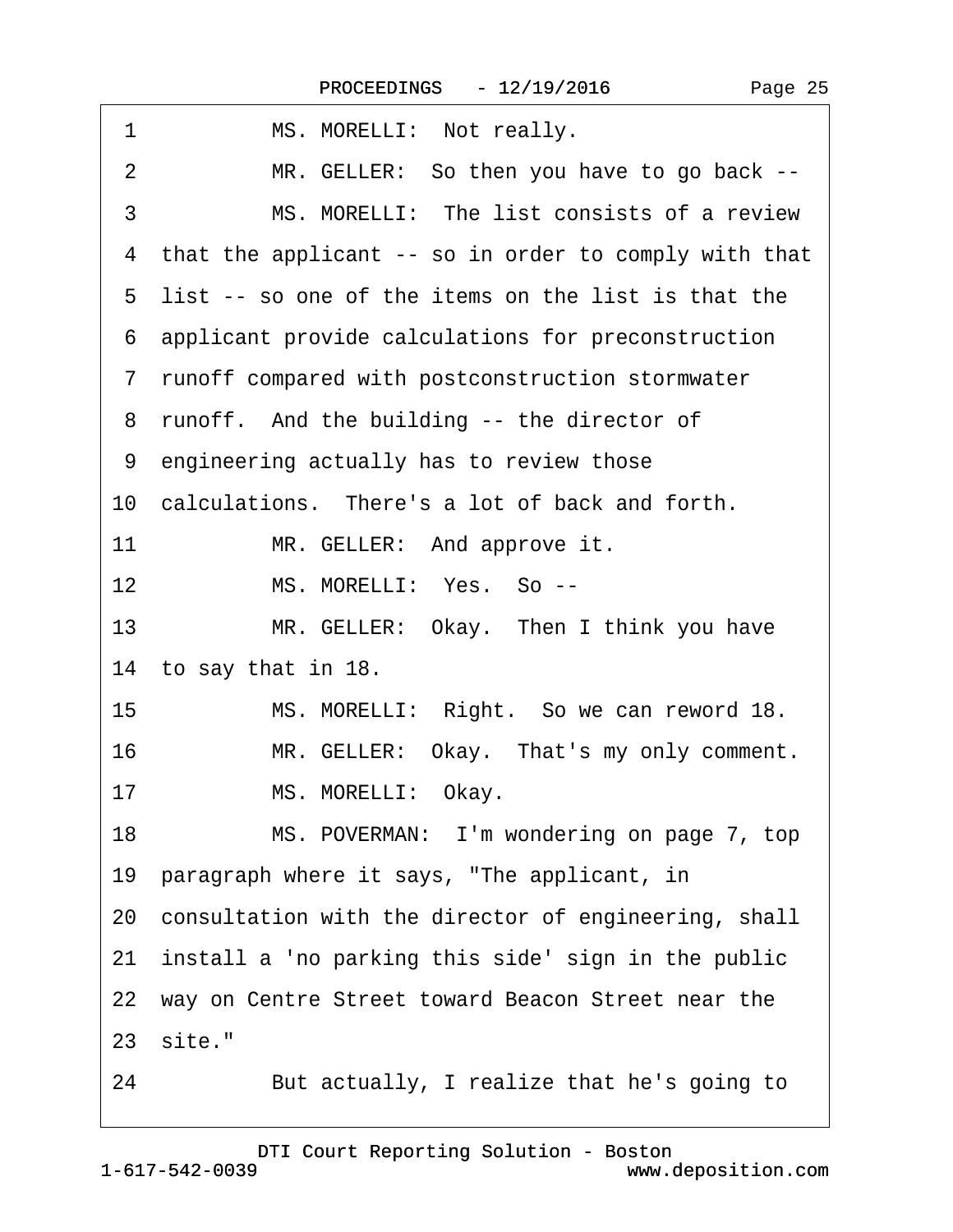|  | Page 26 |  |
|--|---------|--|
|--|---------|--|

<span id="page-25-0"></span>1 do it in connection with the director of engineering 2 and transportation. They can figure out where it 3 make sense to put it, so I withdraw my comment. 4 MR. GELLER: Okay. Paragraph 16, page 7. 5 So this is a riff off of the discussion we had at ·6· last week's hearing in which the building department, ·7· at the point of issuance -- it refers to a first C of ·8· O, just in case there are multiple C of Os issued in 9 this case. I think it's unlikely for this structure, 10 but who knows. 11 But the building department will ensure 12 compliance with the noise ordinance. And, again, the 13 concern that I had at the last hearing was, of 14 course, that I want whatever the appropriate form of 15 baffling is based on our -- whatever our prevailing 16 noise ordinance is, I want that to be enforced. I 17 don't want to be held to a standard that may be less 18 than the best. 19 MS. MORELLI: I think it would be 20· appropriate to ask Commissioner Bennett if it should 21 be prior to the issuance of the first or if it should 22 be the last. We just might want Commissioner Bennett 23 to speak to that milestone. 24 MR. GELLER: That's a good question,

1-617-542-0039 [DTI Court Reporting Solution - Boston](http://www.deposition.com) www.deposition.com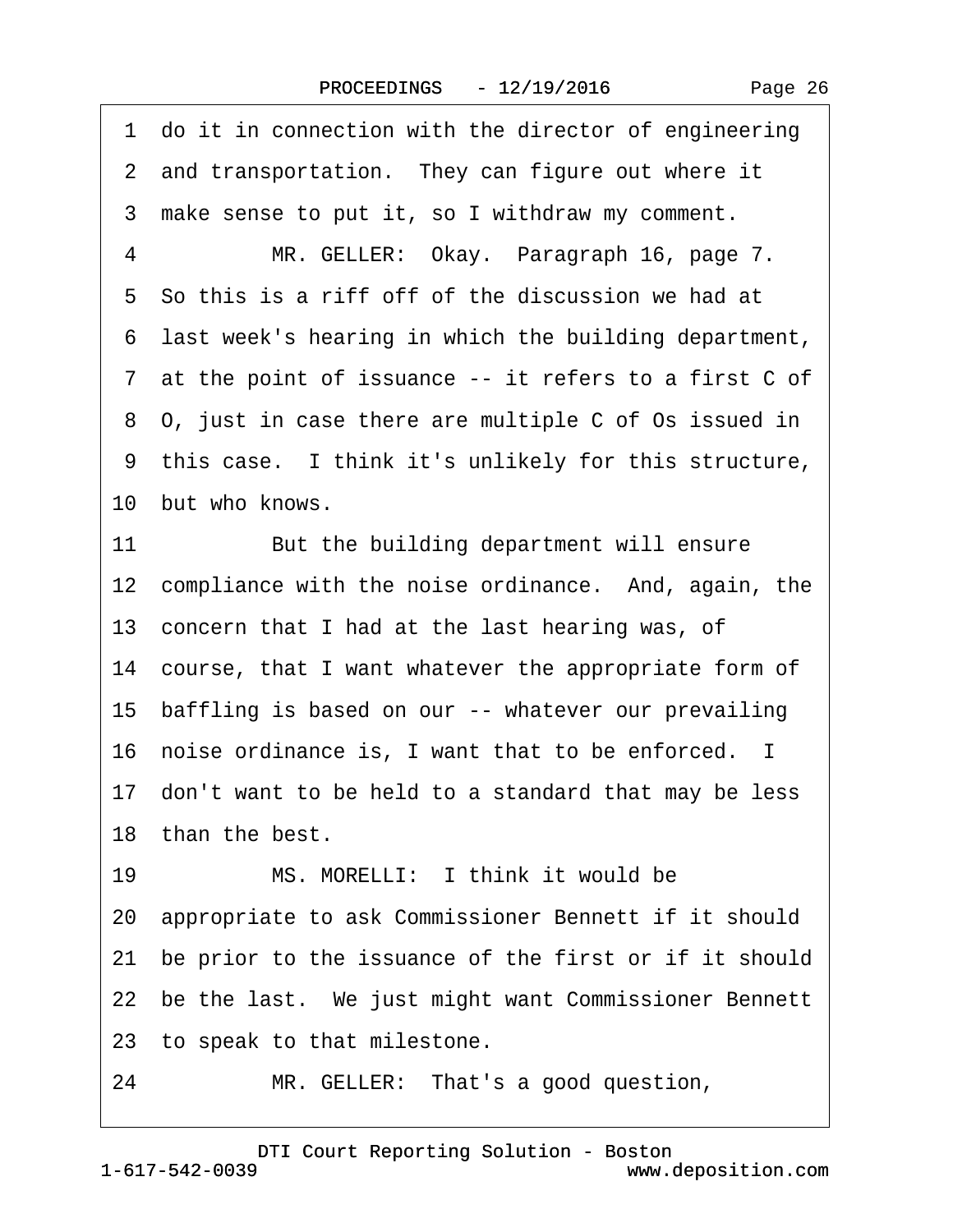<span id="page-26-0"></span> $\Gamma$ 

| because the goal here is, you know --<br>1               |
|----------------------------------------------------------|
| MS. POVERMAN: Once everything's up and<br>2              |
| 3 running.                                               |
| 4<br>MR. GELLER: Right.                                  |
| 5<br>MS. POVERMAN: Full blast.                           |
| MR. GELLER: Right.<br>6                                  |
| MS. POVERMAN: Or 90 percent.<br>7                        |
| MR. GELLER: Yeah, usually -- you know,<br>8              |
| 9 frequently what you'll see is at a certain threshold   |
| 10 point of occupancy, because that's when you presume   |
| 11 it's noisiest.                                        |
| 12 <sup>12</sup><br>MR. BENNETT: So on 16 you're saying, |
| 13 "Prior to the issuance of the first certificate of    |
| 14 occupancy." Probably, at that point in time, we're    |
| 15 not going to have a noise violation.                  |
| 16<br>Certainly, by the time the building is             |
| 17 fully occupied and before we turn the entire building |
| 18 over for the final CO, we would want compliance. But  |
| 19 there may be an opportunity somewhere in between the  |
| 20 50 percent that we could at least visit it, or we     |
| 21 would have an idea, or neighbors, you know, may be    |
| 22 calling us if there was an issue, that we could open  |
| 23 up that conversation with the developer, if that is   |
| 24 more appropriate for the board.                       |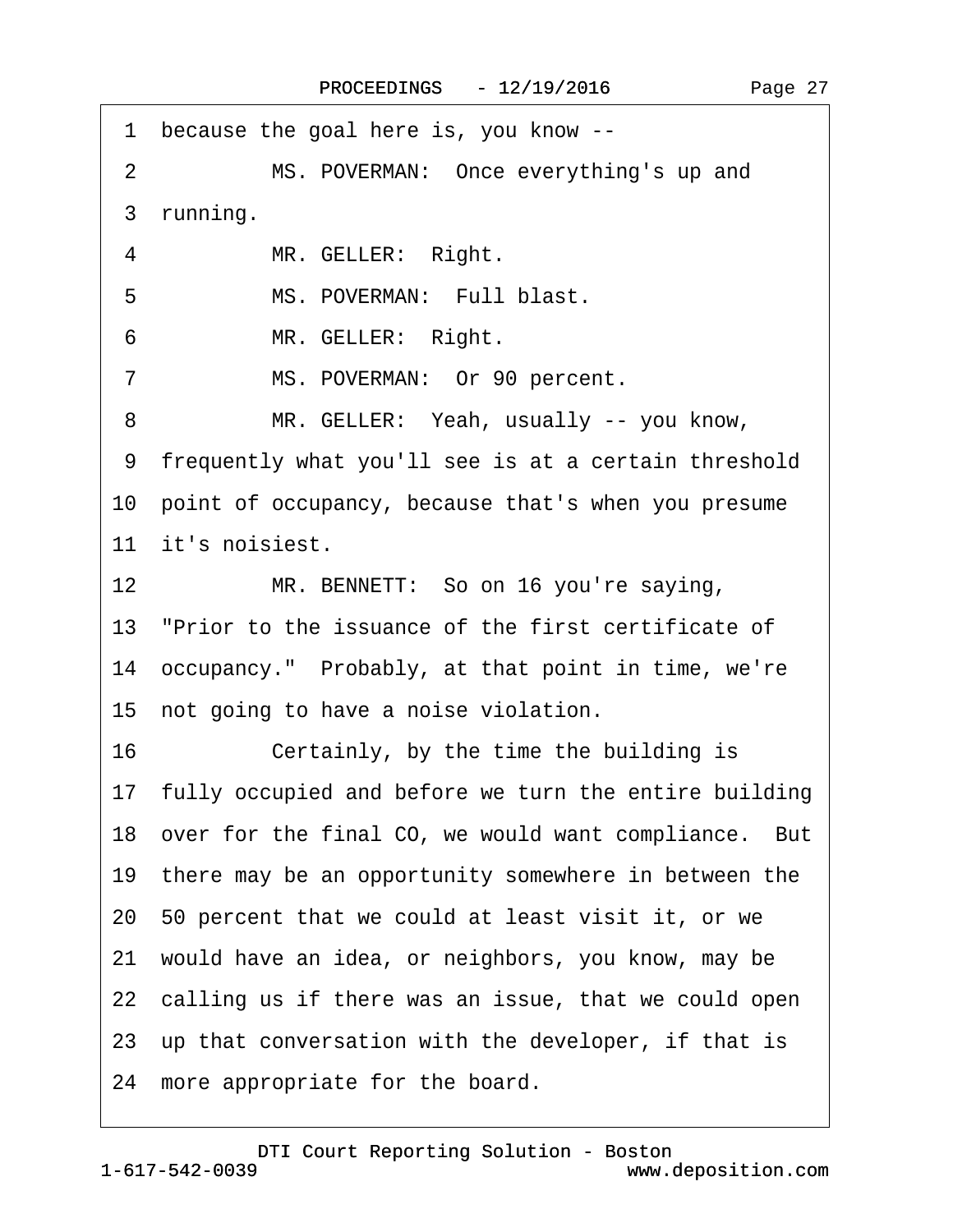<span id="page-27-0"></span>

| 1<br>MR. GELLER: So what would you suggest we            |  |
|----------------------------------------------------------|--|
| 2 use as that point in time? It's sort of in between     |  |
| 3 the point at which you have an accurate test of        |  |
| 4 noise, so it's got to be functioning at some certain   |  |
| 5 level, but it's also got to be at the point at which   |  |
| 6 you have the ability to enforce with ultimate          |  |
| 7 leverage.                                              |  |
| MR. BENNETT: I would say at 50 percent.<br>8             |  |
| 9 So between 50 and 100 percent is when we're going to   |  |
| 10 know if there are issues. Definitely at 100 percent.  |  |
| 11 But if we could start that conversation, or at least  |  |
| 12 begin the process of verifying compliance, that would |  |
| 13 be a good opportunity.                                |  |
| 14<br>MS. MORELLI: If I could add -- so,                 |  |
| 15 Commissioner Bennett -- so you're not withholding     |  |
| 16 anything from the applicant at that point, like a     |  |
| 17 C of O or something else that's valuable. You're      |  |
| 18 just --                                               |  |
| MR. BENNETT: No, because that would be<br>19             |  |
| 20 50 percent, so you're talking -- half of the units    |  |
| 21 would be -- a CO would be issued. That doesn't mean   |  |
| 22 they're all occupied.                                 |  |
| MS. MORELLI: Right.<br>23                                |  |
| MR. BENNETT: So there's a difference at<br>24            |  |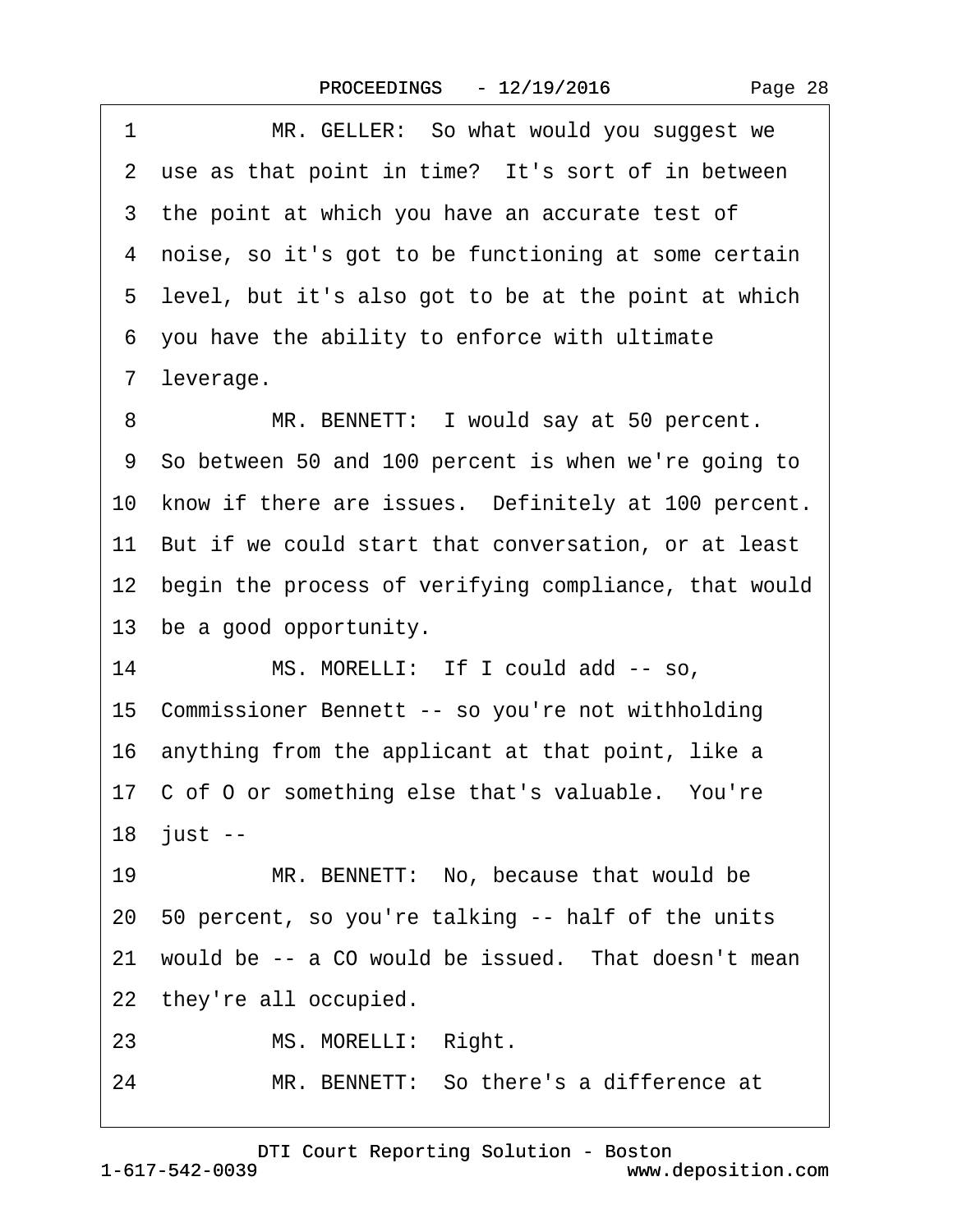<span id="page-28-0"></span>

| 1 that point in time as well. My trigger is CO.           |
|-----------------------------------------------------------|
| $\overline{2}$<br>MS. MORELLI: When you say "50 percent," |
| 3 you're not talking about 50 percent occupancy, you're   |
| 4 talking about when half of the C of Os are issued?      |
| 5<br>MR. BENNETT: Yes.                                    |
| MS. MORELLI: Okay.<br>6                                   |
| $\overline{7}$<br>MS. POVERMAN: So what would be the      |
| 8 difference between just, right before the building is   |
| 9 finished, cranking everything up and letting it blast   |
| 10 for a while and -- versus waiting until it's           |
| 11 50 percent occupied?                                   |
| 12<br>MR. BENNETT: At that point, the developer           |
| 13 is typically looking to finish up the job and getting  |
| 14 it over with. And if there's a violation that we       |
| 15 know we could have corrected a week or two in          |
| 16 advance, you know, we'll work with any contractor to   |
| 17 try to rectify that so we're not holding up the end    |
| 18 of the project.                                        |
| So if we wait until 100 percent, and<br>19                |
| 20 they're looking to turn it over or -- I don't know.    |
| 21 There's several reasons why they would want, you       |
| 22 know, 100 percent occupancy. We typically will work    |
| 23 with any applicant. We ask them, you know, call us a   |
| 24 week or two ahead of time. We'll walk through a        |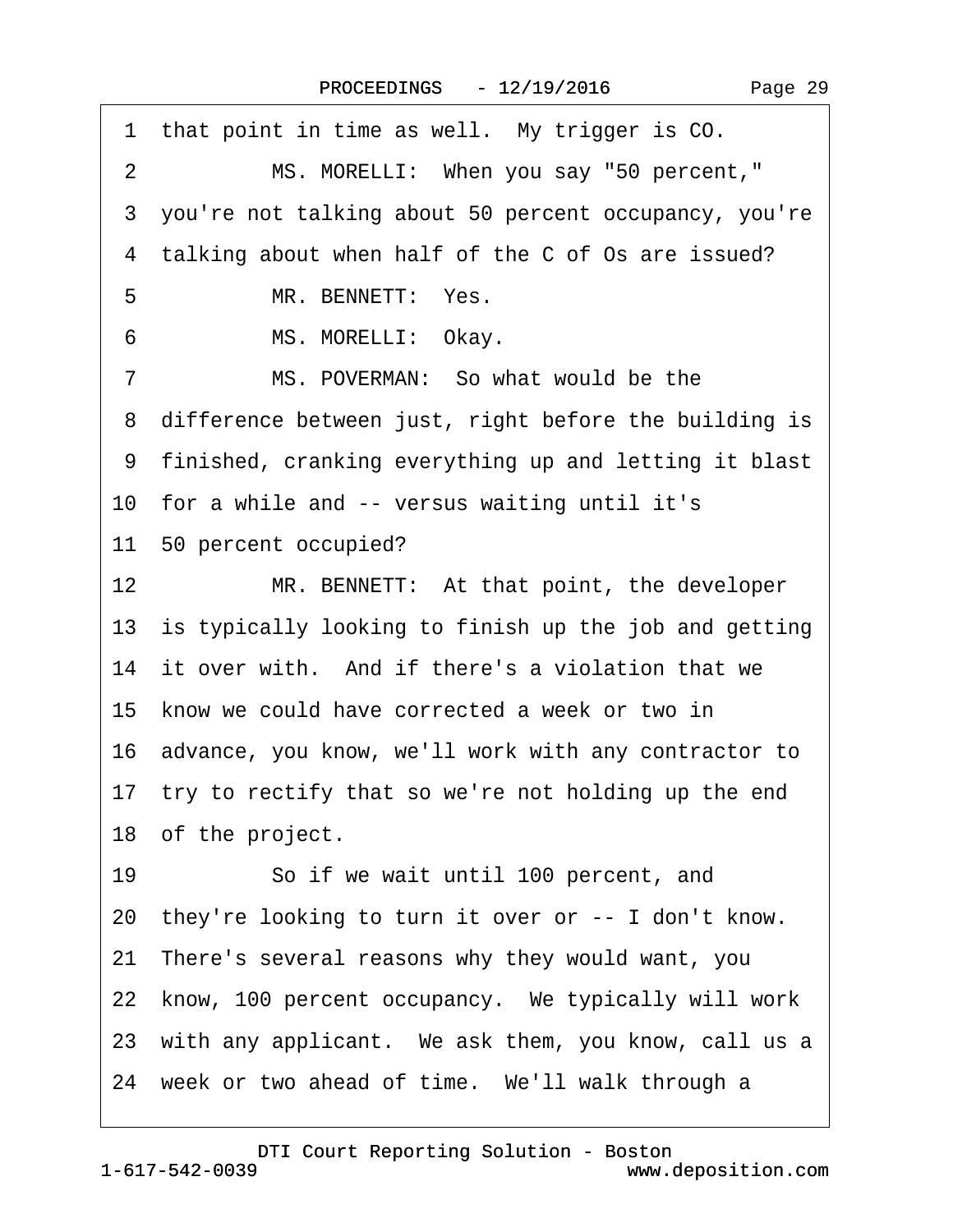<span id="page-29-0"></span>

|                 | 1 building, and if there are issues, that gives them     |
|-----------------|----------------------------------------------------------|
|                 | 2 time to resolve any issues. Whether they're building   |
|                 | 3 code issues, a zoning board decision conflict, or      |
|                 | 4 some other department that raised an issue, it gives   |
|                 | 5 them time to correct those issues, and then we can     |
|                 | 6 turn the building over or issue the CO.                |
| $\overline{7}$  | MS. POVERMAN: Why does anybody even have                 |
| 8               | to be living there -- I guess is what I'm asking --      |
|                 | 9 before you test it?                                    |
| 10              | MR. BENNETT: They wouldn't have to be, but               |
|                 | 11 I don't control that. So once they issue a CO, that   |
|                 | 12 building can be -- that unit could be occupied.       |
| 13 <sup>°</sup> | MS. POVERMAN: Right. So I guess what I'm                 |
|                 | 14 saying is: Do we even need to have to wait until      |
|                 | 15 it's 50 percent, you know, occupied? Can't we just    |
|                 | 16 say, you know, have everything up at full speed and   |
|                 | 17 say, okay, it does, it does not meet the noise        |
|                 | 18 qualifications?                                       |
| 19              | MR. BENNETT: That's one -- that's a way to               |
|                 | 20 do it.                                                |
| 21              | What I'm saying is halfway through -- if                 |
|                 | 22 they're halfway through the building and they want to |
|                 | 23 get tenants in there, at that point, if they were to  |
|                 | 24 crank up only half of the units, we're going to know  |
|                 |                                                          |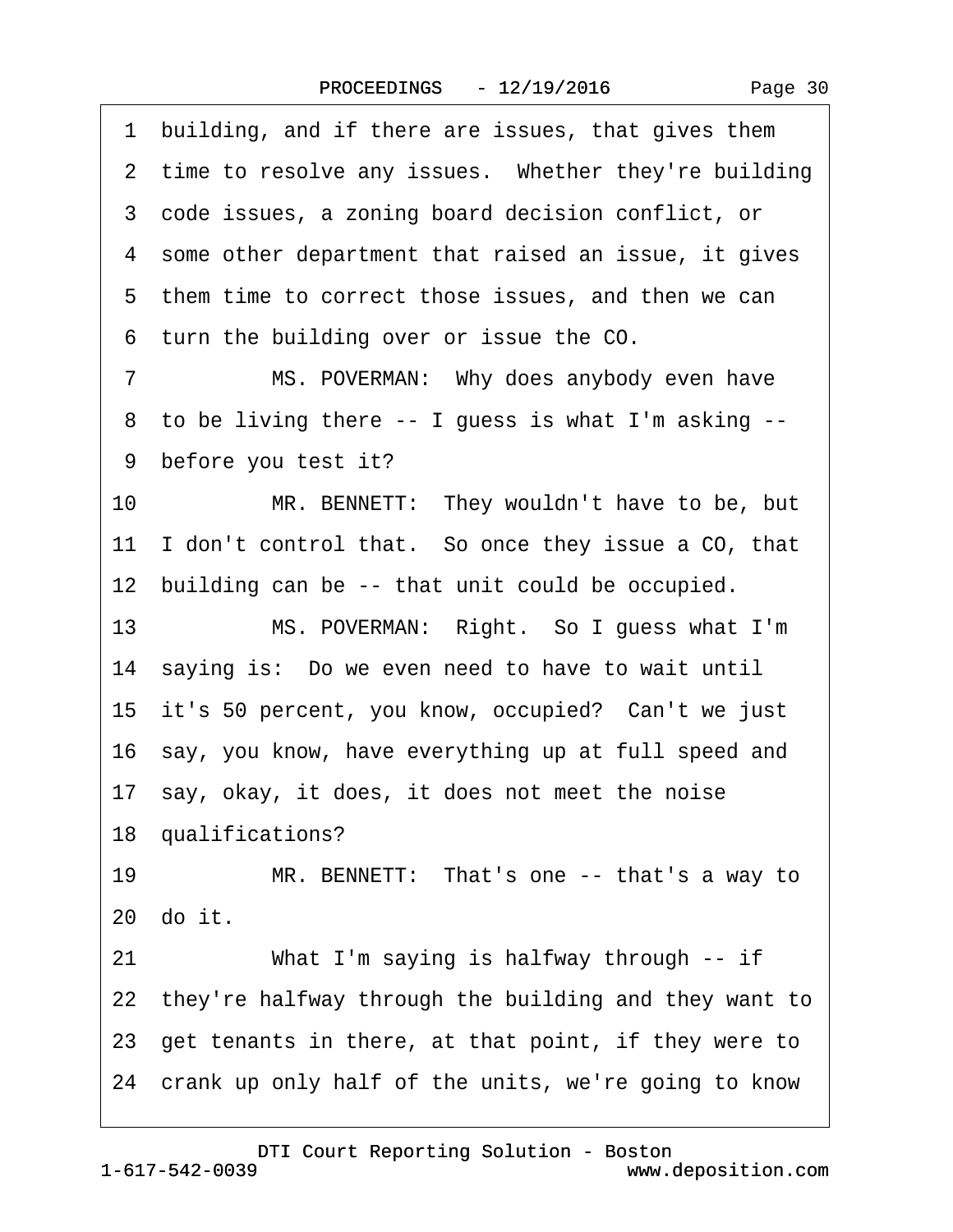<span id="page-30-0"></span>1 if there's an issue and we can correct it sooner ·2· rather than later. 3 MR. HUSSEY: What kind of equipment -- is 4 this just for air conditioning, or is this heating 5 and air conditioning? 6 MR. ROTH: Air conditioning. 7 MR. HUSSEY: It's just air conditioning? 8 So you wouldn't be turning them on in the wintertime 9 anyway. 10 MR. ROTH: No. I hope not. 11 MS. MORELLI: We discussed this, and it 12 doesn't have to be -- if the building commissioner 13· wants to have them run in the winter to test -- 14 MR. BENNETT: Yeah, to test it. 15 MS. MORELLI: -- that's appropriate. 16 MR. BENNETT: If the schedule -- if the 17· construction schedule is wintertime and it's, you 18 know, November, December, or January, we're not going 19 to wait for spring to turn them on. We're going to 20 test the building at that time before we sign it off 21 for a final CO. 22 MS. MORELLI: My follow-up would be -- I 23· think that you might want just a second testing as 24· well.· So at 50 percent -- when 50 percent of the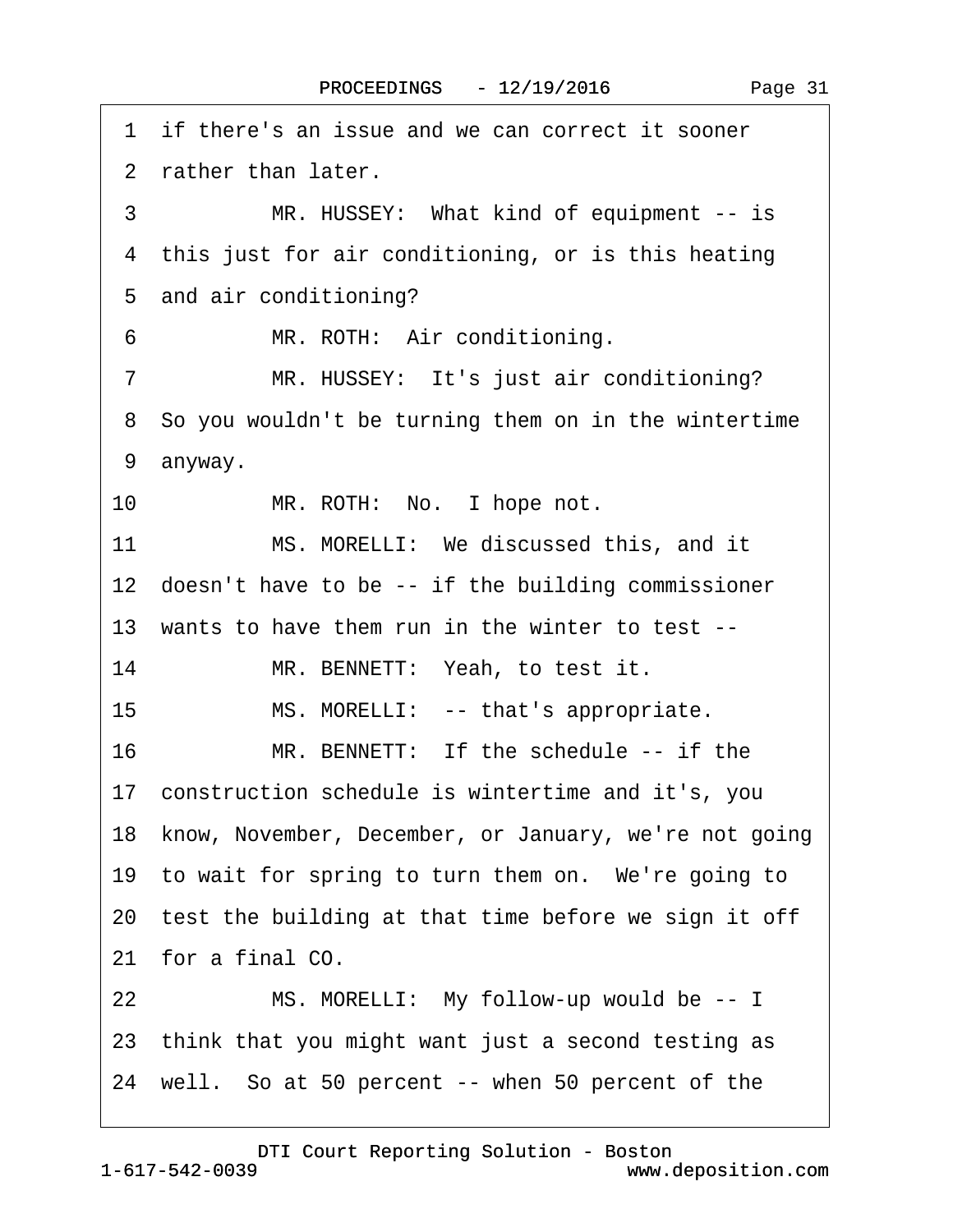<span id="page-31-0"></span>·1· C of Os are issued, you'd be doing the testing but ·2· you'd be able to run everything at full capacity. ·3· Everything would be -- you'd be running -- 4 MR. BENNETT: At that point, even though ·5· you have only 50 percent of the certificates of ·6· occupancy, I'm going to guess all of the rooftop 7 units are going to be installed. 8 MS. MORELLI: Exactly. That's the point I 9 wanted to make. I just wanted to be -- to ensure 10 that all 43 condensers would be running so they could 11 hear what this would be so you could test the decibel 12 level. 13 MR. BENNETT: That's certainly a 14 possibility, yes. So if they're all installed at 15· 50 percent, we would test it at that point and then 16 we'd know. 17 MS. MORELLI: Okay. And in case they're 18 not, we'd also have a Part B. 19 MR. BENNETT: We've then got the second 20 part. You know, when we're looking for the final --21· the last CO, that's another opportunity for us to 22 revisit not just that, but any issue that might come 23 up. 24 MS. MORELLI: So we could also add that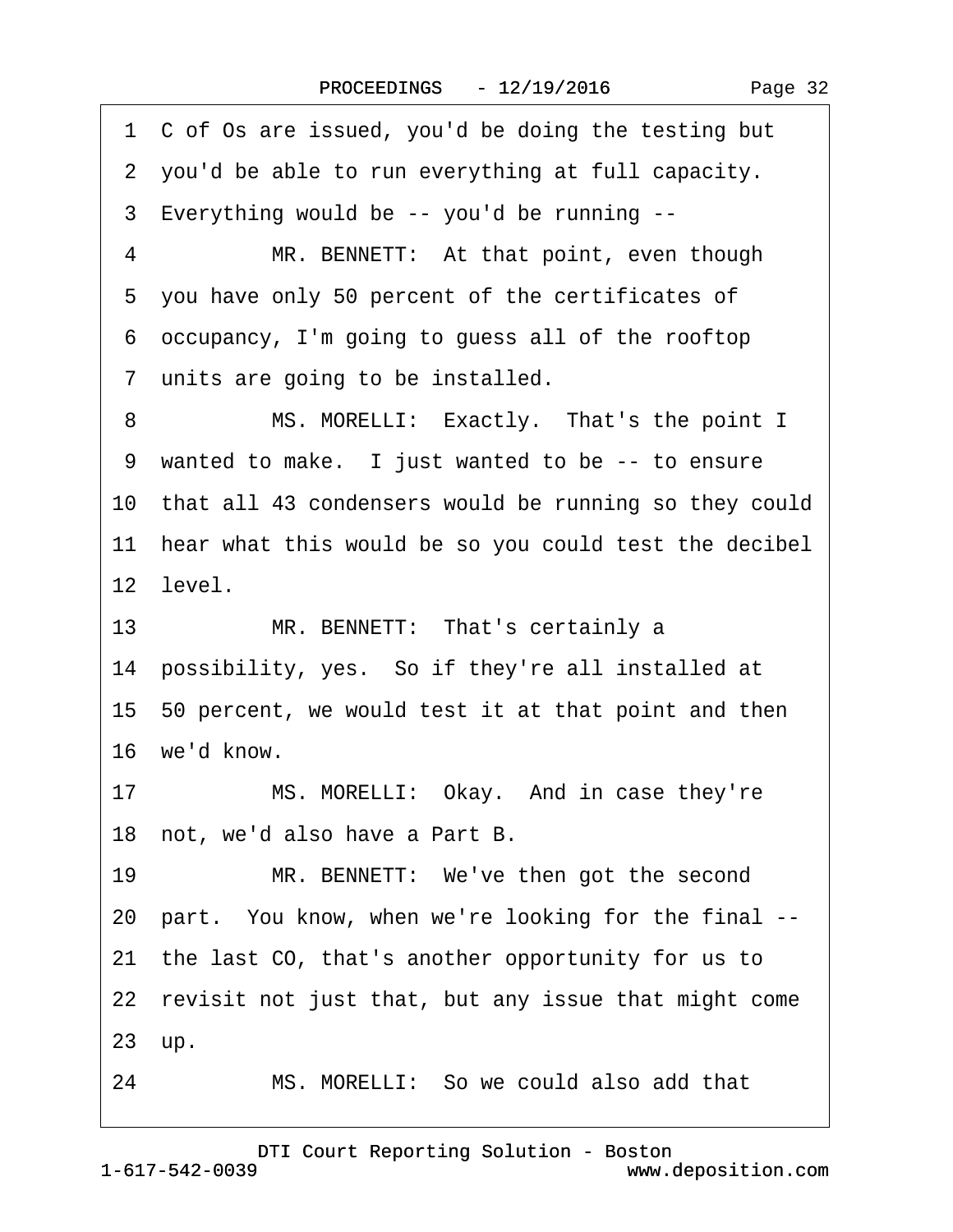<span id="page-32-0"></span>

| 1                | language.                                              |
|------------------|--------------------------------------------------------|
| 2                | MR. GELLER: Yeah. I like that better.                  |
| 3                | MS. POVERMAN: So what is the language now?             |
| 4                | MS. MORELLI: So we're going -- instead of              |
| 5                | saying "Prior to the issuance of the first C of O,"    |
|                  | 6 we're going to say, "When 50 percent of the C of Os  |
|                  | 7 are issued," and then the rest of that. And then     |
|                  | 8 we'll add a sentence. "Prior to the issuance of the  |
|                  | 9 final C of O, the applicant shall demonstrate to the |
|                  | 10 building commissioner project compliance with the   |
|                  | 11 town's noise bylaw."                                |
| 12 <sup>1</sup>  | MR. GELLER: Okay. My next is just a                    |
|                  | 13 reminder about 18. You can add "approval." That's   |
|                  | 14 on page 8.                                          |
| 15 <sub>15</sub> | MS. MORELLI: Yes.                                      |
| 16               | MS. POVERMAN: I have an important typo.                |
| 17               | MR. GELLER: Typo in 27 or before that?                 |
| 18               | MS. POVERMAN: 26. "Contemporaneously with              |
|                  | 19 sending or within (10" -- you need a close paren.   |
| 20               | MS. MORELLI: Thank you.                                |
| 21               | MS. POVERMAN: That's it.                               |
| 22               | MR. GELLER: In 27, second line, "reducing              |
|                  | 23 the."                                               |
| 24               | MS. MORELLI: Yes.                                      |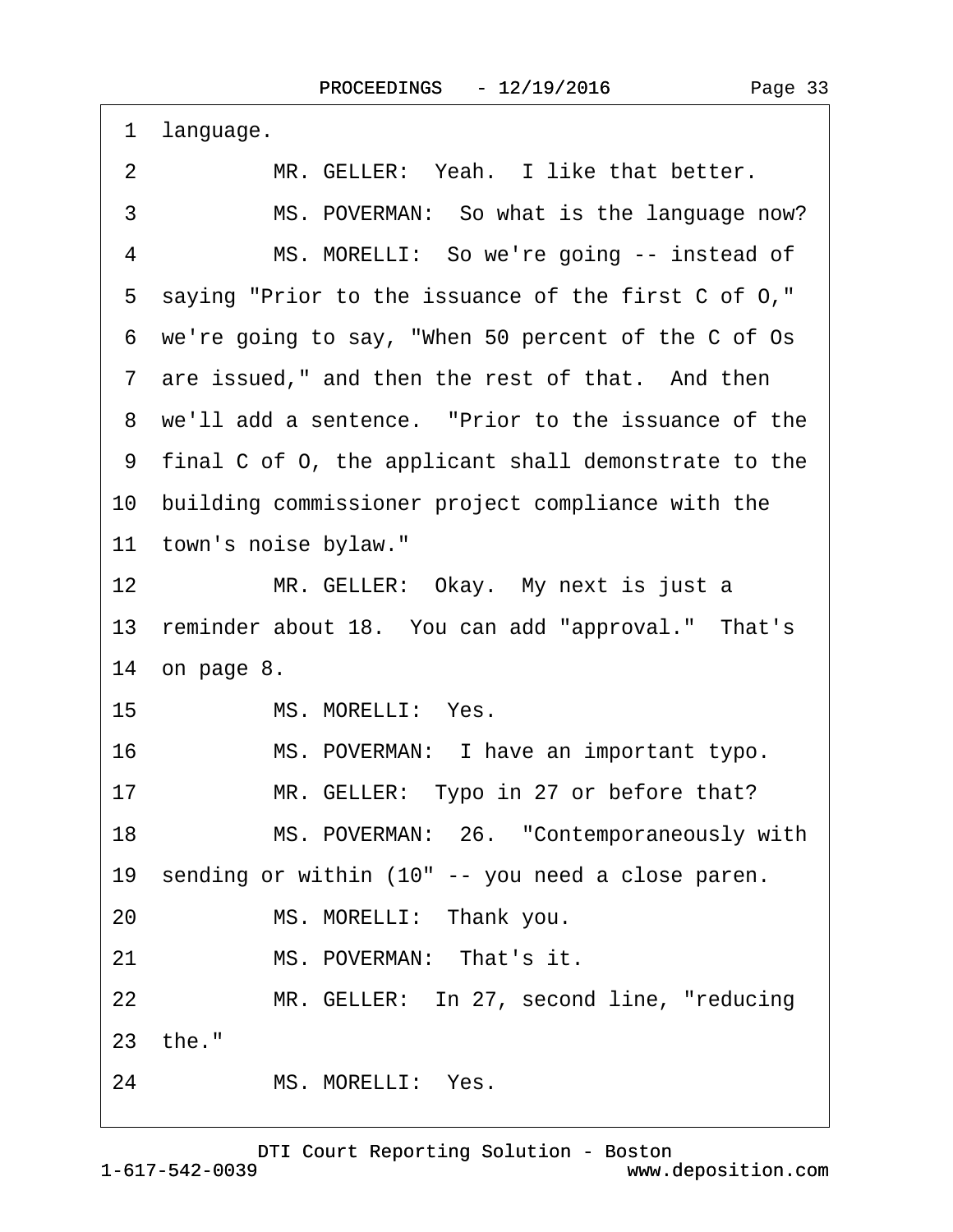<span id="page-33-0"></span>

| 1<br>MR. GELLER: And then two lines down,               |  |
|---------------------------------------------------------|--|
| 2 "Subject to review of," and then delete the repeat    |  |
| 3 "the review."                                         |  |
| MS. MORELLI: Okay.<br>4                                 |  |
| MS. POVERMAN: I had something in here<br>5              |  |
| 6 next. I can't read what it was. Maybe a comma or      |  |
| 7 something. Oh, "mitigation measures"?                 |  |
| MS. MORELLI: Yes.<br>8                                  |  |
| 9<br>MS. POVERMAN: Okay.                                |  |
| MS. MORELLI: Can I just ask the applicant<br>10         |  |
| 11 to verify the number of bicycle racks?               |  |
| 12 <sub>2</sub><br>MR. ROTH: I don't know.              |  |
| 13<br>MS. MORELLI: Okay.                                |  |
| 14<br>MR. ROTH: I don't know if it's 22, 24, or         |  |
| 15 26. I thought there was a narrative written, so --   |  |
| 16 by the architect.                                    |  |
| MS. MORELLI: Because I have stamped plans<br>17         |  |
| 18 that we're working with, we want as much information |  |
| 19 on the plans, so if we could just have the plans     |  |
| 20 updated to reflect --                                |  |
| 21<br>MR. ROTH: Yeah. I sent it over to Peter.          |  |
| 22<br>MS. MORELLI: Okay, great.                         |  |
| MS. POVERMAN: So in terms of the<br>23                  |  |
| 24 dispersion of the housing units and how they'll be   |  |
|                                                         |  |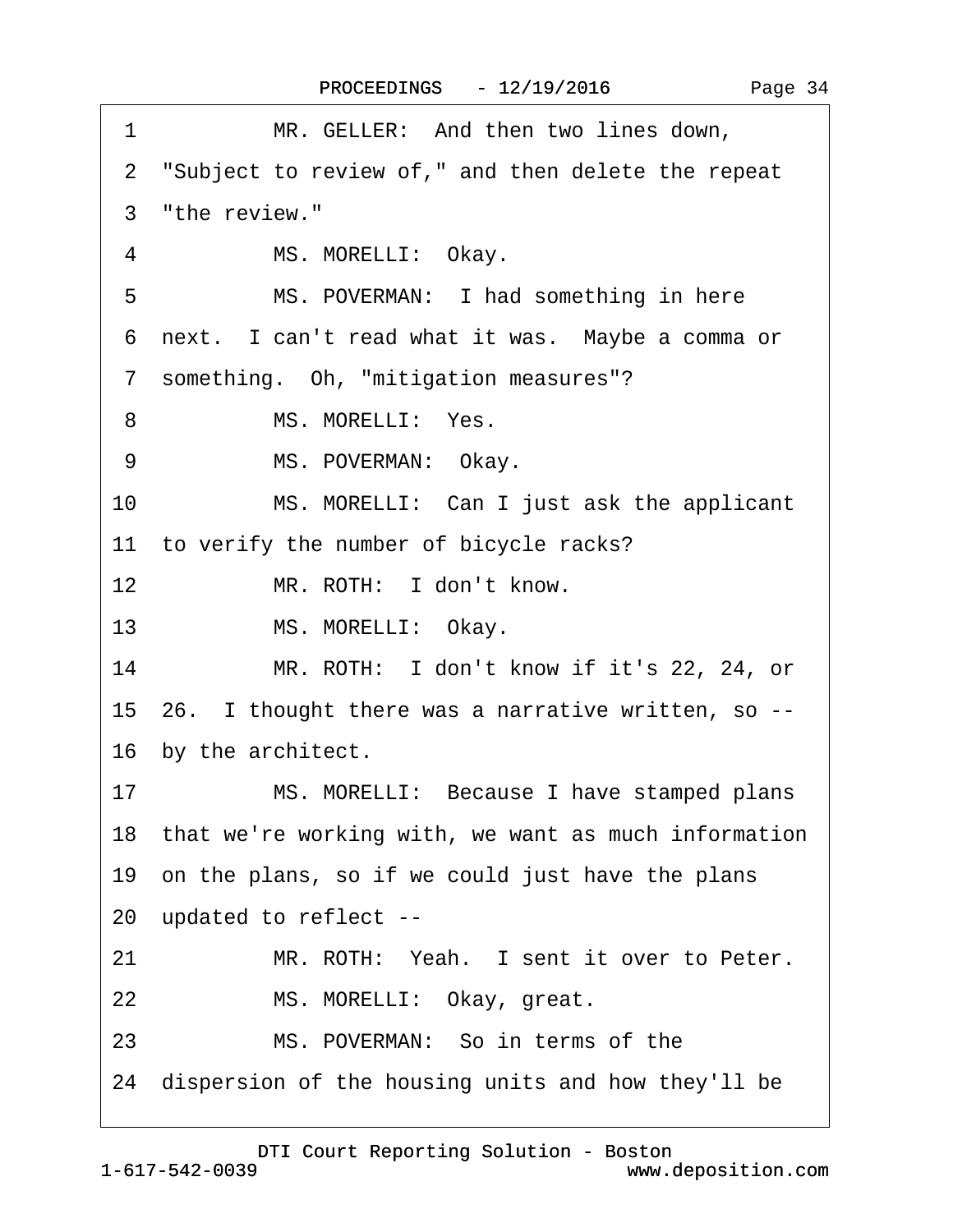Page 35

<span id="page-34-0"></span>·1· built, etc., I have a question about whether or not 2 there was a certain number of affordable units that 3 had to be three-bedrooms. And if so, do those have ·4· to be -- doesn't emptying a three-bedroom unit that's 5 affordable then have to be filled with another family 6 that's an affordable-qualified family? How do you ·7· maintain the affordability qualifications? 8 MR. ENGLER: I can answer that because we 9 do that all at the state. You have a list, and then 10 you have first come, first served, and you have to be 11 household-appropriate size. So you can't be a 12 one-person or a two-person in a three-bedroom unit, 13· unless you advertise for 60 days or whatever and you 14 can't find anybody. That's highly unlikely. So it's 15 filled with another three-bedroom-qualified household 16· as it turns over.

17 MS. POVERMAN: There are wait lists; right? 18 MR. ENGLER: Yeah. If you run out of the 19 wait list, you readvertise them, so you always have 20· some on the wait list.

21 If somebody earns 48 percent, they're four 22 times over -- their number is four times their 23 initial income coming in, so they qualify as a market 24 tenant. They have to start paying market rent, and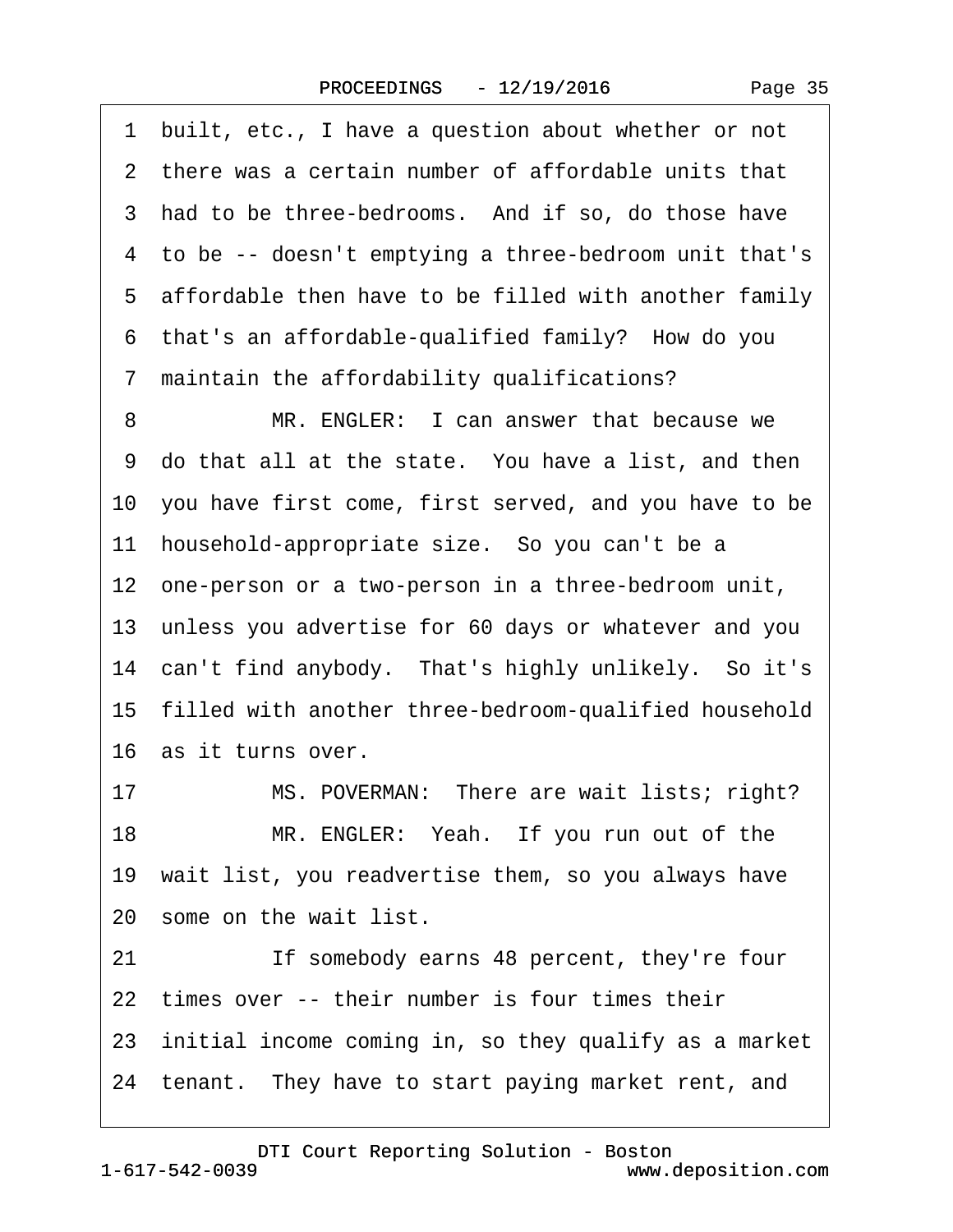<span id="page-35-0"></span>·1· the next available unit of that size becomes 2 affordable. So you're always keeping that same 3 percentage. 4 MS. POVERMAN: Thanks. 5 MR. GELLER: 32, your reference to ·6· "certificate of occupancy," just for consistency's ·7· sake, capital C, capital O. 8 My next comment is in 40. Do you have 9 something before? No. 10 I'm curious about -- and, Mr. Bennett, this 11 may be your issue. But I'm curious about the 12 decision of how many market-rate units can be 13· produced before affordable unit -- there's an 14 affordable unit. And right now it's no more than 15· four COs will be issued for the market-rate units 16· until one CO for an affordable unit. 17 Was there -- my ignorant thought process 18 would have been that it would have been every one of 19 five. 20 MS. MORELLI: Well, a four-to-one ratio is 21 five units. 22 MR. BENNETT: However the math worked out. 23· What we didn't want is the developer doing all of the 24· market-rate units and holding the affordable ones to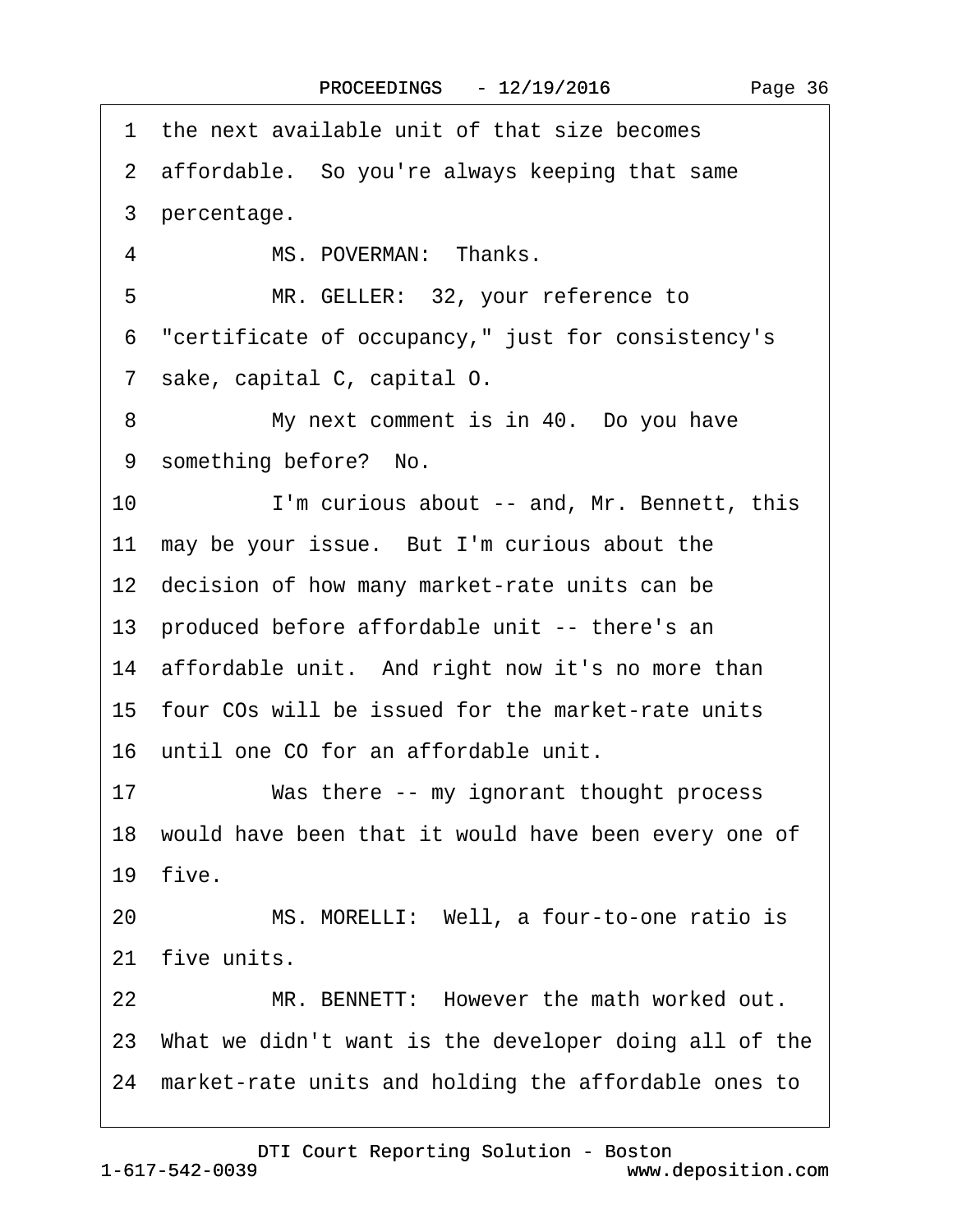<span id="page-36-0"></span>1 the end, so however that math works out. Maria and I  $2$  did try  $-$ 3 MR. GELLER: But that's the process? 4 MS. MORELLI: Yes, that is the thought. 5 Exactly. 6 MR. GELLER: I wanted to just double check. 7 Okay. 8 MS. POVERMAN: 42, just tense or whatever. ·9· So prior to the building -- "Prior to the application 10 for a building permit, the applicant shall certify in 11 writing to the fire chief and the building 12 commissioner that, A, the building has enhanced 13 NFPA-13 -- or latest version of the code -- designed 14 sprinkler systems; and B, the building in the project 15· has direct alarm notification." 16 MS. MORELLI: I just have to say, it's not 17 prior to the application, but prior to the issuance. 18 MR. GELLER: Okay. We're on page 11, 19 paragraph --20 MS. POVERMAN: Is it 46? 21 MR. GELLER: Right. 22 MS. MORELLI: If I could just say, this is 23· really just a summary of previous conditions, and 24 some of those conditions are prior to commencement of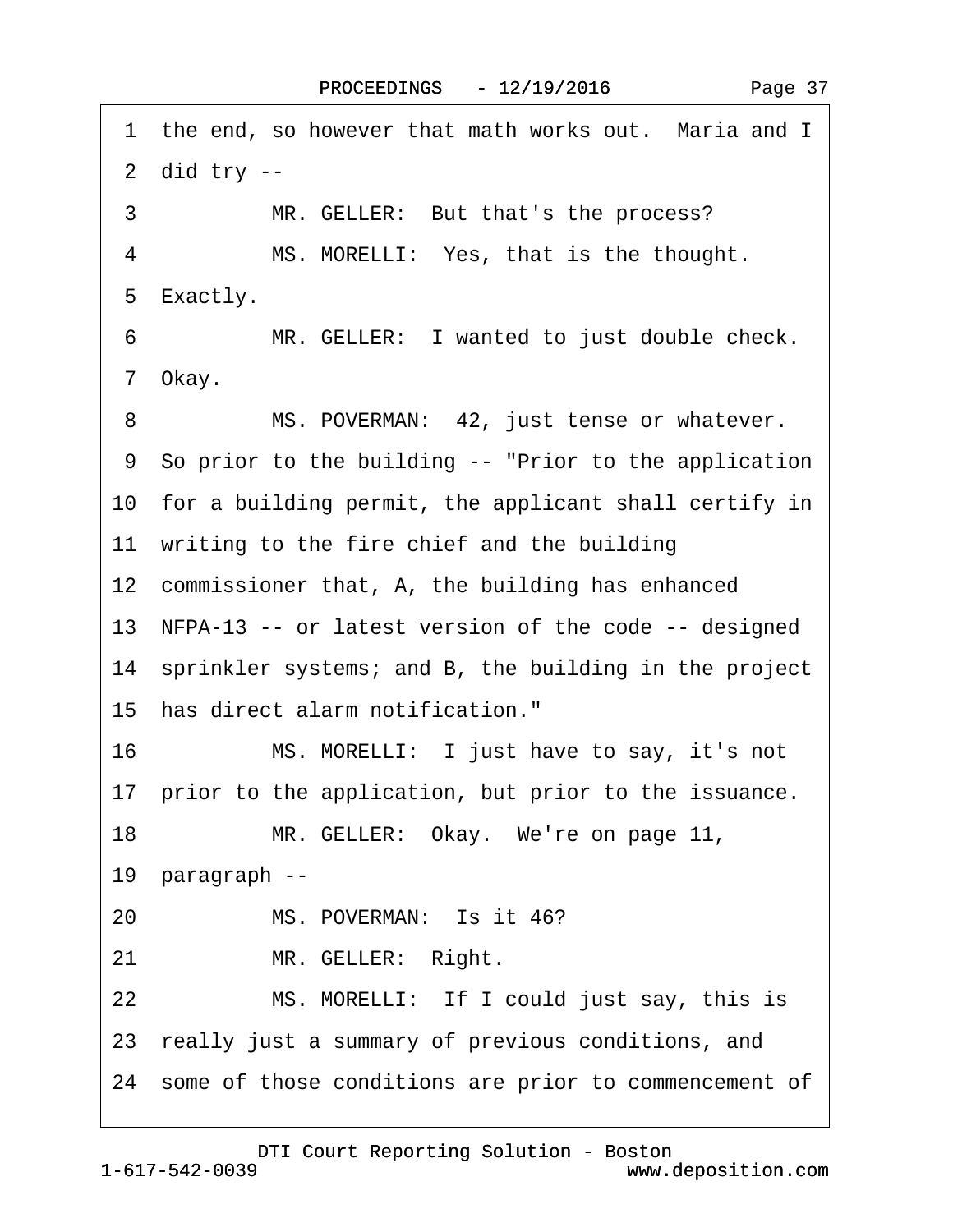<span id="page-37-0"></span>·1· construction or prior to the issuance of the building 2 permit. So if you look at the cross-references, it's 3 just really consistent with the language in those 4 previous conditions. 5 MS. POVERMAN: Okay. You lost me, but I ·6· spaced out, so -- 7 MS. MORELLI: The prebuilding permit 8 review, as you can see under 46, the subsections A, ·9· B, C, and D, they really are cross-references to 10 conditions that are mentioned earlier. It's sort of 11 like a summary checklist because there's so much for 12 the building commissioner to ensure has taken place. 13 They're not, almost, like new conditions, but really 14 just a summary checklist for the building 15 commissioner. 16 MS. POVERMAN: Okay. 17 MR. GELLER: But, again, what you -- the 18 issue that I raise, which was my question about prior 19· to demo -- how do you prevent, right, the hole in the 20· ground?· You know, because they are running to tear 21 this building down. 22 MS. MORELLI: So what happens here is that 23· the individual conditions that are referenced in the 24· summary should deal with that.· And that's what I'm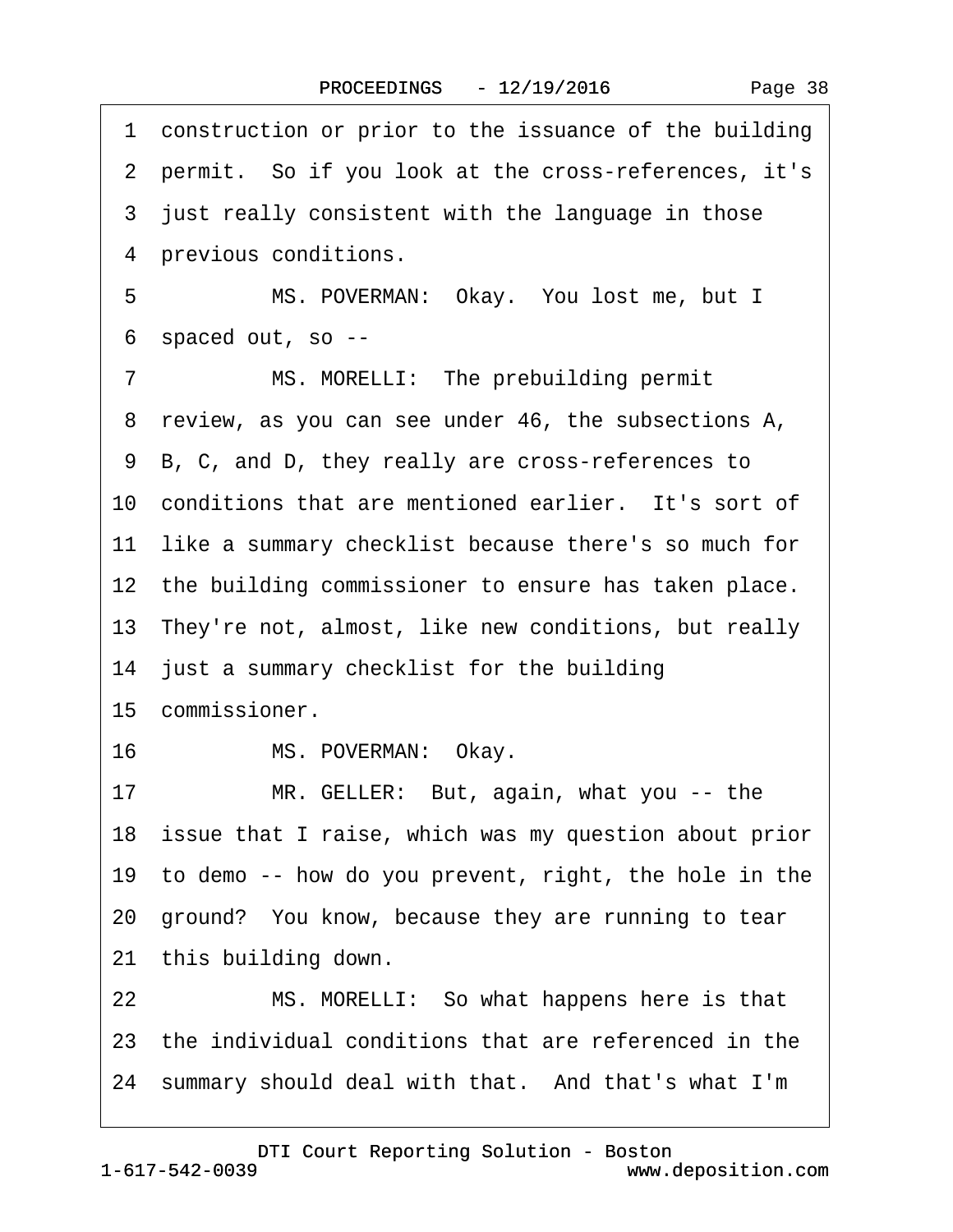<span id="page-38-0"></span>1 saying, that in some cases you might be reviewing 2 something before the commencement of the 3 construction. 4 MR. GELLER: Well, then the phrase "prior 5 to issuance of the building permit" doesn't fit ·6· because if you're saying there are different trigger 7 points --8 MS. MORELLI: I don't want to be difficult, ·9· but it's just a summary checklist. 10 MR. GELLER: I understand. 11 MS. MORELLI: That's all. So the 12 conditions -- you know, then we'll have another 13 summary checklist for the prebuilding -- it's a 14 prebuilding permit review. Prior to the issuance of 15· the building permit, you have just a summary of 16 things that will take place. That will also include 17· conditions that must take place prior to the 18 commencement of construction. 19 MR. GELLER: Okay. But as a part of -- is 20 this the right time for it? Has the commissioner 21 said this is the right time -- I guess that's my 22 question -- for his checking that all of these things 23 have happened? 24 MS. MORELLI: He doesn't have a problem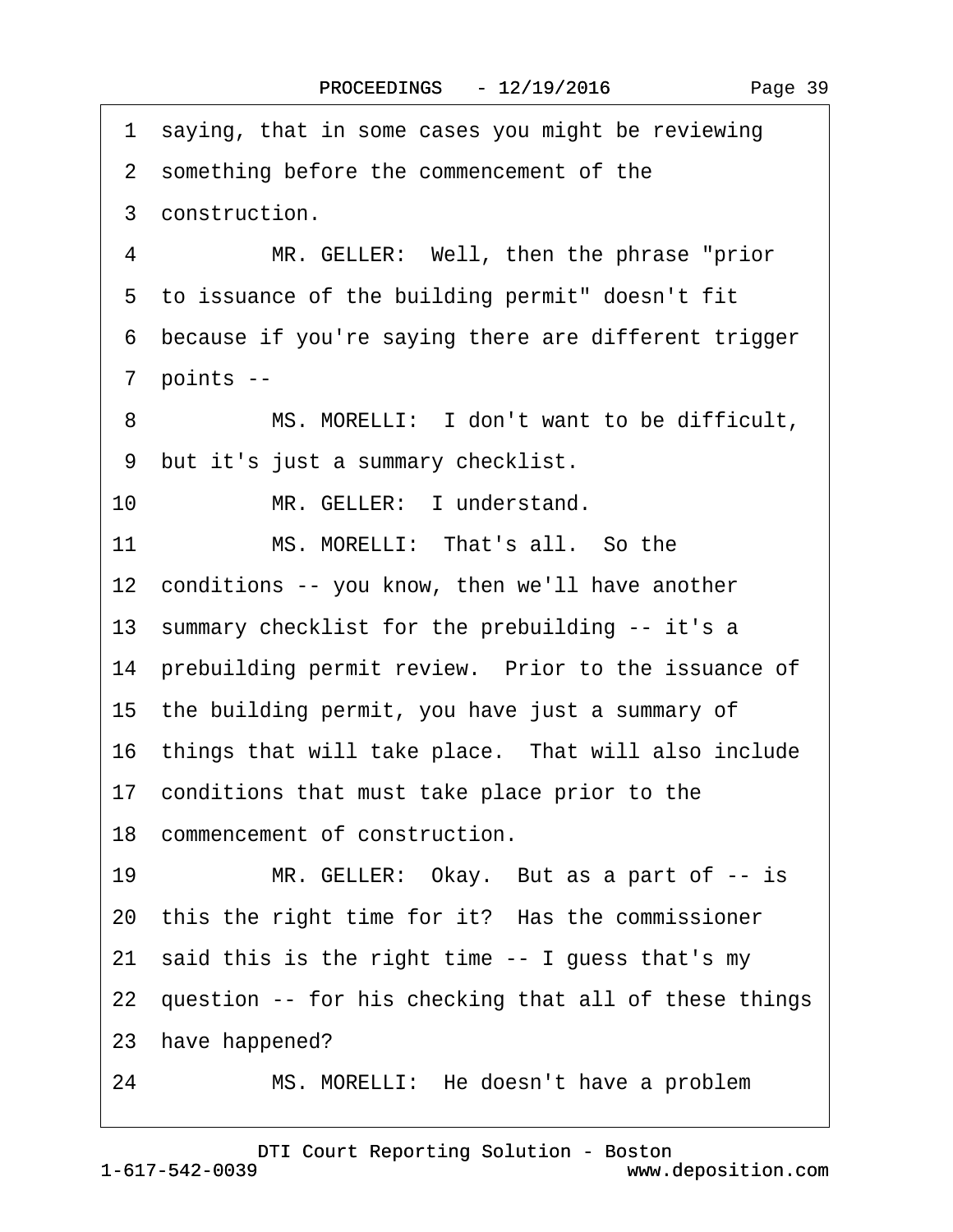<span id="page-39-0"></span>1 with this. 2 MR. HUSSEY: This is what normally happens. 3 MR. GELLER: I know. But I just --4 MS. POVERMAN: He's going to tell us 5 himself. 6 MR. BENNETT: Typically, the conditions 7 that you're citing under 46, the prohibition or the 8 review, is for the relief that's granted. So in this ·9· case, the relief to construct the building is what 10 they're coming here for. You can demolish a building 11 without coming to the board for a 40B. You have to 12· go through the preservation process.· So typically, 13 the trigger is the type of relief that you requested. 14· So in any zoning board decision, or a majority of 15· them, the conditions that they have to comply with 16· are prior to the issuance of a building permit for 17 what the relief is granted for. 18 MR. GELLER: So you want to run this 19 checklist before issuance of the building permit as 20· opposed to that global phrase we've used in other 21· locations, "commencement of construction"; correct? 22 MR. BENNETT: Yes. I did mention to Maria 23· earlier today that with the exception of the 24· construction management plan, I'd indicated that I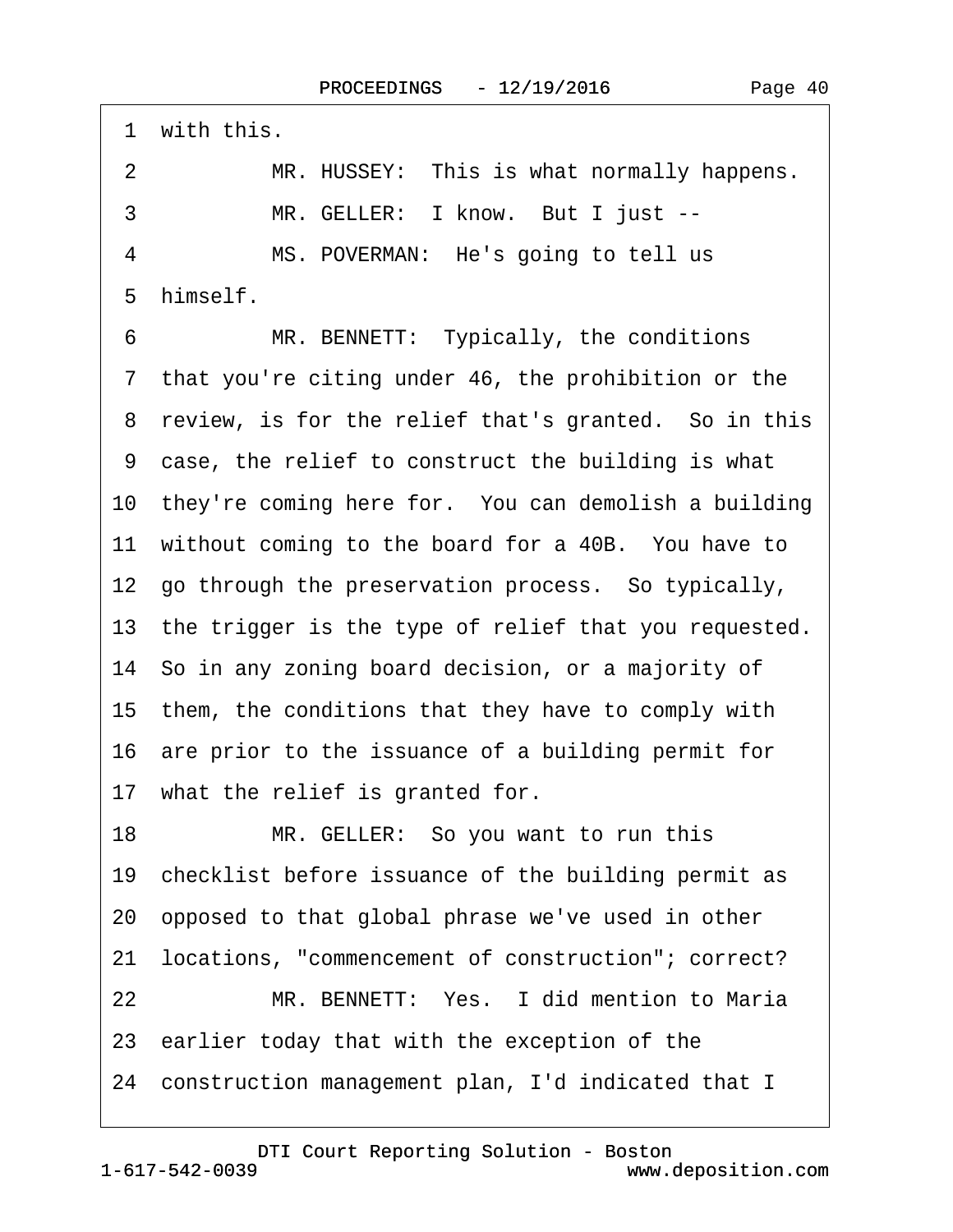<span id="page-40-0"></span>1 would want that prior to the demolition. I don't 2 know if you got to that condition yet or not. 3 MR. GELLER: Okay. 4 MR. BENNETT: And then I did say that, you 5 know, if there's some other language, "with the ·6· exception of the demolition permit, a building permit 7 can be" -- if that's satisfactory to the board. In 8 some instances, if they want to apply for a ·9· foundation-only permit, we can go from there.· So the 10 terminology we typically follow at this level, it 11 would be the application for the building permit. 12 MR. GELLER: Okay. Don't go too far. I'm 13 sure we'll have more. 14 In 16B, as in "boy" -- 46. Page 11, 46B. 15 In the first line you're referring to "site plans." 16· I think you should just refer to "plans" because some 17 are lighting plans, some are -- they're not all site 18 plans. 19 MS. MORELLI: Right. There is a lighting 20 plan. I will check that. 21 MR. GELLER: And then in -- where you're 22 referring to "the final stormwater management plans 23· in accordance with Condition 11," I think what you 24· want to say is -- I think you want to repeat the same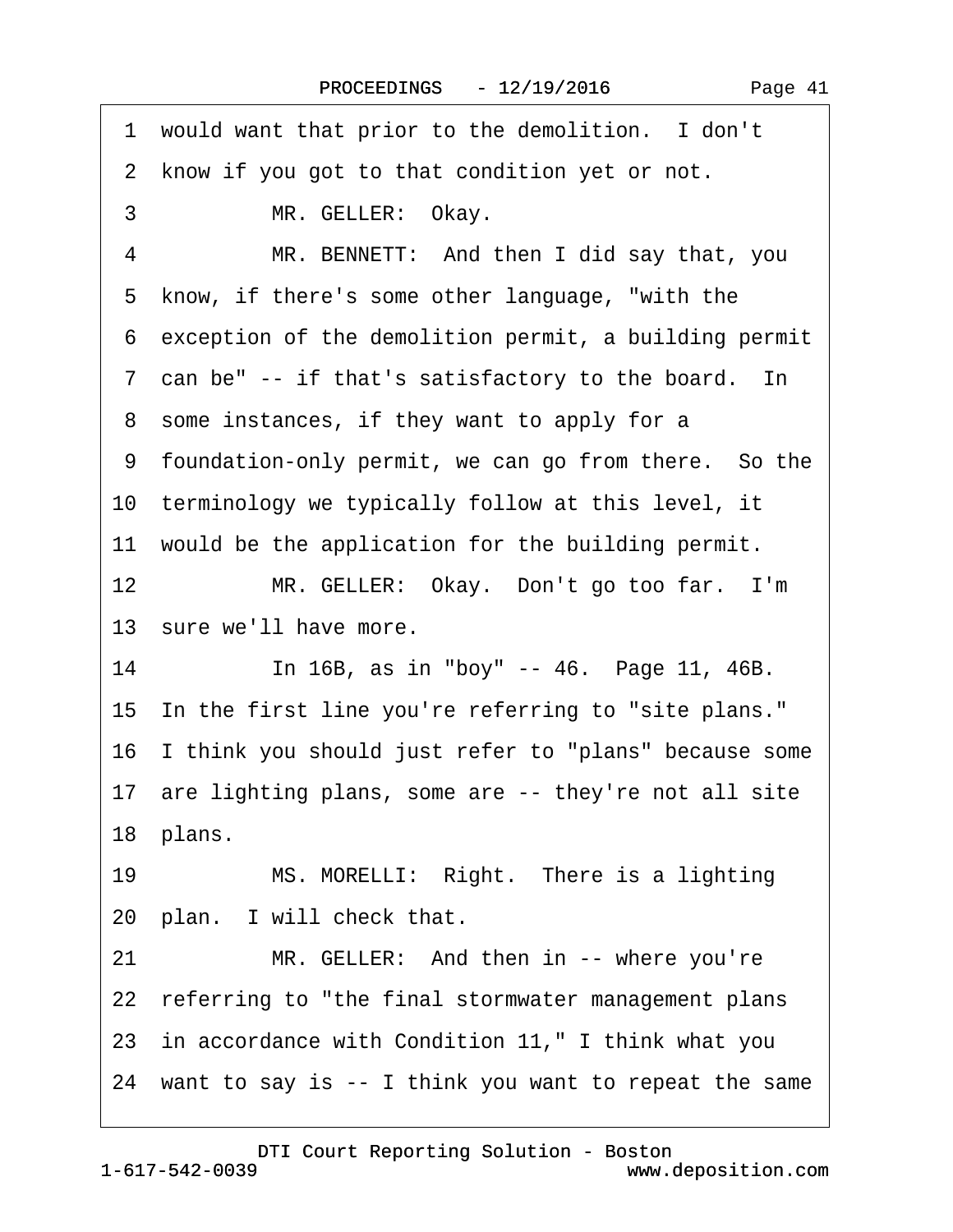<span id="page-41-0"></span>

|    | 1 language of 11, which is, "the final stormwater and     |
|----|-----------------------------------------------------------|
|    | 2 drainage plans." Condition 11 doesn't refer to          |
| 3  | "management."                                             |
| 4  | Yes, this is what lawyers do.                             |
| 5  | MS. MORELLI: I think I will add                           |
| 6  | "management" to Condition 11.                             |
| 7  | MS. POVERMAN: How about "stormwater,                      |
| 8  | drainage, and management"?                                |
| 9  | MS. MORELLI: It's stormwater management.                  |
| 10 | MS. POVERMAN: Okay.                                       |
| 11 | MR. GELLER: Okay. Well, then you have to                  |
|    | 12 go back to that section and clean it up. It just       |
|    | 13 needs to flow from that section that you're referring  |
|    | 14 back to.                                               |
| 15 | MS. MORELLI: Right.                                       |
| 16 | MR. GELLER: And then where you're talking                 |
|    | 17 about -- three lines up from the end, same section,    |
|    | 18 you refer to Condition 20, and I think you want to     |
|    | 19 say -- you want to provide something like, "satisfied" |
|    | 20 with the report and photographs," because that's what  |
|    | 21 you're really talking about, not a plan. You're        |
|    | 22 looking for a report and photographs in that           |
|    | 23 provision.                                             |
| 24 | MS. MORELLI: Sure.                                        |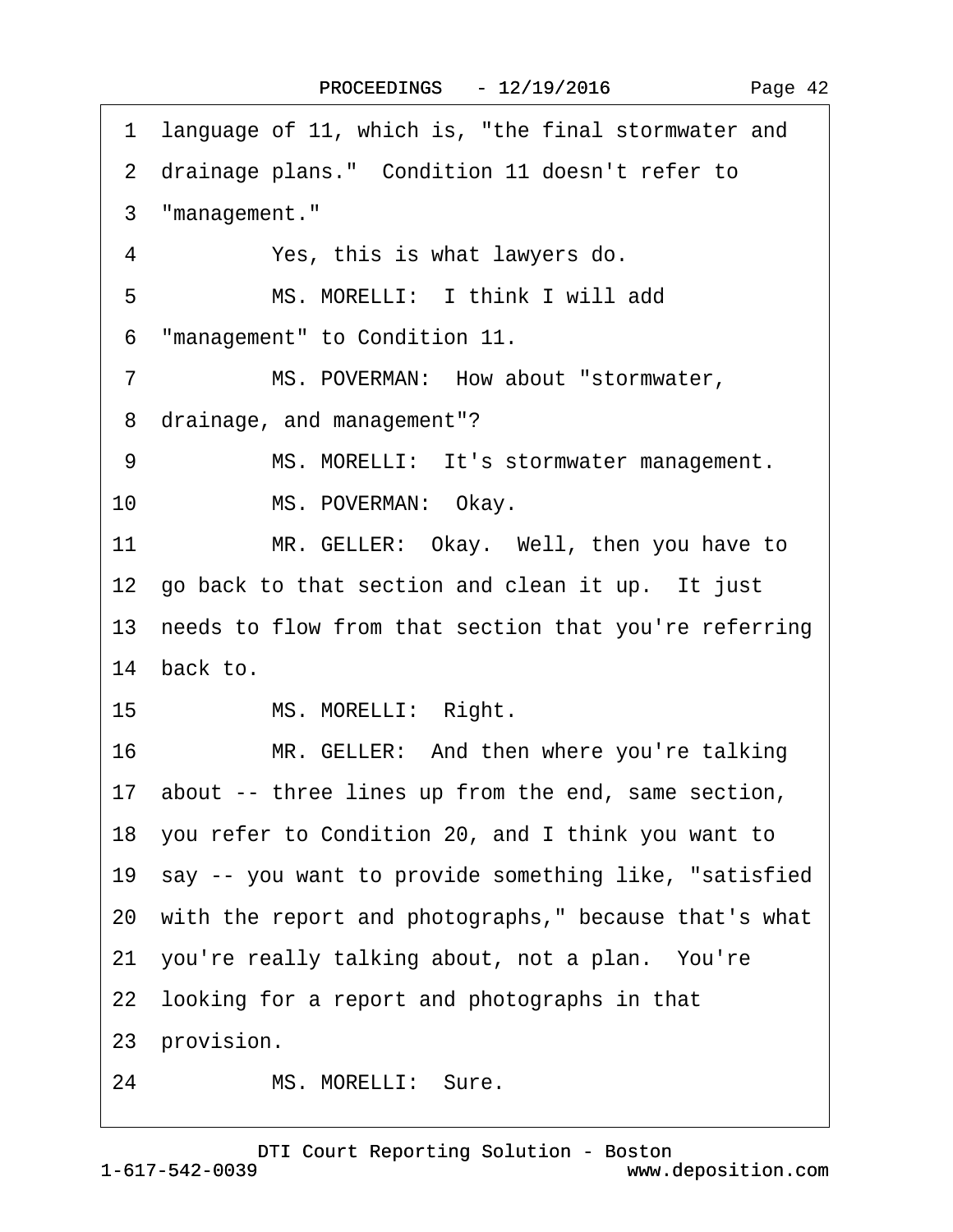| 1<br>MS. POVERMAN: And what does that go after?            |
|------------------------------------------------------------|
| MR. GELLER: "Condition 20 and," and then<br>$\overline{2}$ |
| 3 it goes in there.                                        |
| 4<br>And then lastly, in the next-to-last line,            |
| 5 "all other items requiring review, verification,         |
| 6 satisfaction, or approval by or of the director of       |
| 7 engineering." Because you get different things going     |
| 8 on in different paragraphs.                              |
| 9<br>MS. MORELLI: So "requiring review" --                 |
| 10 <sup>°</sup><br>MR. GELLER: -- "verification,           |
| 11 satisfaction, or approval."                             |
| 12<br>MS. POVERMAN: In paragraph C it says, "It            |
| 13 has paid all applicable fees and funded improvements    |
| 14 required pursuant to Condition 13 and, if applicable,   |
| 15 10." Condition 10 now applies to the neighbor's         |
| 16 trees, so I don't think that applies.                   |
| MR. GELLER: I checked that. I thought<br>17                |
| 18 there was a provision for --                            |
| MS. MORELLI: 10 has to do with existing<br>19              |
| 20 street trees.                                           |
| MS. POVERMAN: Not the neighbor's trees?<br>21              |
| 22<br>MS. MORELLI: Not the neighbor's trees.               |
| MS. POVERMAN: Oh, okay. Then never mind.<br>23             |
| Under K on page 12, "The town arborist has<br>24           |

<span id="page-42-0"></span> $\Gamma$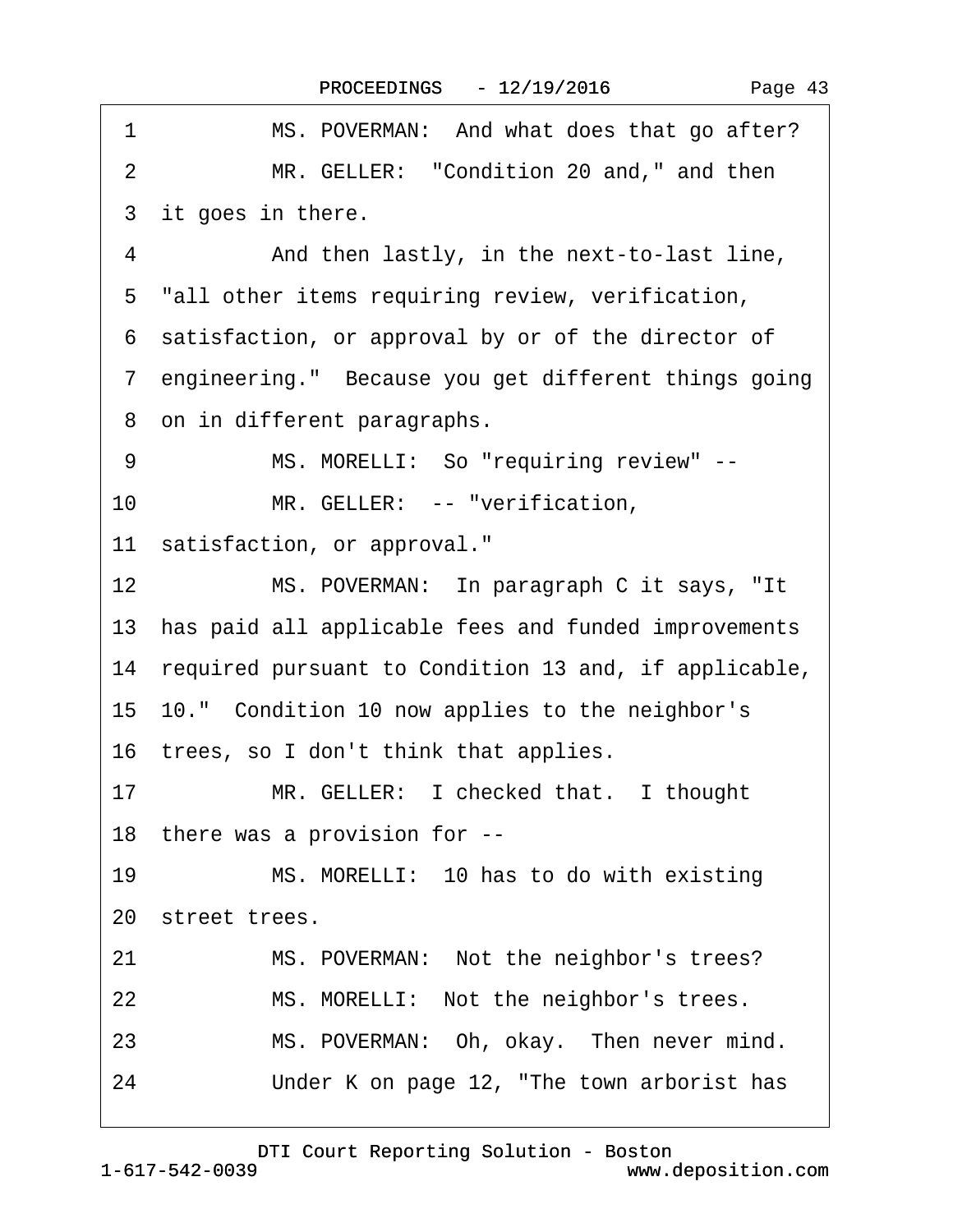<span id="page-43-0"></span>·1· reviewed a plan to protect existing street trees and 2 add new street trees." I think you took out an 3 "and," and you didn't want to. 4 MS. MORELLI: I think I put "or." So "a 5 plan to protect existing street trees or add new ·6· street trees." 7 MS. POVERMAN: Back in 10 it was "and." 8 MS. MORELLI: Okay. I will use "and." 9 MR. GELLER: That's all I have. 10 MS. POVERMAN: Okay. This again, 13, 11 paragraph 54, "Any reference to town staff shall be 12 read to include a designee, either other staff 13 members or a consultant of that person or the head of 14 the respective town department." And I can't even 15· remember why I -- remember why I thought that "or", 16 "of" should be taken out. So we are to include a 17 designee of that person or the head of the respective 18 town department. I thought "or", "of" should be 19 taken out. Is there a reason why it shouldn't? 20 MS. MORELLI: There are a couple of things 21· going on.· One of the first things is that I think 22 Mr. Engler was concerned that we're using roles that 23 might be defined later. In that event -- and I don't 24· think it's likely, but in that event, we were just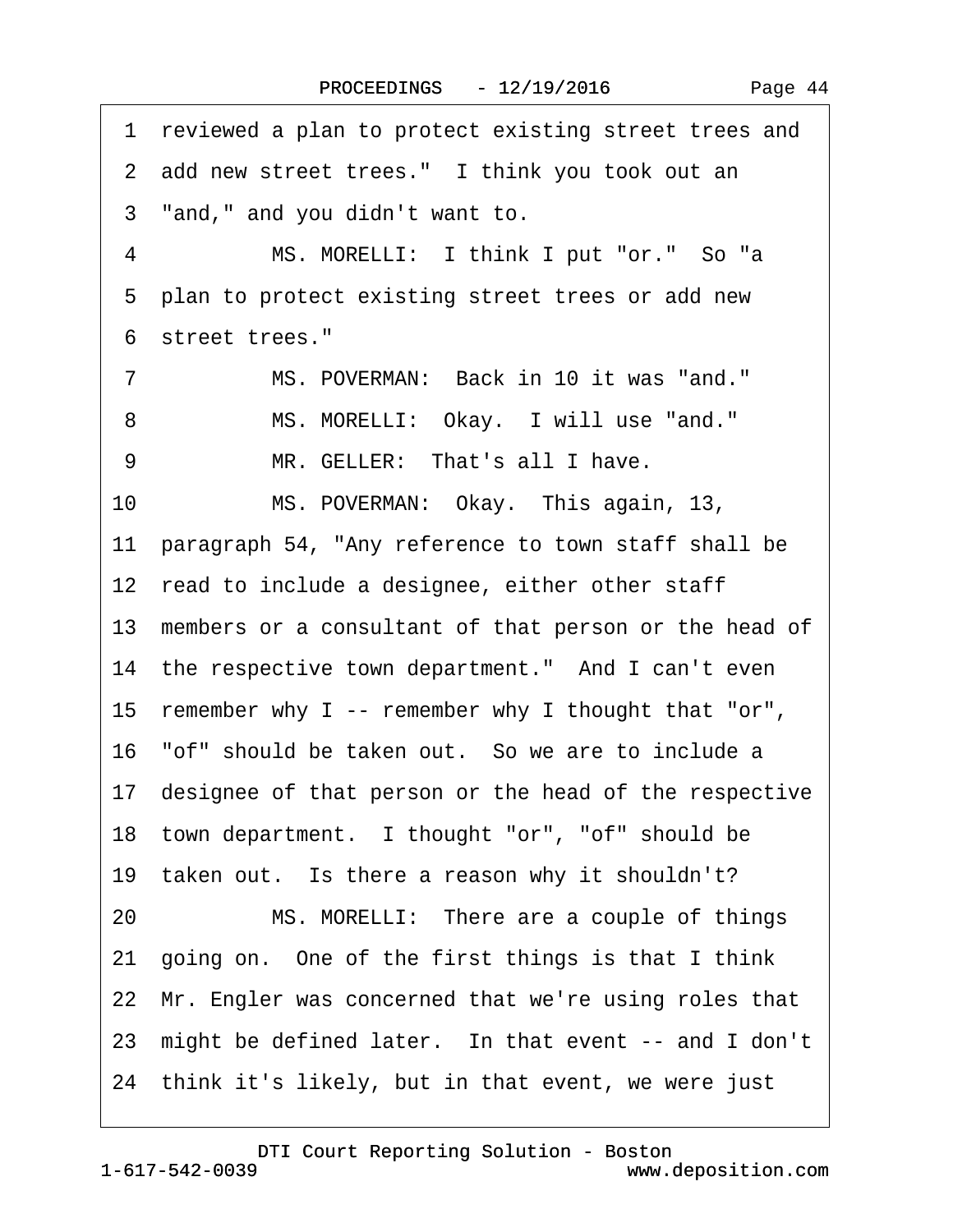|  | Page 45 |  |
|--|---------|--|
|--|---------|--|

<span id="page-44-0"></span>·1· going to say "of that person," so that could be the 2 director of engineering and transportation. That's 3 what "that person" -- when we're referring to ·4· "director of engineering and transportation," that 5 person could appoint a designee to do the review, and  $6$  that's  $-$ 7 MS. POVERMAN: Okay. 8 MS. MORELLI: And if the role changes or ·9· it's defunct, then it would be the head of that 10  $town -$ 11 MR. GELLER: The successor agency. So it's 12 like in Boston where they did away with the planning 13 and ZBIC. It became BRA, which now has that nice 14 friendly euphemism name, whatever it is. 15 So the meaning is whatever successor --16 MS. POVERMAN: Right. Got it. 17 MR. GELLER: -- governmental body overseas 18 that -- whatever. 19 MS. POVERMAN: I got it now. 20 MR. GELLER: Okay. We talked about the 21 regulatory agreements already. 22 **· · · · So as I said before, this still needs to be** 23 reviewed in a cohesive fashion both by Judi Barrett 24 as well as Jonathan Simpson. And obviously, once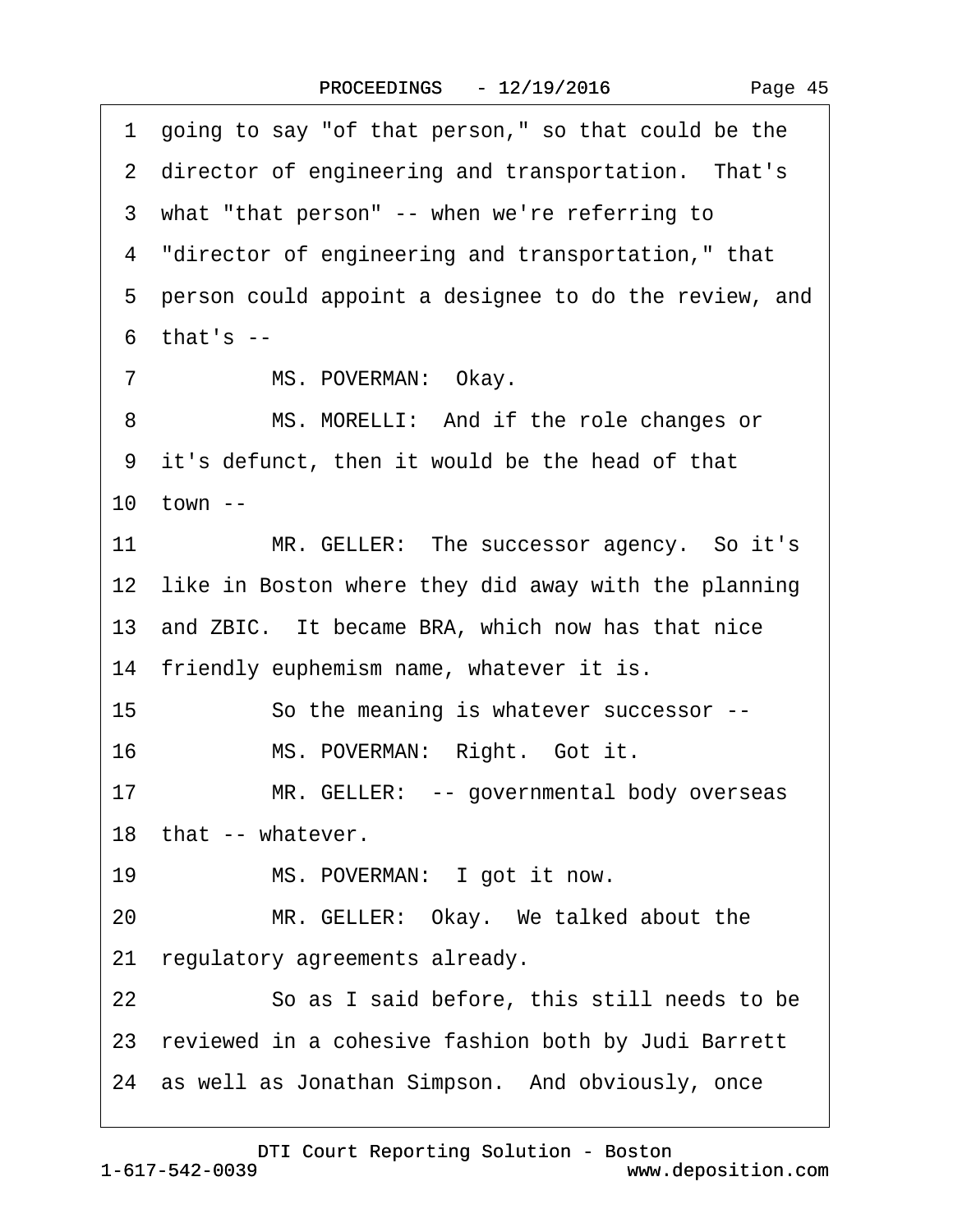<span id="page-45-0"></span>

| they do review it, to the extent that they have any<br>1. |
|-----------------------------------------------------------|
| 2 changes, we'll want to see them. We'll need to see      |
| 3 them. So what does that do in terms of timing?          |
| MS. STEINFELD: There's four additional<br>$\overline{4}$  |
| 5 findings.                                               |
| 6<br>MR. GELLER: Oh, I'm sorry. Right.                    |
| Kate, you were supposed to remind me.<br>7                |
| 8<br>So Judi Barrett has recommended four                 |
| 9 additional findings for the decision. Those were        |
| 10 circulated earlier today. Anybody have any             |
| 11 discussion on those?                                   |
| 12<br>MR. CHIUMENTI: Yeah, I have a discussion            |
| 13 on those.                                              |
| 14<br>MR. GELLER: Sure.                                   |
| 15 <sup>15</sup><br>MR. CHIUMENTI: Let me just remind the |
| 16 board's finding under Finding No. 15. "The board       |
| 17 heard the concerns of town staff, boards,              |
| 18 commissions, local residents and weighed them against  |
| 19 local needs. The board determined that the project,    |
| 20 as conditioned below, is consistent with local needs   |
| 21 as that term is defined." I think that is pretty       |
|                                                           |
| 22 much all and only what the board needs to find and is  |
| 23 sufficient.                                            |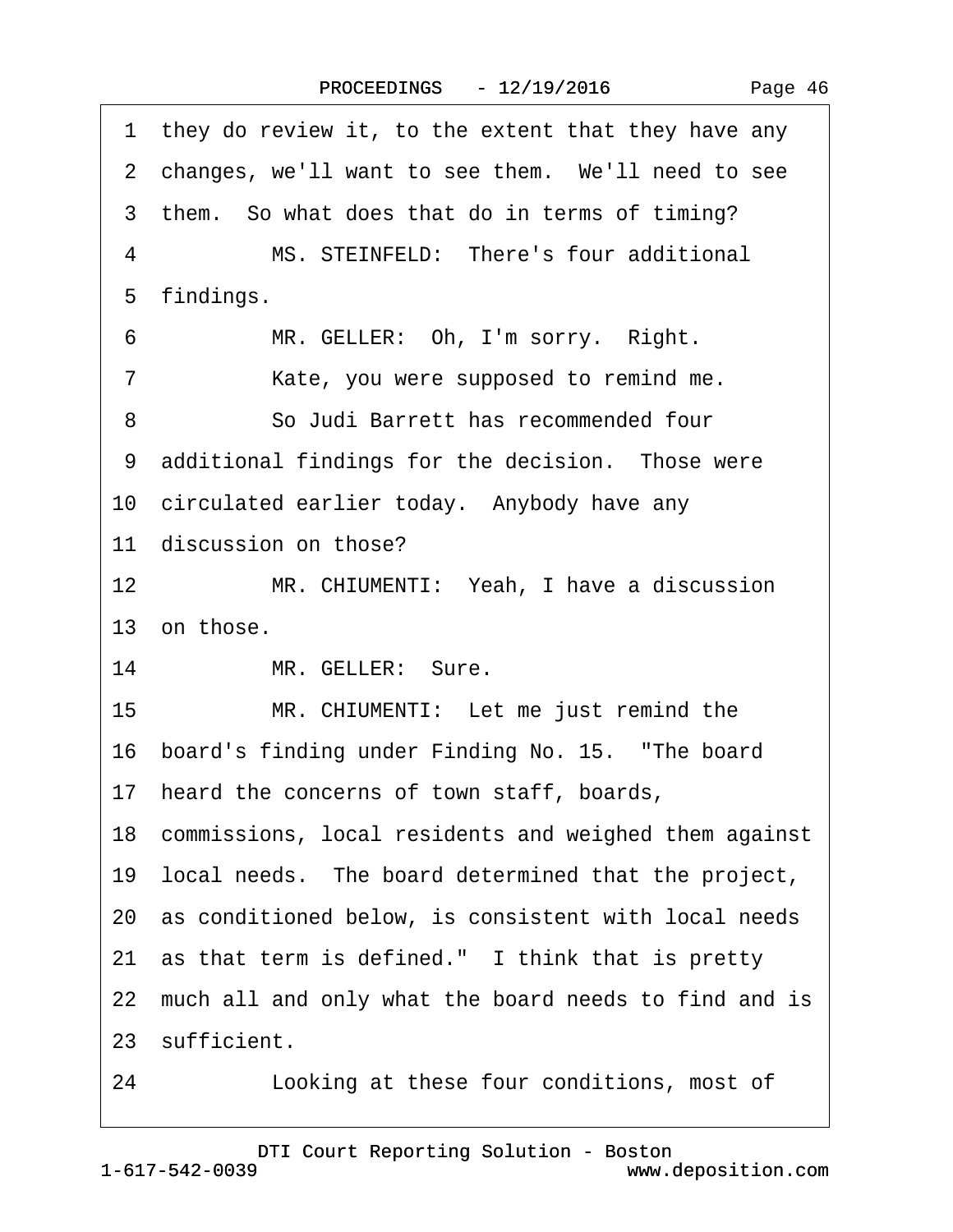<span id="page-46-0"></span>1 it, I think, is superfluous and perhaps wrong. But 2 let me say, first of all, number 1, I think, is okay. 3 "The board finds that the conditions imposed in 4 Section 5 of this decision are necessary in order to 5 address local concerns. The board finds that such ·6· conditions will not render the project uneconomic. ·7· To the extent that such conditions may render the ·8· project uneconomic, the board finds that the local ·9· concerns outweigh the potential benefits of the 10 proposed affordable units." 11 **I** actually like this last sentence because 12 it suggests that basically the conditions we're 13· making are okay, but no more as far as -- I think 14 that's fine. Number 1 I agree with. 15 Number 2 says, "The board finds that 16 granting certain waivers from local bylaws and 17· regulations is acceptable even though granting" -- 18 and it says, "any waives may have an adverse impact 19 on local concern." 20 I think all we need to say is, "though 21· granting waivers specified herein may have an adverse 22 impact on local concerns." We're not saying that any 23 waivers are okay. We're saying the ones we're 24 saying -- we're specifying are okay.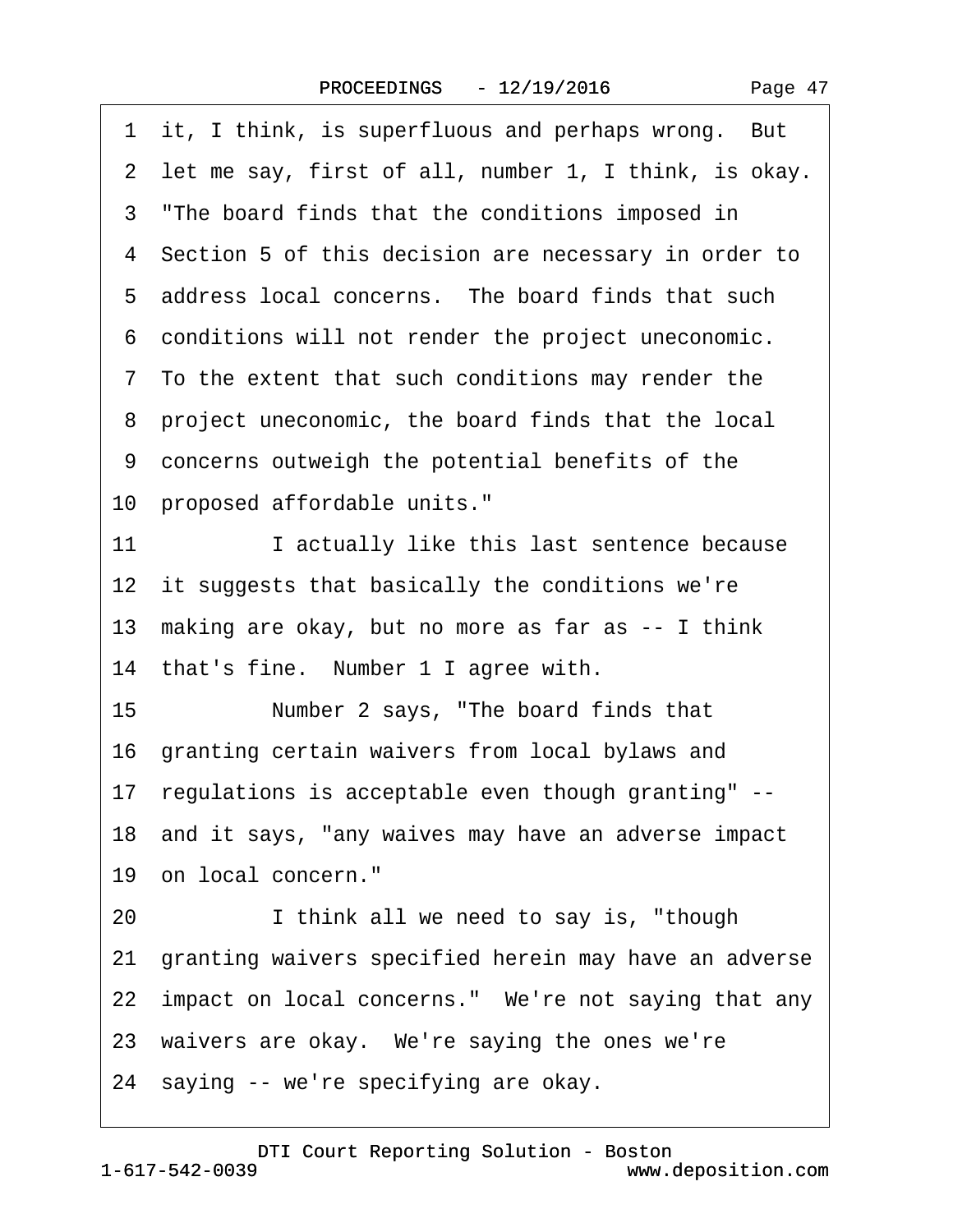2 say it at all. 3 MR. CHIUMENTI: Oh, no. And I think, ·4· frankly, after that period, I would say the rest of 5 this is irrelevant and unnecessary. The rest of that 6 sentence, 3, and 4 I think are superfluous. Don't ·7· forget, we said what have to say, that basically the 8 local need outweighs local concerns as defined in the 9 regulation. 10 Interesting -- after that -- after the 11 reference to local concerns specified herein, as I'm 12 suggesting, it says, "Nevertheless, the board finds 13 that the local concerns affected thereby do not 14 outweigh the regional need for affordable housing," 15 which is a little bit too brief. 16 • And it's actually stated more correctly in 17· 3 where it says, "addresses local and regional 18· housing needs."· Because, in fact, the regulation 19 says, "local requirements and regulations imposed on 20 a project are reasonable in view of the regional need 21 for low- and moderate-income housing considered with 22 the number of low-income persons in the affected 23 municipality." 24 So I think, actually, 3 is a little more

<span id="page-47-0"></span>1 MS. POVERMAN: I don't see why we need to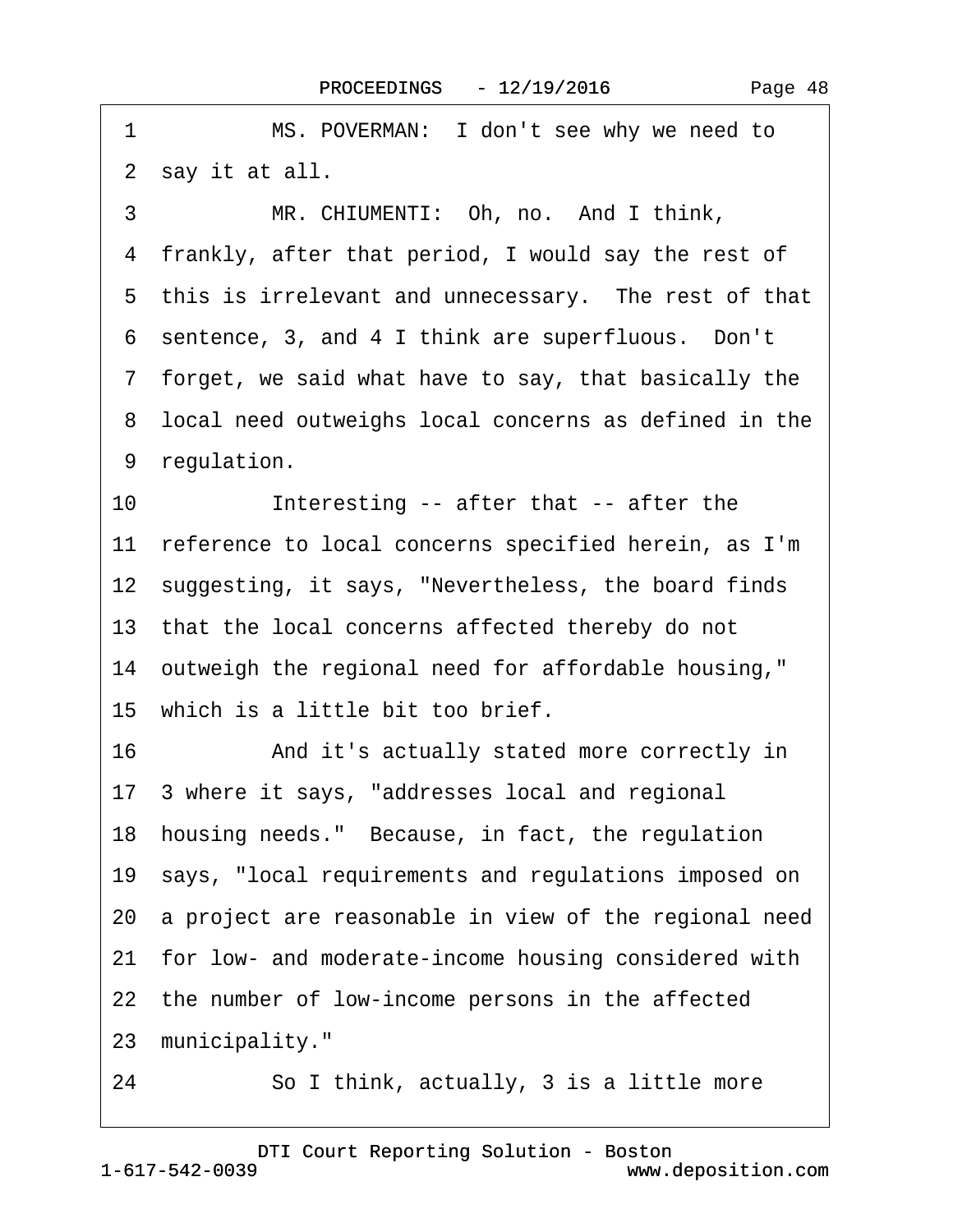<span id="page-48-0"></span>1 accurate. But the point is that that second sentence 2 in 2 is unnecessary anyway. 3 <sup>3</sup> 3. The board acknowledges concerns raised

4 by abutters and other interested parties. The board

5 finds that despite these concerns" -- now, it says

·6· "the project addresses local and regional housing

7 needs."

8 Well, it doesn't address them. It

9 outweighs them. We're not saying that this solves

10 the problem. What we're saying is, well, we see the

11 problems, and the need for housing outweighs it. So

12 I think 3 is incorrect.

13 MS. POVERMAN: I just think it's a totally 14 inappropriate thing to say.

15 MR. CHIUMENTI: Right. And number 4, "The

16· board finds that many of the concerns expressed by

17 abutters and other interested parties during the

18 public hearing process involve preexisting

19 conditions."

20 This is a six-story building with

21· inadequate -- I mean, it's got nothing to do with

22 what we're finding, nor is it in any way a

23· requirement of what we need to find in the

24 regulations.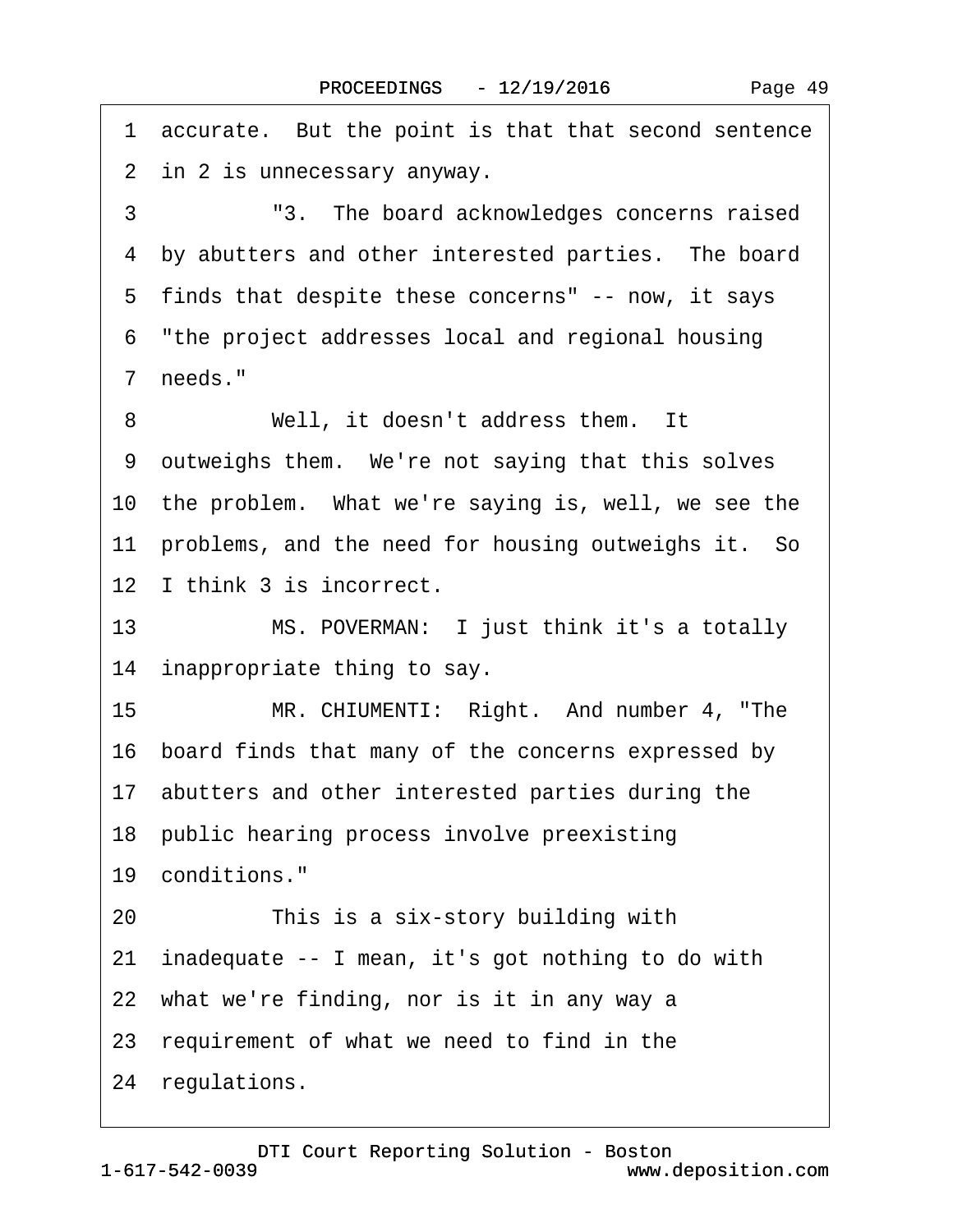| 1  | So I think after the first sentence in                  |
|----|---------------------------------------------------------|
|    | 2 paragraph 2, the rest of this we shouldn't be         |
|    | 3 finding, frankly.                                     |
| 4  | MR. GELLER: Will Judi Barrett be here                   |
|    | 5 for -- will we have Judi Barrett in the future?       |
| 6  | MS. MORELLI: I think so. We're trying to                |
|    | 7 pin down a date where everyone on the board can       |
|    | 8 attend.                                               |
| 9  | MR. GELLER: Right. I saw that email.                    |
| 10 | MS. MORELLI: So I do believe you would                  |
|    | 11 need her present.                                    |
| 12 | MR. GELLER: Because it would helpful if                 |
|    | 13 she could speak to this.                             |
| 14 | MS. POVERMAN: I agree with Steve                        |
|    | 15 wholeheartedly, and probably even more in terms of   |
|    | 16 not wanting these in the decision.                   |
| 17 | MR. GELLER: I want to hear -- I don't want              |
|    | 18 to say anything. I want to hear from Judi Barrett.   |
| 19 | MS. POVERMAN: I agree. That's why I'm not               |
|    | 20 opening my mouth anymore.                            |
| 21 | MR. GELLER: Okay. So can we -- if it                    |
|    | 22 turns out that she cannot -- I would like her to be  |
|    | 23 here because then she can respond to our questions.  |
|    | 24 Steve's raised some questions, Kate's got questions. |
|    |                                                         |

<span id="page-49-0"></span> $\sqrt{ }$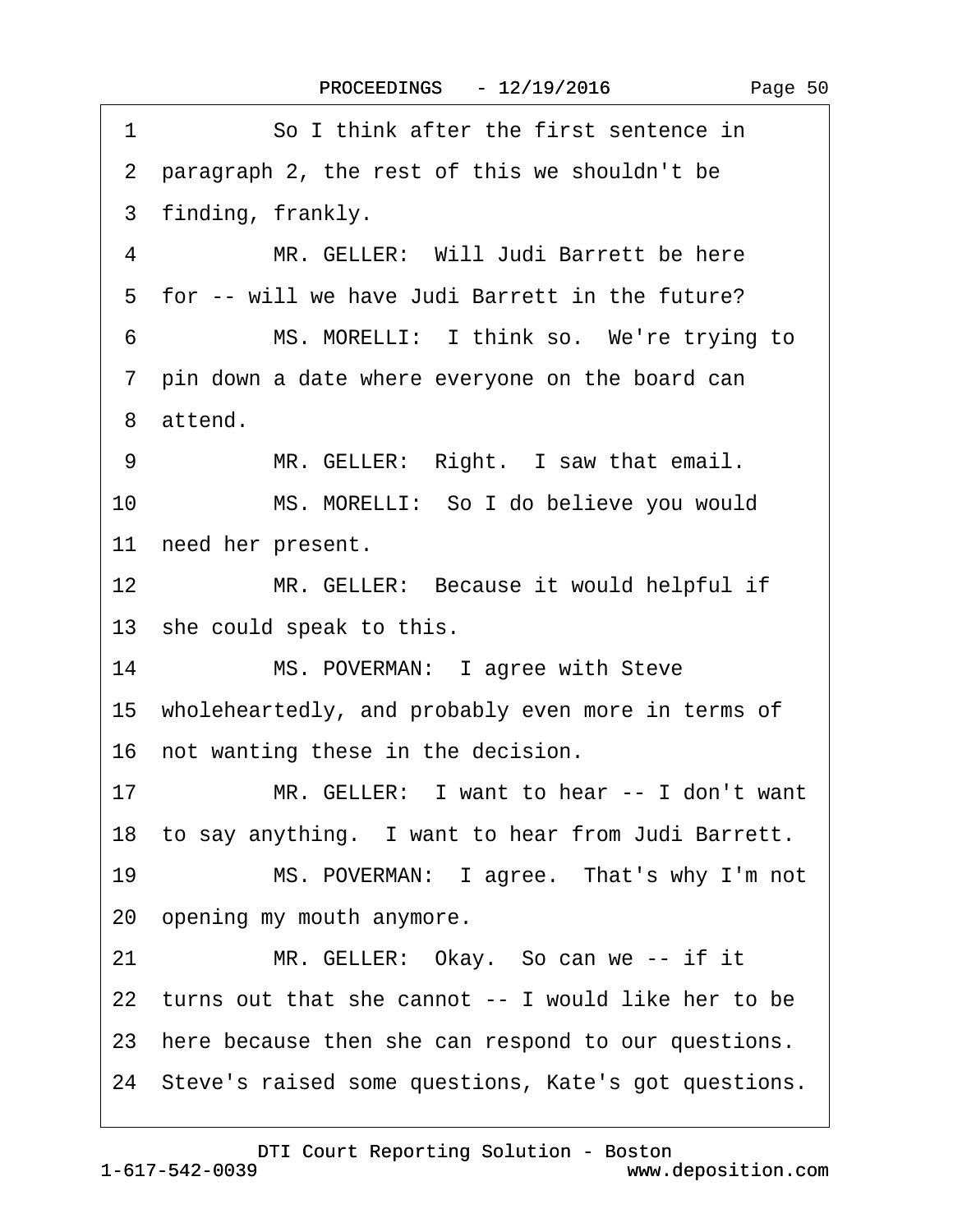|  | Page 51 |  |
|--|---------|--|
|--|---------|--|

<span id="page-50-0"></span>

| 1               | MS. MORELLI: Yup. So we obviously would                 |
|-----------------|---------------------------------------------------------|
|                 | 2 want to have a public hearing. As you know, the       |
|                 | 3 public hearing closes on December 21st.               |
| 4               | MR. GELLER: Right.                                      |
| 5               | MS. MORELLI: So if the applicant would be               |
|                 | 6 willing to give us at least a two-week extension -- I |
|                 | 7 should say at most a two-week extension.              |
| 8               | MR. GELLER: Traveling man, are you back?                |
| 9               | MR. HUSSEY: Well, no. I leave on the 4th                |
|                 | 10 of January. We've got to wrap this up before the 4th |
|                 | 11 of January.                                          |
| 12 <sub>2</sub> | MS. MORELLI: So there were some days I had              |
|                 | 13 thrown out: December 27th, which is a Tuesday, and   |
|                 | 14 January 3rd, which is a Tuesday.                     |
| 15              | MR. HUSSEY: Right. I'll be here then.                   |
| 16              | MR. CHIUMENTI: I'll be here on the 3rd.                 |
| 17              | MR. GELLER: But not on the 27th?                        |
| 18              | MR. CHIUMENTI: I don't know if you need                 |
|                 | 19 me, but I'm happy to --                              |
| 20              | MR. GELLER: We need you.                                |
| 21              | MR. CHIUMENTI: The 3rd I'm here. The 27th               |
|                 | 22 I'm out of town.                                     |
| 23              | MS. MORELLI: Okay. So the 3rd, everyone                 |
|                 | 24 will be -- all four?                                 |
|                 |                                                         |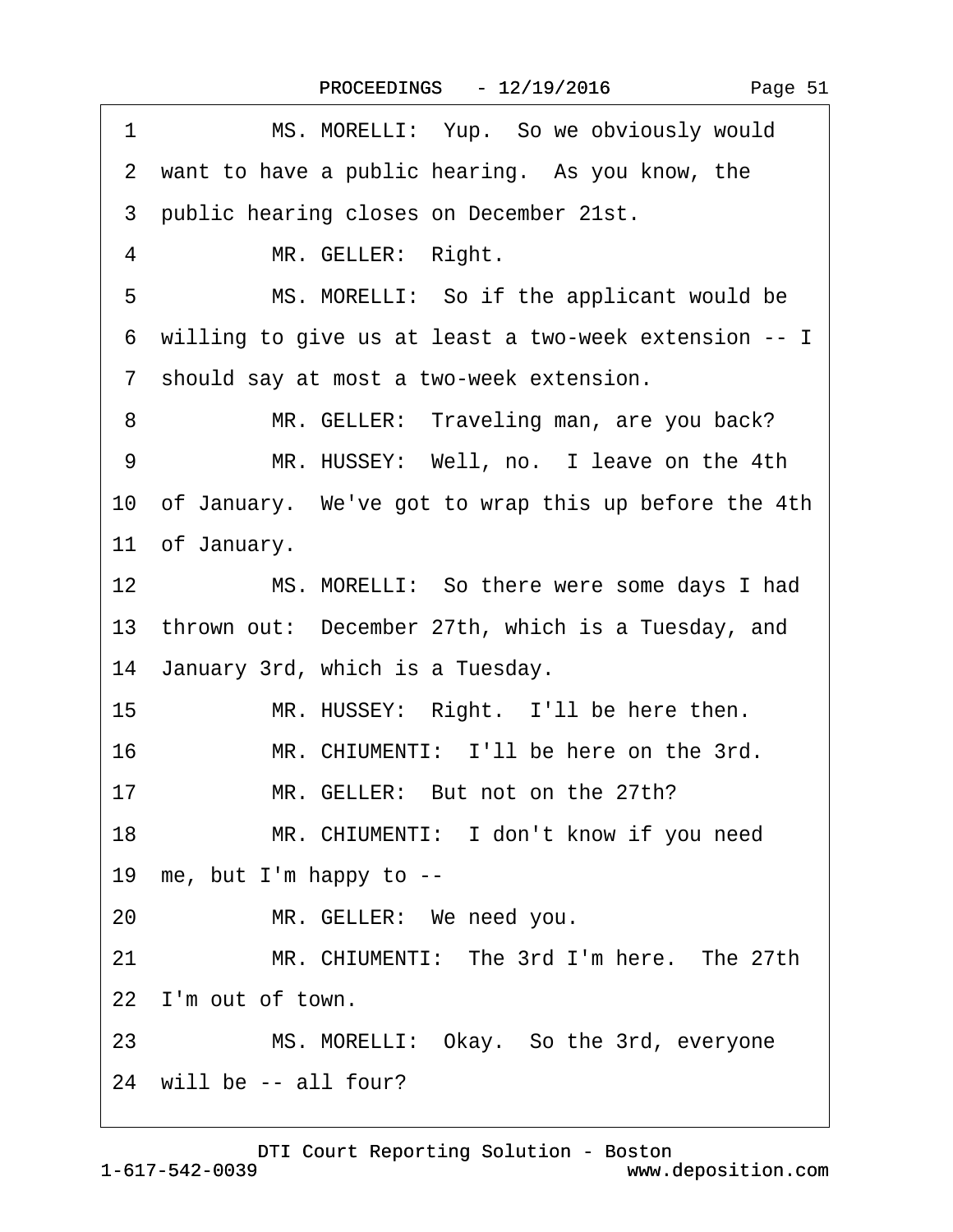<span id="page-51-0"></span>

| 1<br>MR. HUSSEY: So that's the next meeting?                 |
|--------------------------------------------------------------|
| MS. POVERMAN: We have to have an<br>2                        |
| 3 agreement.                                                 |
| $\overline{4}$<br>MS. MORELLI: And we also need an extension |
| 5 letter.                                                    |
| 6<br>MR. GELLER: Absolutely.                                 |
| MR. ENGLER: Can I speak to that for a<br>7                   |
| 8 second?                                                    |
| MR. GELLER: Sure.<br>9                                       |
| 10 <sup>°</sup><br>MR. ENGLER: You don't technically need an |
| 11 extension if you have comments on the decision. This      |
| 12 is not new information that's being presented. This       |
| 13 is part of your 40-day review, and you can ask for        |
| 14 comments on this condition, that condition, this          |
| 15 word, that word. You don't technically need it.           |
| 16<br>However, we're willing to give it to you               |
| 17 because we want to have enough time for you to make       |
| 18 the right decision. So we're not playing hardball,        |
| 19 but I'm saying that you could close the hearing as        |
| 20 allowed on the 21st. You have 40 days. Judi Barrett       |
| 21 can come in, town counsel can come in, we can come        |
| 22 in, anybody can come in and talk about these              |
| 23 conditions as long as we're not presenting any new        |
| 24 information. If you want to keep it going --              |

1-617-542-0039 [DTI Court Reporting Solution - Boston](http://www.deposition.com) www.deposition.com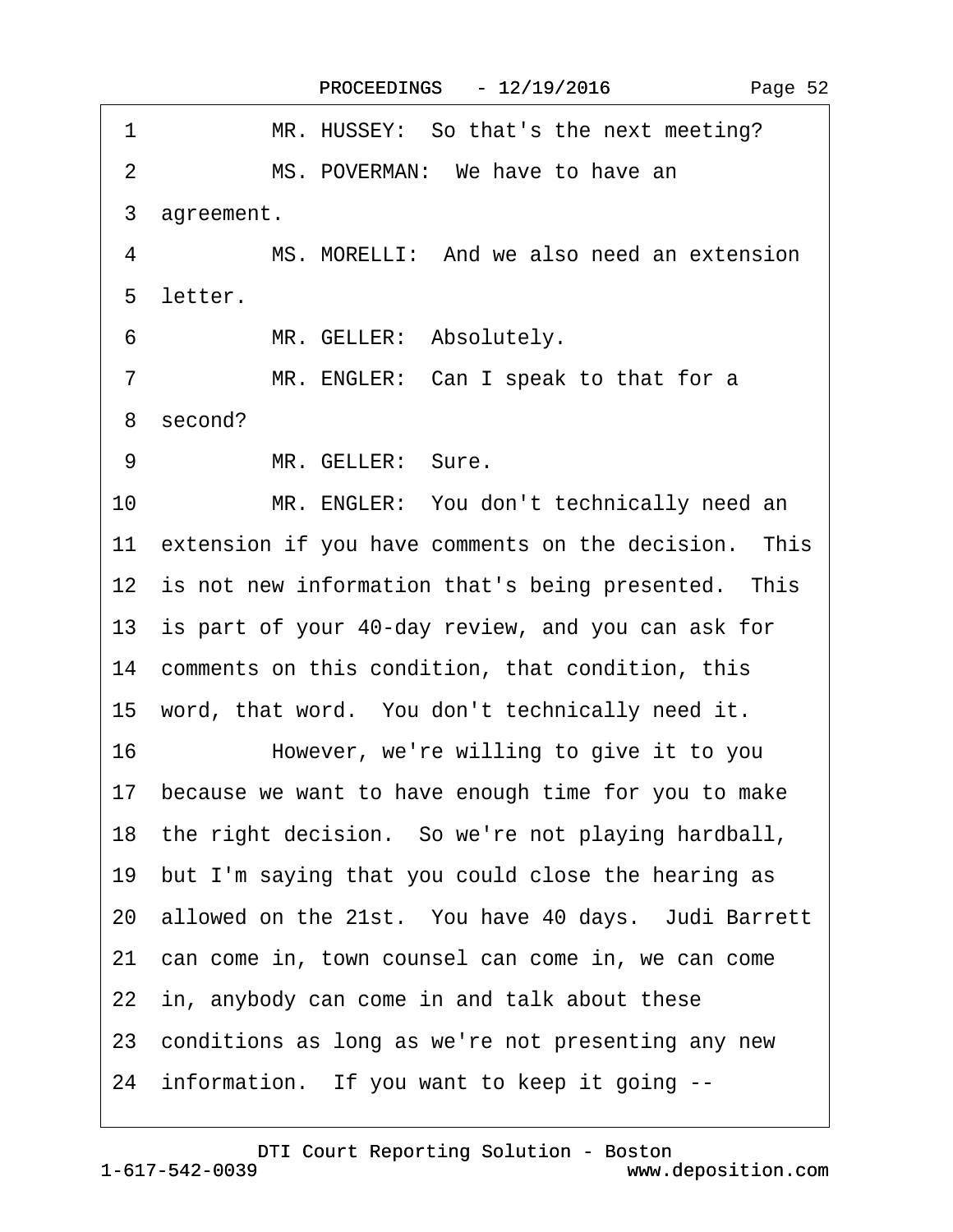<span id="page-52-0"></span>

| MR. GELLER: We do.<br>1                                  |
|----------------------------------------------------------|
| MR. ENGLER: Then we'll allow it.<br>2                    |
| 3<br>MR. GELLER: Thank you. Okay. So we'll               |
| need a letter evidencing it, and we'll make it<br>4      |
| 5<br>happen.                                             |
| MR. ENGLER: What's the date?<br>6                        |
| MS. MORELLI: If you could just give us to<br>7           |
| that Friday, January 6th.<br>8                           |
| MR. GELLER: So the translation of that is<br>9           |
| 10 our next hearing -- so the close of this hearing has  |
| 11 been extended, and our next hearing will be           |
| 12 January 3rd -- that's a Tuesday night -- 7:00 p.m.    |
| 13 We don't know the location yet. Okay? At that         |
| 14 point, we should have all reigning review comments to |
| 15 the draft of the decision and conditions, and we'll   |
| 16 have Judi Barrett to speak to her suggested           |
| 17 additions.                                            |
| Anything else? Alison?<br>18                             |
| MS. STEINFELD: It will not be in this<br>19              |
| 20 room.                                                 |
| MR. GELLER: I'm sure it won't be.<br>21                  |
| 22<br>Harriet, you had a question.                       |
| MS. ROSENSTEIN: Will there be any further<br>23          |
| 24 possibility for public comments?                      |
|                                                          |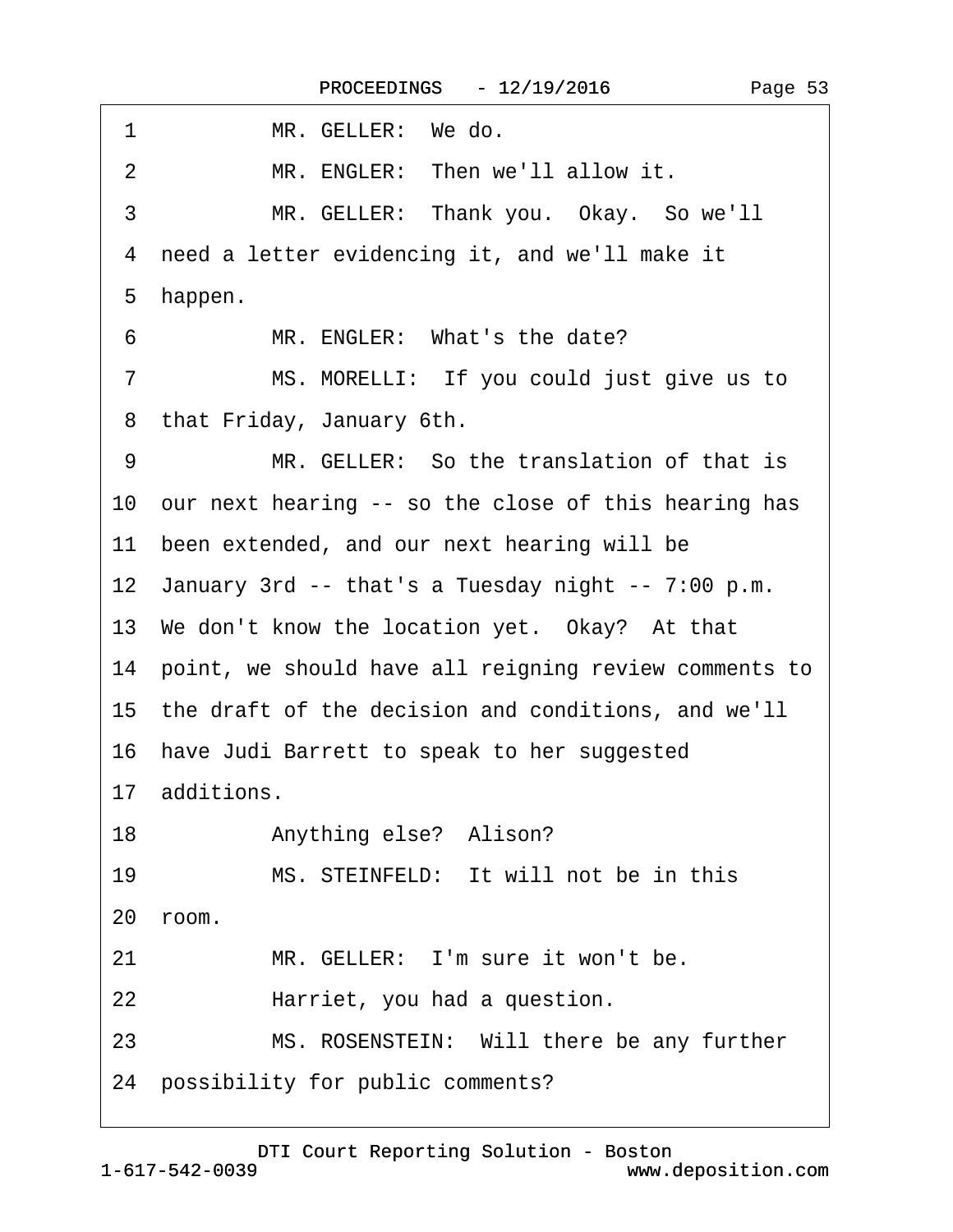<span id="page-53-0"></span>1 MR. GELLER: There may be at the --2 whatever that day is. 3 MS. MORELLI: January 3rd. 4 MR. GELLER: But it would be specific to 5 whatever changes -- it's not opening up -- it's ·6· specific to the topic of the hearing. 7 MS. POVERMAN: To play devil's advocate, if ·8· any changes are going to be made, I guess we could do 9 that during deliberations, because you aren't going 10 to have it tonight. 11 MR. GELLER: No. I think -- let's see what 12 we get. 13 **Let me also urge you -- because you see how** 14 we sort of stumbled through these things. It is 15· really helpful, if you have comments on that 16· document, if you submit it in written fashion.· And 17· please, please, please, in time early enough that we 18 really can review it. That's so helpful to us. 19· Okay?· So that would be -- frankly, that's my 20· suggestion because then we get to look at what you're 21 proposing, sort of think it through in the context. 22 Thank you. 23 MS. STEINFELD: I just confirmed that Judi 24 Barrett is available for the 3rd.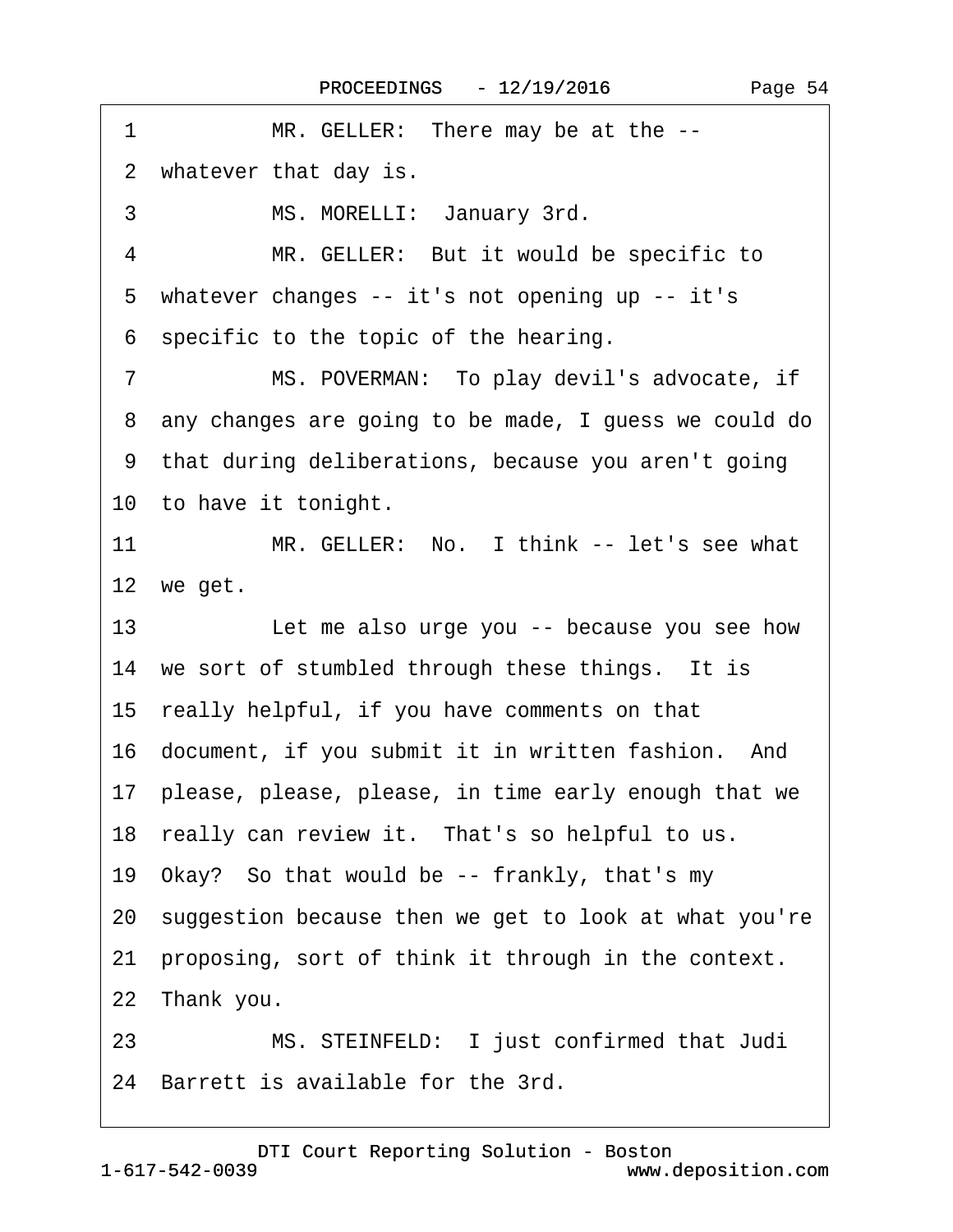|  | Page 55 |  |
|--|---------|--|
|--|---------|--|

<span id="page-54-0"></span>

| 1                | MR. GELLER: Okay. Thank you, everyone,                |
|------------------|-------------------------------------------------------|
|                  | 2 and we will see you January 3rd, in the new year. I |
|                  | 3 wish everyone a happy and healthy new year and a    |
|                  | 4 happy holiday.                                      |
| 5                | (Proceedings adjourned at 8:06 p.m.)                  |
| $\,6$            |                                                       |
| $\overline{7}$   |                                                       |
| $\bf 8$          |                                                       |
| $\boldsymbol{9}$ |                                                       |
| 10               |                                                       |
| 11               |                                                       |
| 12               |                                                       |
| 13               |                                                       |
| 14               |                                                       |
| 15               |                                                       |
| 16               |                                                       |
| 17               |                                                       |
| 18               |                                                       |
| 19               |                                                       |
| 20               |                                                       |
| 21               |                                                       |
| 22               |                                                       |
| 23               |                                                       |
| 24               |                                                       |
|                  |                                                       |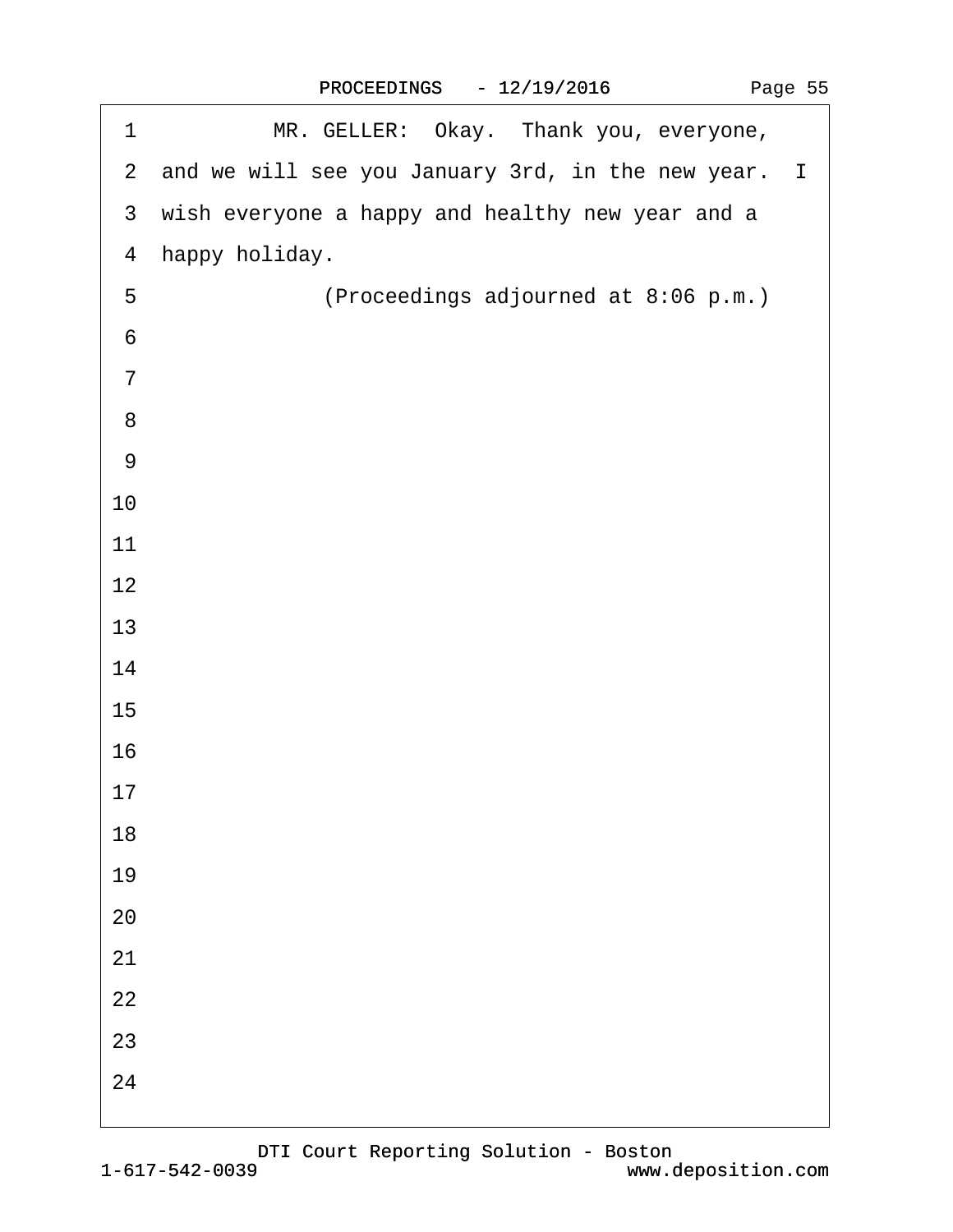| 1  | I, Kristen C. Krakofsky, court reporter and            |
|----|--------------------------------------------------------|
|    | 2 notary public in and for the Commonwealth of         |
|    | 3 Massachusetts, certify:                              |
| 4  | That the foregoing proceedings were taken              |
|    | 5 before me at the time and place herein set forth and |
|    | 6 that the foregoing is a true and correct transcript  |
|    | 7 of my shorthand notes so taken.                      |
| 8  | I further certify that I am not a relative             |
|    | 9 or employee of any of the parties, nor am I          |
|    | 10 financially interested in the action.               |
| 11 | I declare under permit of perjury that the             |
|    | 12 foregoing is true and correct.                      |
| 13 | Dated this 30th day of December, 2016.                 |
| 14 |                                                        |
| 15 |                                                        |
| 16 | Kristen Krakofsky, Notary Public                       |
|    | 17 My commission expires November 3, 2017.             |
| 18 |                                                        |
| 19 |                                                        |
| 20 |                                                        |
| 21 |                                                        |
| 22 |                                                        |
| 23 |                                                        |
| 24 |                                                        |
|    |                                                        |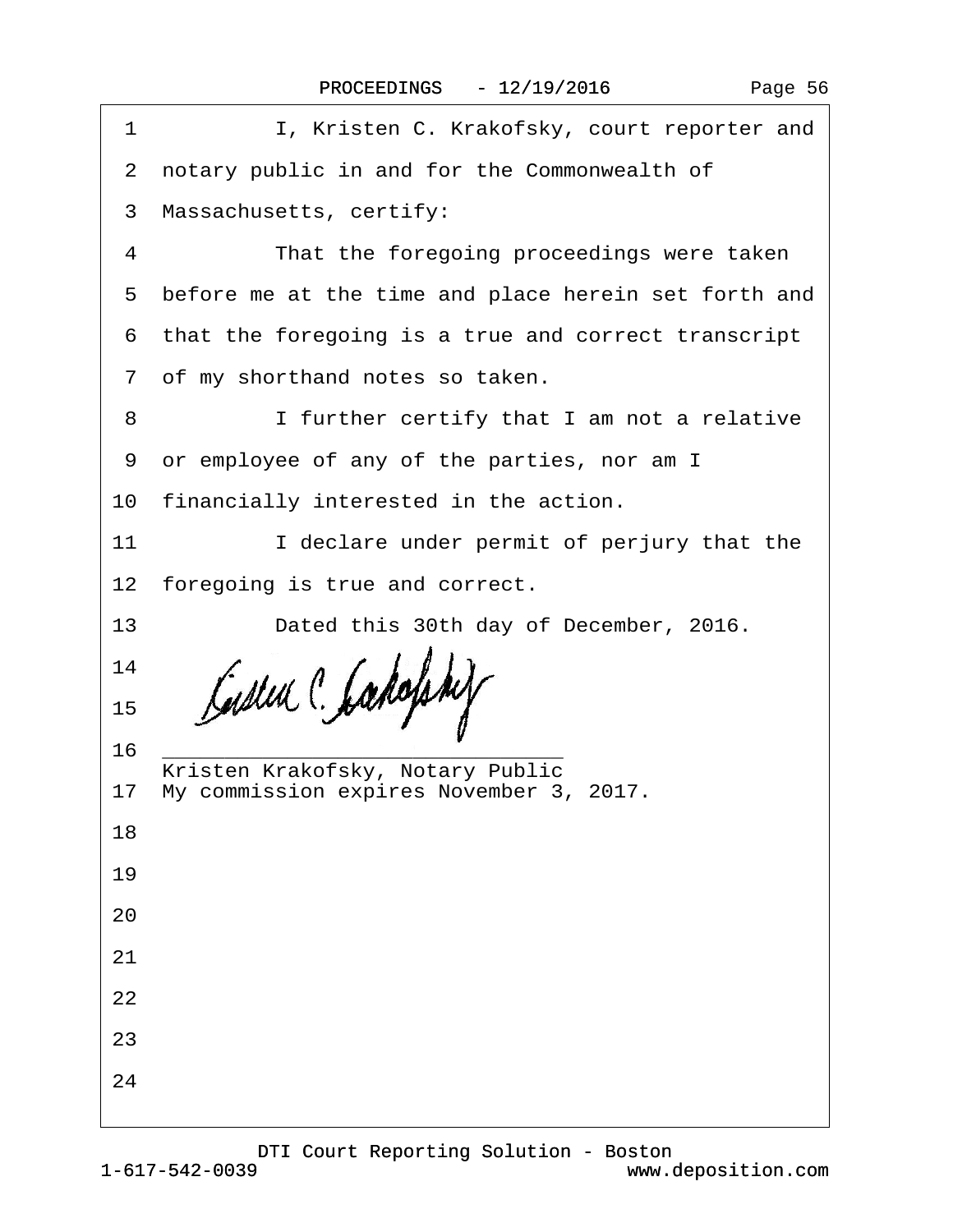## PROCEEDINGS - 12/19/2016

| n e s |  |
|-------|--|
|       |  |
|       |  |
|       |  |

|                                         | 22                                               | 46                      |                           |
|-----------------------------------------|--------------------------------------------------|-------------------------|---------------------------|
| $\mathbf{1}$                            | 34:14                                            | 37:20 38:8 40:7 41:14   | 9                         |
|                                         | 24                                               | 46B                     |                           |
| 1.<br>16:1 47:2,14                      | 34:14                                            | 41:14                   | 9<br>15:7                 |
|                                         | 25                                               | 48                      |                           |
| 10                                      | 16:7,10                                          | 35:21                   | 90                        |
| 16:23 18:20,21 19:9                     | 26                                               | 4th                     | 5:6 27:7                  |
| 21:1 33:19 43:15,19<br>44:7             | 33:18 34:15                                      | 51:9,10                 |                           |
|                                         |                                                  |                         | A                         |
| 100                                     | 27<br>33:17,22                                   | $5\phantom{.0}$         |                           |
| 28:9,10 29:19,22                        |                                                  |                         | ability                   |
| 11                                      | 27th                                             | 5                       | 28:6                      |
| 37:18 41:14,23 42:1,2,6                 | 51:13,17,21                                      | 15:19 16:5 47:4         | able                      |
| 11/21/2016                              | 2A                                               | 50                      | 4:20 5:1 32:2             |
| 5:5                                     | 13:20                                            | 27:20 28:8,9,20 29:2,3, | above-noted               |
| 12                                      |                                                  | 11 30:15 31:24 32:5,15  | 4:7                       |
| 24:17 43:24                             | $\mathbf 3$                                      | 33:6                    | <b>Absolutely</b>         |
| 13                                      |                                                  | 54                      | 52:6                      |
| 43:14 44:10                             | $\mathbf{3}$                                     | 44:11                   | abutters                  |
|                                         | 14:1,2 48:6,17,24 49:3,                          |                         | 49:4,17                   |
| 15<br>4:9,10 18:11,12 46:16             | 12                                               | 6                       |                           |
|                                         | 30                                               |                         | abutters'<br>20:19        |
| 16                                      | 10:7,9,12 11:13,14,17                            | 6                       |                           |
| 26:4 27:12                              | 12:17 13:3                                       | 15:5 16:21              | acceptable                |
| 16B                                     | 32                                               |                         | 47:17                     |
| 41:14                                   | 36:5                                             | 60<br>35:13             | accomplish                |
| 18                                      | 3rd                                              |                         | 11:10                     |
| 24:21 25:14,15 33:13                    | 51:14,16,21,23 53:12                             | 6th                     | accurate                  |
| 19                                      | 54:3,24 55:2                                     | 53:8                    | 28:3 49:1                 |
| 4:1                                     |                                                  |                         | achieved                  |
| 1921                                    | $\overline{\mathbf{4}}$                          | $\overline{7}$          | 5:7                       |
| 14:11,13,15                             |                                                  |                         |                           |
|                                         | 4                                                | 7                       | acknowledges<br>49:3      |
| 1971                                    | 15:7,18 48:6 49:15                               | 16:24 17:1 25:18 26:4   |                           |
| 14:21                                   | 40                                               | 7:00                    | activities                |
|                                         | 3:4 4:3 16:14 36:8                               | 3:3 53:12               | 22:18,20                  |
| $\mathbf{2}$                            | 52:20                                            | 7:02                    | activity                  |
|                                         | 40-day                                           | 3:2                     | 22:19                     |
| $\mathbf{2}$<br>4:11 9:18 10:4 12:16,23 | 52:13                                            |                         | actual                    |
| 47:15 49:2 50:2                         | 40B                                              | 8                       | 8:2                       |
|                                         | 4:4 9:14,20 12:3 40:11                           |                         | add                       |
|                                         |                                                  | 8                       | 28:14 32:24 33:8,13       |
|                                         |                                                  | 17:13 22:13 33:14       | 42:5 44:2,5               |
| 2016                                    |                                                  | 87                      |                           |
|                                         |                                                  | 19:13 24:3              | 9:3                       |
| 21st                                    |                                                  |                         |                           |
| 51:3 52:20                              | 43                                               |                         |                           |
|                                         |                                                  |                         |                           |
| 20<br>22:13 42:18 43:2<br>4:1           | 40bs<br>12:3,5,6,10 20:17<br>42<br>37:8<br>32:10 | 8:06<br>55:5            | added<br>addition<br>4:13 |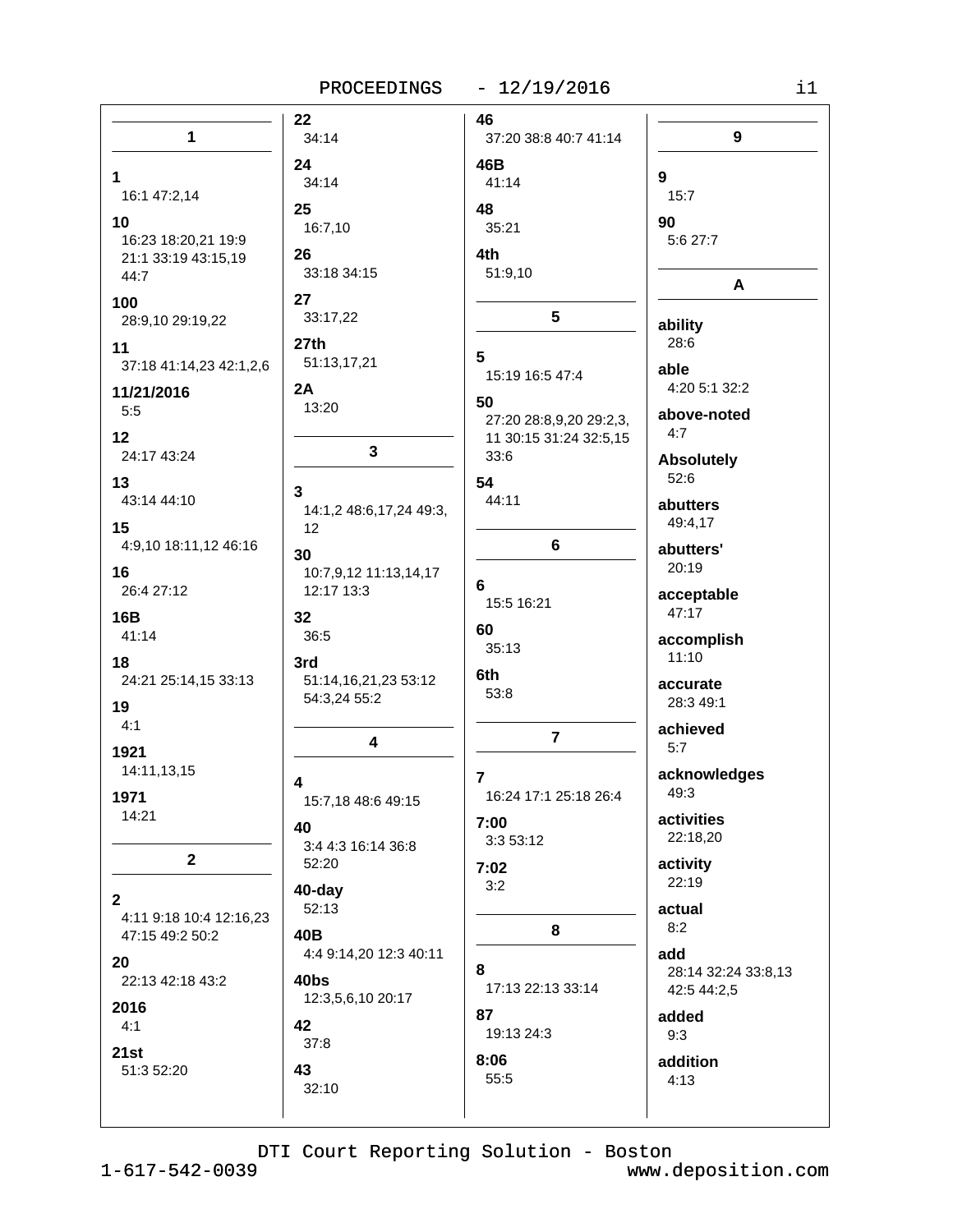## additional

4:14,18,21,24 5:2,3 13:20 23:24 46:4,9

additions 53:17

address 4:16 47:5 49:8

addresses 48:17 49:6

adequate  $4:16$ 

adiourned 55:5

administrator  $19:13$ 

advance  $29.16$ 

adverse 47:18.21

advertise 35:13

advise  $12:22$ 

advised  $13:1,6$ 

adviser 13:15

advisers  $13:14$ 

advocate 54:7

affordability 8:7 35:7

affordable 10:14 35:2,5 36:2,13, 14, 16, 24 47: 10 48: 14

affordable-qualified  $35:6$ 

agency 10:7 45:11

agency's  $12:9$ 

agree 11:11 24:11 47:14 50:14.19

PROCEEDINGS

agreement 7:21 8:8 10:6,8,11,17 11:1 12:8,11,17 52:3

agreements 45:21

ahead 15:6 29:24

air 31:4,5,6,7

alarm 37:15

**Alison** 53:18

allow  $53:2$ 

allowed  $52.20$ 

alteration

 $21:17$ alterations 22:23

alternative  $4:21$ 

answer  $35:8$ 

anybody 30:7 35:14 46:10 52:22

anymore 50:20

anyway 31:9 49:2

appeals  $4:1$ 

appear 19:14

appeared  $8:5$ 

applicable 6:15 21:24 22:1 43:13, 14

applicant 4:17,19 5:1,12 7:17,20 8:5,11,13,14 13:1 15:11.13 17:4.17 19:14 21:6 23:20 24:2 25:4,6,  $-12/19/2016$ 

19 28:16 29:23 33:9 34:10 37:10 51:5

application 3:5 37:9,17 41:11

applies 43:15,16

apply 41:8

```
appoint
45:5
```
appropriate 14:5 17:23 26:14.20 27:24 31:15

approval 24:1,19,22 33:13 43:6,  $11$ 

approve 25:11

approving 19:23

arbiter 19:16

arborist 19:7 21:6 23:21 24:1 43:24

```
architect
34:16
```
area 17:20 18:3

aren't 15:9 54:9

asking  $30:8$ 

associated  $22:17$ 

assume  $21:14$ 

assumes  $10:9$ 

attaching  $11:2$ 

attend  $50.8$ attention

 $16:23$ 

beyond 20:15

**AUDIENCE** 15:15,20,24

audit  $20:1$ 

audible

 $7:22$ 

available 8:22 36:1 54:24

B

hack 9:19 21:1 25:2,10 42:12,14 44:7 51:8

backing 13:8

backup  $4:23$ 

baffling 26:15

**Barrett** 9:21 13:11,21 45:23 46:8 50:4,5,18 52:20 53:16 54:24

based  $26:15$ 

basically 14:1 47:12 48:7

**Beacon**  $25:22$ 

believe 23:1 50:10

**benefits**  $47:9$ 

**Bennett** 23:2,14,15 24:11 26:20. 22 27:12 28:8.15.19.24 29:5,12 30:10,19 31:14, 16 32:4,13,19 36:10,22 40:6,22 41:4

hest 4:16 12:23 26:18

better  $33:2$ 

DTI Court Reporting Solution - Boston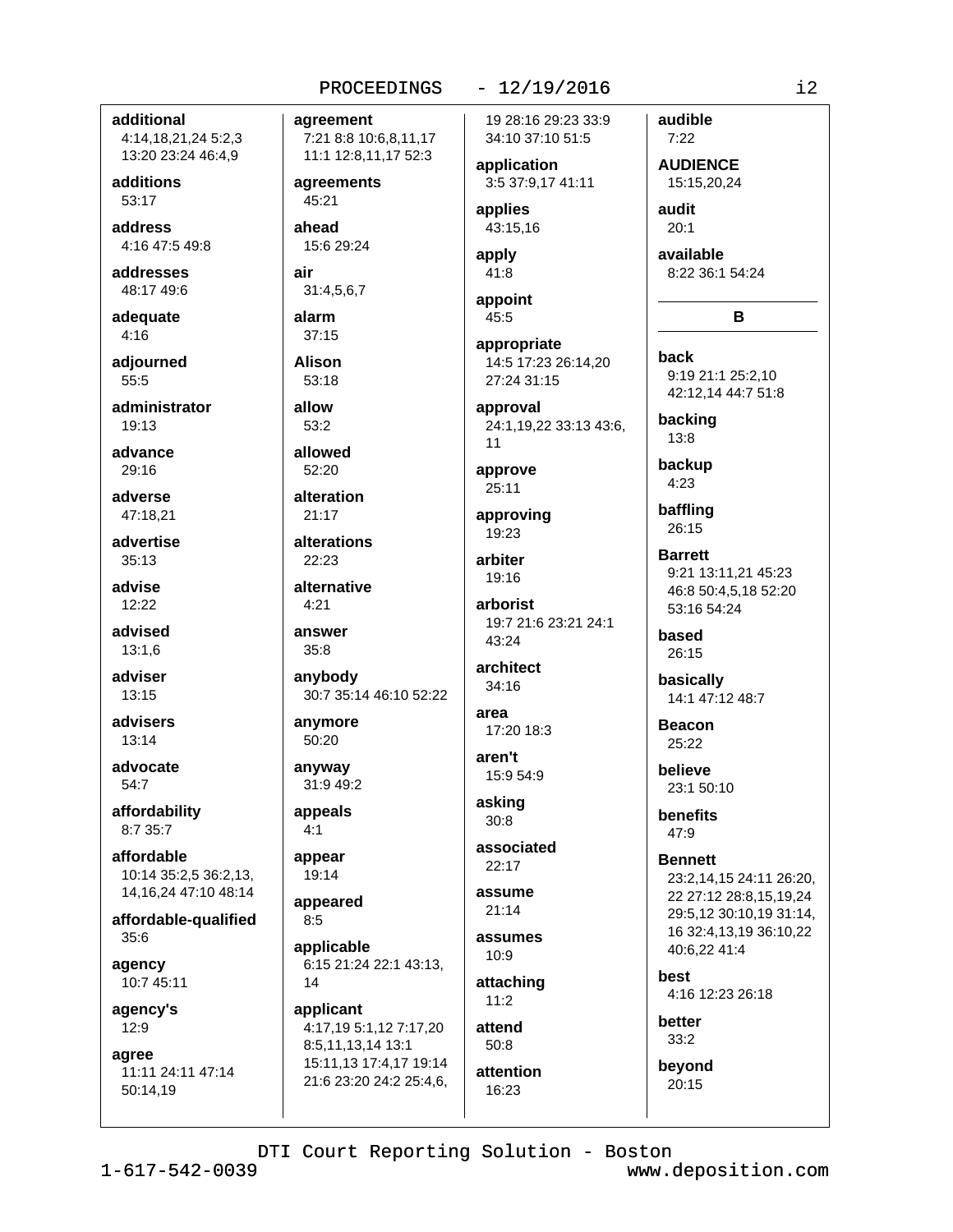#### $-12/19/2016$

bicycle  $34:11$ bit

48:15 black-and-white

 $9:2$ 

blast 27:5 29:9

board 3:10 4:1 5:16 27:24 30:3 40:11,14 41:7 46:16,19,22 47:3,5,8,15

48:12 49:3.4.16 50:7 board's  $46:16$ 

boards 46:17

body 45:17

borne  $24:1$ 

**Boston**  $45:12$ 

hottom 13:9

boy 41:14

**BRA** 

45:13 **Brady** 

 $19:7$ 

**brief** 48:15

broad 21:23,24

broadly  $22:3$ 

**Brookline** 11:24 14:19

building 14:10,24 16:17,18 17:8, 11,16 18:10,13,15,16 20:8,16 21:9,12 22:11, 24 23:20 24:6 25:8 26:6,11 27:16,17 29:8 30:1,2,6,12,22 31:12,20

 $32:5$ 33:10 37:9,10,11,12,14 38:1,12,14,21 39:5,15 40:9,10,16,19 41:6,11 49:20 building's  $5.21$  $4:12$ **built**  $35:1$ burned 14:20 bylaw 33:11 bylaws 47:16  $\mathbf{C}$ calculations 25:6,10 29:23 calling 27:22 can't 12:3,5 30:15 34:6 35:11,14 44:14 cantilevers 18:10 **Chris** capacity  $32:2$ capital 36:7 citing case 14:18 26:8,9 32:17 40:9 civil cases  $39:1$ clarify Centre 3:4 4:3 25:22 clean certain 27:9 28:4 35:2 47:16

call

certainly 27:16 32:13 certificate

17:3 27:13 36:6 certificates

certify  $37:10$ Chairman

change 6:19 21:20

changes 8:5,19 9:1,16 13:2,17, 19 45:8 46:2 54:5,8

**Chapter** 19:13 24:3

check 37:6 41:20

checked 43:17

checking 24:23 39:22

checklist 38:11.14 39:9.13 40:19

chief 4:2 37:11

**Chiumenti** 3:8 46:12,15 48:3 49:15 51:16,18,21

chosen  $11:24$ 

 $3:715:6$ 

circulated 8:2 46:10

40:7

20:16

8:10 23:15

 $42:12$ 

clear 10:2 11:18 14:7 16:6  $22:5$ 

clearing 22:9,17

close 33:19 52:19 53:10 closes

 $51:3$ code 20:8,16 30:3 37:13

cohesive  $45:23$ 

cohesively 13:10

> color  $8:1$

come 19:7 32:22 35:10 52:21, 22

comes  $20.7$ 

comfortable  $13:5$ 

comina 18:14 35:23 40:10,11

comma  $34:6$ 

commencement 21:14,15,22 22:5,16 23:6 24:7,14 37:24 39:2,18 40:21

comment 6:5 13:18 16:1 18:24 25:16.26:3.36:8

comments 8:6.11 9:7 15:5 52:11. 14 53:14,24 54:15

commission's  $14.23$ 

commissioner 17:8.11 21:12 23:1.8. 12.14 26:20.22 28:15 31:12 33:10 37:12 38:12,15 39:20

commissioner's  $22:12$ 

commissions 46:18

compact 16:8.11.14

DTI Court Reporting Solution - Boston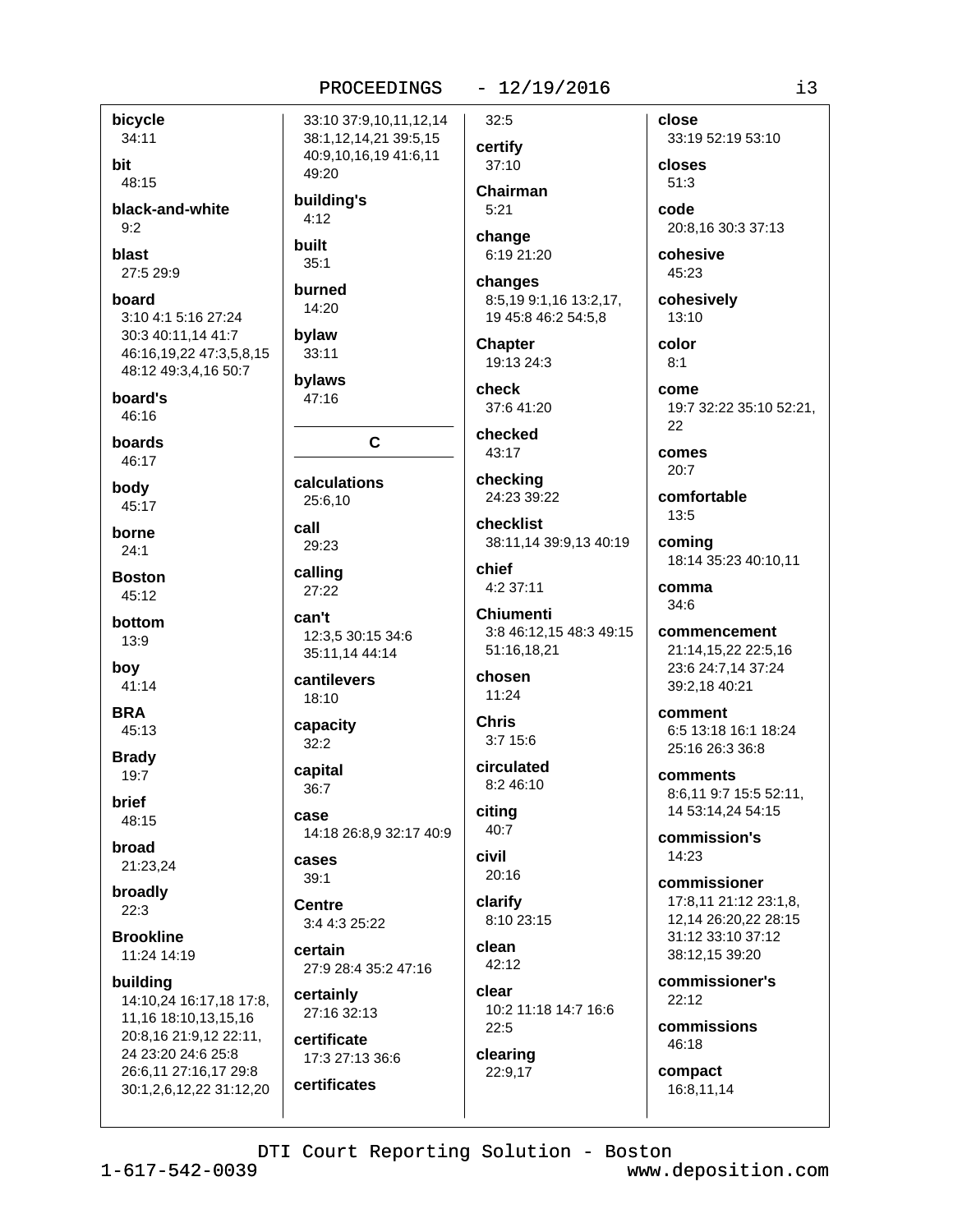#### $-12/19/2016$

compacted  $4:11$ 

compared  $25:7$ 

completed  $9:15$ 

compliance 26:12 27:18 28:12  $33:10$ 

comply 25:4 40:15

comprehensive  $3:5$  13:15

concern 4:16 20:6 26:13 47:19

concerned  $44.22$ 

concerns 18:23 20:8 46:17 47:5. 9,22 48:8,11,13 49:3,5, 16

condensers  $32:10$ 

condition 3:19 19:9,17 20:3,19 22:13,14 24:21 41:2,23 42:2,6,18 43:2,14,15  $52:14$ 

conditioned 46:20

conditioning 31:4,5,6,7

conditions 3:13 9:21 16:3,4 37:23, 24 38:4,10,13,23 39:12, 17 40:6,15 46:24 47:3, 6,7,12 49:19 52:23 53:15

confirm  $9:11$  14:10

confirmed 54:23

conflict  $30:3$ 

confusing

 $14:5$ 

consistency's 36:6 consistent 5:19 12:10 38:3 46:20 consists  $25:3$ 

> construct 40:9

connection

considered

 $26.1$ 

48:21

constructed  $14:11$ 

construction 21:14.16.22 22:6.16.19. 20,21 23:6,23 24:7,15 31:17 38:1 39:3,18 40:21.24

consultant 9:14.20 44:13

consultation  $25:20$ 

containment  $4:14$ 

Contemporaneously  $33:18$ 

content  $12:11$ 

context 54:21

continue  $6:12$ 

continuing 13:13

continuity  $10:10$ 

contractor  $29.16$ 

control 12:8 30:11

conversation 27:23 28:11

correct 10:15 16:4,12 23:2 30:5 corrected 29:15 correctly

31:1 40:21

48:16 **COS** 36:15

costs  $24:1$ 

counsel 9:14.19 12:13.15 13:4.6 52:21

counted  $15:12$ 

couple 44:20

course 26:14

crank 30:24

cranking 29:9

 $38:2.9$ crossed

cross-references

 $9:3$ **Crowninshield** 

 $20:22$ curious

36:10.11 current

 $14:7$ 

D

damage  $20:12$ 

date 5:4 50:7 53:6

dated  $4:1$ 

day  $54:2$ days 35:13 51:12 52:20 deal 20:5 38:24

**December** 4:1 31:18 51:3.13

decibel 32:11

decision 3:12,19 7:24 8:1 9:22 11:9 21:21 22:15 30:3 36:12 40:14 46:9 47:4 50:16 52:11,18 53:15

defined 21:23 24:8 44:23 46:21 48:8

**Definitely** 28:10

definition 21:15,24 22:12 23:3

defunct 45:9 delete

 $34:2$ deleted

 $19.10$ 

deliberations  $54:9$ 

demo 38:19

demolish  $40:10$ 

demolition 14:18 21:5,11,15 41:1,6

demonstrate 4:17 33:9

**Denied**  $7:19$ 

department 4:10 5:3 16:18 26:6.11 30:4 44:14.18

depending 17:24

designated 17:20 18:3

designed 14:12,15 37:13

DTI Court Reporting Solution - Boston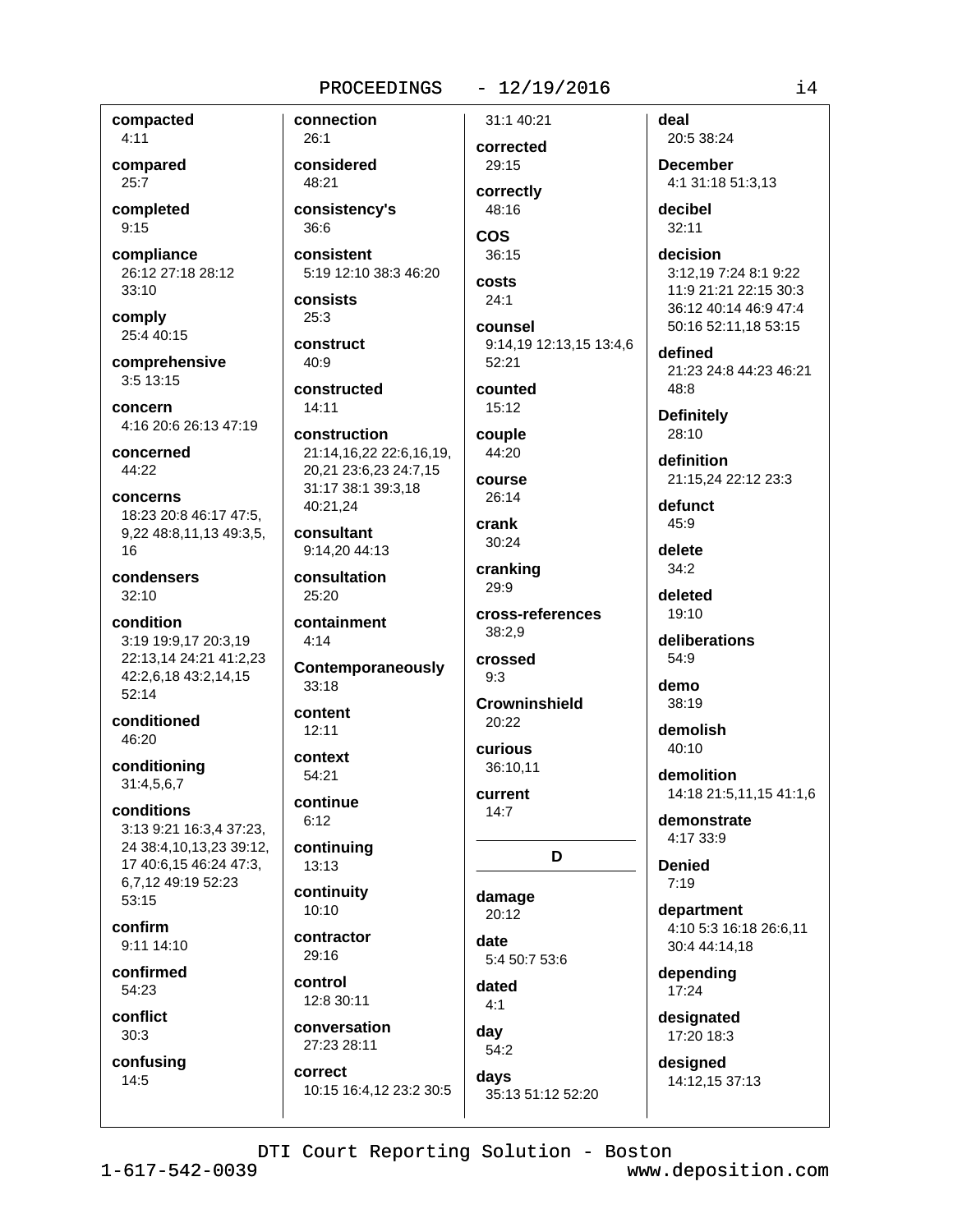### $-12/19/2016$

designee 44:12,17 45:5

despite 49:5

determined 14:3,6 16:14 46:19

developer 27:23 29:12 36:23

devil's 54:7

didn't 36:23 44:3

differ  $23:7$ 

difference 28:24 29:8

different 11:14.15 20:9 23:4 39:6 43:7,8

difficult  $39:8$ 

direct  $37:15$ 

director 24:20,22 25:8,20 26:1 43:6 45:2,4

disconnection  $22.22$ 

discuss 13:21.22

discussed 3:11 8:19 17:14 31:11

discusses  $17:13$ 

discussion 8:20 10:1 13:13 26:5 46:11.12

dispersion  $34:24$ 

disturbance 22:17

document 8:21 9:13 10:20 11:2 13:9 22:4 54:16

doesn't 24:22 28:21 31:12 35:4 39:5,24 42:2 49:8

doing 32:1 36:23

don't 6:1.11 10:6 11:13.16 17:14 23:13 26:17 29:20 30:11 34:12,14 39:8 41:1,12 43:16 44:23 48:1.6 50:17 51:18 52:10,15 53:13

double  $37:6$ 

Dr  $3.23$ 

draft 3:11,13,18 8:18 9:13,21 12:24 53:15

drafted  $9:22$ 

drainage  $42:2,8$ drawings

 $18:3$ 

driveway 18:11,12

dumpster 4:15,18,20,21 5:2

dumpsters  $4:12$ 

E

earlier 5:17 24:8 38:10 40:23  $46.10$ 

earliest  $17:9$ 

early 54:17

earns 35:21

easier 17:6 20:2 edit

edits 12:21 19:6 eiaht

 $9:5$ 

15:10.12 either 9:2 17:21,22 44:12

eligible  $14:3$ 

eliminated 20:11.13

email  $50:9$ 

emptying 35:4

enforce  $28:6$ 

enforced 26:16

enforcement 16:19

engineering 24:20,23 25:9,20 26:1 43:7 45:2.4

**Engler** 18:2 35:8,18 44:22 52:7,10 53:2,6

enhanced  $37:12$ 

ensure 26:11 32:9 38:12

entire  $27:17$ 

environment  $4:23$ 

environmental  $4:2$ 

equipment 22:22 31:3

essentially 10:19

euphemism 45:14

evening

 $3:3$ event 44:23,24

everybody 7:21 13:12

everything's  $27:2$ 

evidencing 53:4

**Exactly** 32:8 37:5

excavating  $22:18$ 

exception 40:23 41:6

Excuse  $5:21$ 

exhibit 9:18 10:4 12:16,21,23

existence  $21:8$ 

existing 15:8 18:23,24 19:10,21 21:17 23:22,23 43:19 44:1,5

expressed 49:16

extended  $53:11$ 

extension 51:6,7 52:4,11

extent 46:1 47:7

#### F

fact 48:18 family

35:5,6

far 14:22 41:12 47:13

fashion 45:23 54:16

DTI Court Reporting Solution - Boston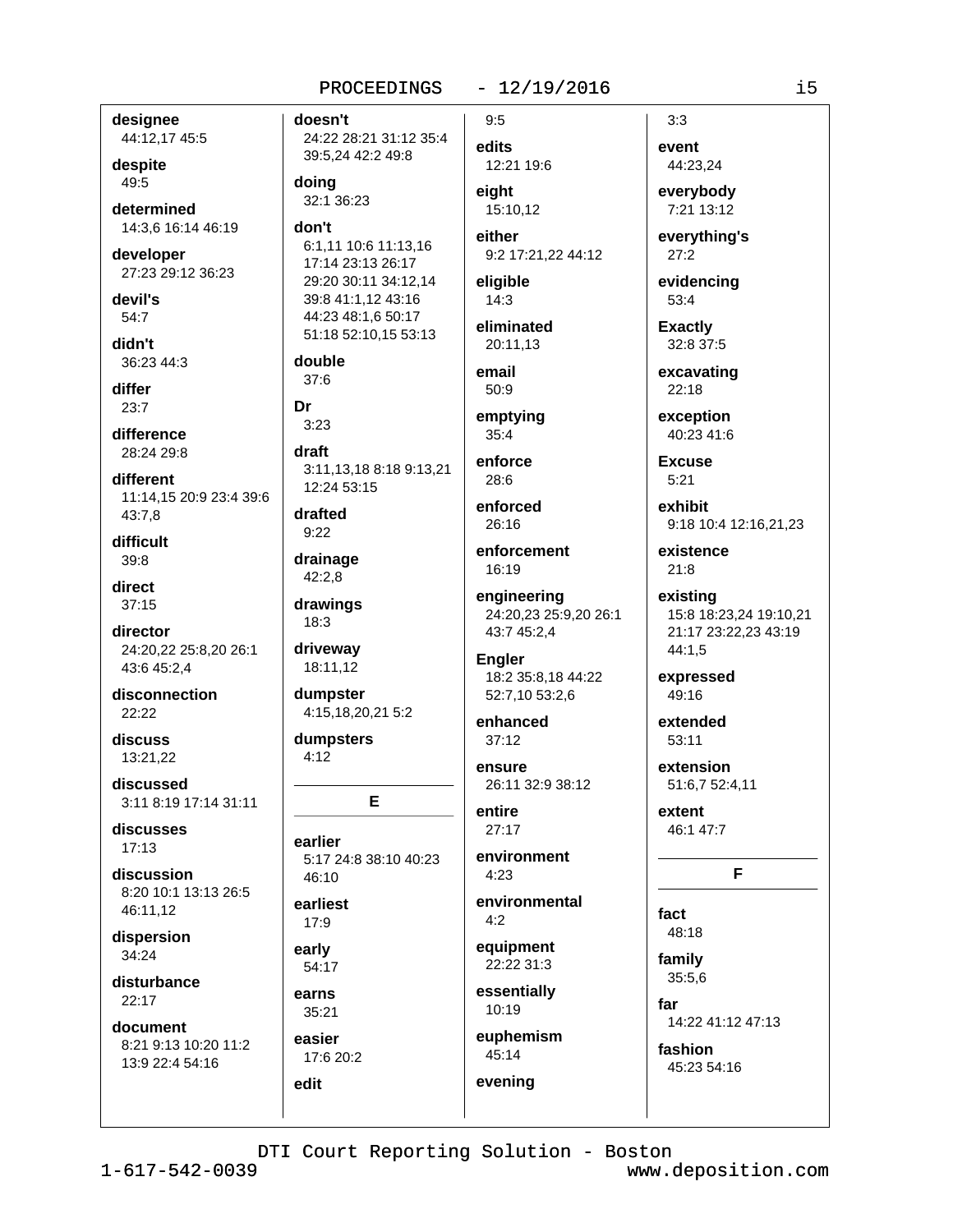#### PROCEEDINGS - 12/19/2016

| fees                        | 15:16 41:10            | further                     | going                   |
|-----------------------------|------------------------|-----------------------------|-------------------------|
| 43:13                       |                        | 13:13 53:23                 | 3:15 6:12 10:20 11:10,  |
|                             | follow-up              |                             | 12,13 13:18 15:22       |
| feet                        | 4:6 31:22              | future                      | 17:15 18:18 22:13       |
| 4:10 18:11,12,17            | following              | 50:5                        | 25:24 27:15 28:9 30:24  |
| figure                      | 4:8                    |                             | 31:18,19 32:6,7 33:4,6  |
| 15:23 26:2                  |                        | G                           | 40:4 43:7 44:21 45:1    |
|                             | follows                |                             | 52:24 54:8,9            |
| filled                      | 10:1                   | <b>Geller</b>               |                         |
| 35:5,15                     | forget                 | 3:3,6,23 5:8,11,15 6:2,     | good<br>3:3 26:24 28:13 |
| filters                     | 48:7                   | 5,7,9,11,16,23 7:1,3,5,     |                         |
| 19:24                       |                        | 7,9,11,13,15,17,238:14      | gotten                  |
|                             | form                   | 9:6,9,23 10:3,13,18         | 12:12                   |
| final                       | 11:22 26:14            | 11:1,5,8,19 12:5,19         |                         |
| 6:19 11:2,3,4 18:2          | forma                  | 13:4,8,22 14:10,14,19       | governmental<br>45:17   |
| 27:18 31:21 32:20 33:9      | 10:20                  | 15:1,4,6,10,18,22 16:1,     |                         |
| 41:22 42:1                  |                        | 4,6,12,18,21 17:1,7,12      | grading                 |
| find                        | formal                 | 18:21 19:4,19,24 20:4,      | 22:18                   |
| 17:21 22:12 35:14           | 11:2 19:11             | 14,24 21:2,18,21 23:5,      |                         |
| 46:22 49:23                 | format                 | 9,14,18 24:12,17 25:2,      | granted<br>40:8,17      |
|                             | 8:21 12:8              | 11, 13, 16 26: 4, 24 27: 4, |                         |
| finding<br>46:16 49:22 50:3 | forth                  | 6,8 28:1 33:2,12,17,22      | granting                |
|                             |                        | 34:1 36:5 37:3,6,18,21      | 47:16,17,21             |
| findings                    | 10:10 25:10            | 38:17 39:4,10,19 40:3,      | great                   |
| 13:21 14:2 46:5,9           | found                  | 18 41:3,12,21 42:11,16      | 17:12 34:22             |
| finds                       | 14:4,12                | 43:2,10,17 44:9 45:11,      |                         |
| 47:3,5,8,15 48:12 49:5,     | foundation-only        | 17,20 46:6,14 50:4,9,       | ground                  |
| 16                          | 41:9                   | 12, 17, 21 51: 4, 8, 17, 20 | 38:20                   |
|                             |                        | 52:6,9 53:1,3,9,21 54:1,    | guess                   |
| fine                        | four                   | 4,11 55:1                   | 30:8,13 32:6 39:21 54:8 |
| 6:24 24:11 47:14            | 35:21,22 36:15 46:4,8, | general                     |                         |
| finish                      | 24 51:24               | 12:22 23:17                 |                         |
| 29:13                       | four-to-one            |                             | H                       |
|                             | 36:20                  | getting                     |                         |
| finished                    |                        | 18:12 29:13                 | half                    |
| 29:9                        | frankly                | give                        | 28:20 29:4 30:24        |
| fire                        | 48:4 50:3 54:19        | 51:6 52:16 53:7             |                         |
| 37:11                       | frequently             |                             | halfway                 |
|                             | 27:9                   | given                       | 30:21,22                |
| first                       |                        | 18:5                        | <b>Hancock</b>          |
| 9:22 18:9 22:6 26:7,21      | <b>Friday</b>          | gives                       | 12:3                    |
| 27:13 33:5 35:10 41:15      | 53:8                   | 30:1,4                      | hand                    |
| 44:21 47:2 50:1             | friendly               |                             | 15:2                    |
| fit                         | 45:14                  | global                      |                         |
| 4:20 39:5                   |                        | 21:18,19 40:20              | hands                   |
|                             | full                   | go                          | 11:16                   |
| five                        | 27:5 30:16 32:2        | 15:6 17:1 20:3 23:16        | happen                  |
| 36:19,21                    | fully                  | 25:2 40:12 41:9,12          | 17:15 53:5              |
| floor                       | 27:17                  | 42:12 43:1                  |                         |
| 18:10                       |                        |                             | happened                |
| flow                        | functioning            | goal                        | 39:23                   |
| 42:13                       | 28:4                   | 10:13,19,22 11:6 27:1       | happens                 |
|                             | funded                 | goes                        | 16:13 38:22 40:2        |
| follow                      | 43:13                  | 13:14 20:15 43:3            |                         |
|                             |                        |                             |                         |
|                             |                        |                             |                         |
|                             |                        |                             |                         |

DTI Court Reporting Solution - Boston

 $1 - 617 - 542 - 0039$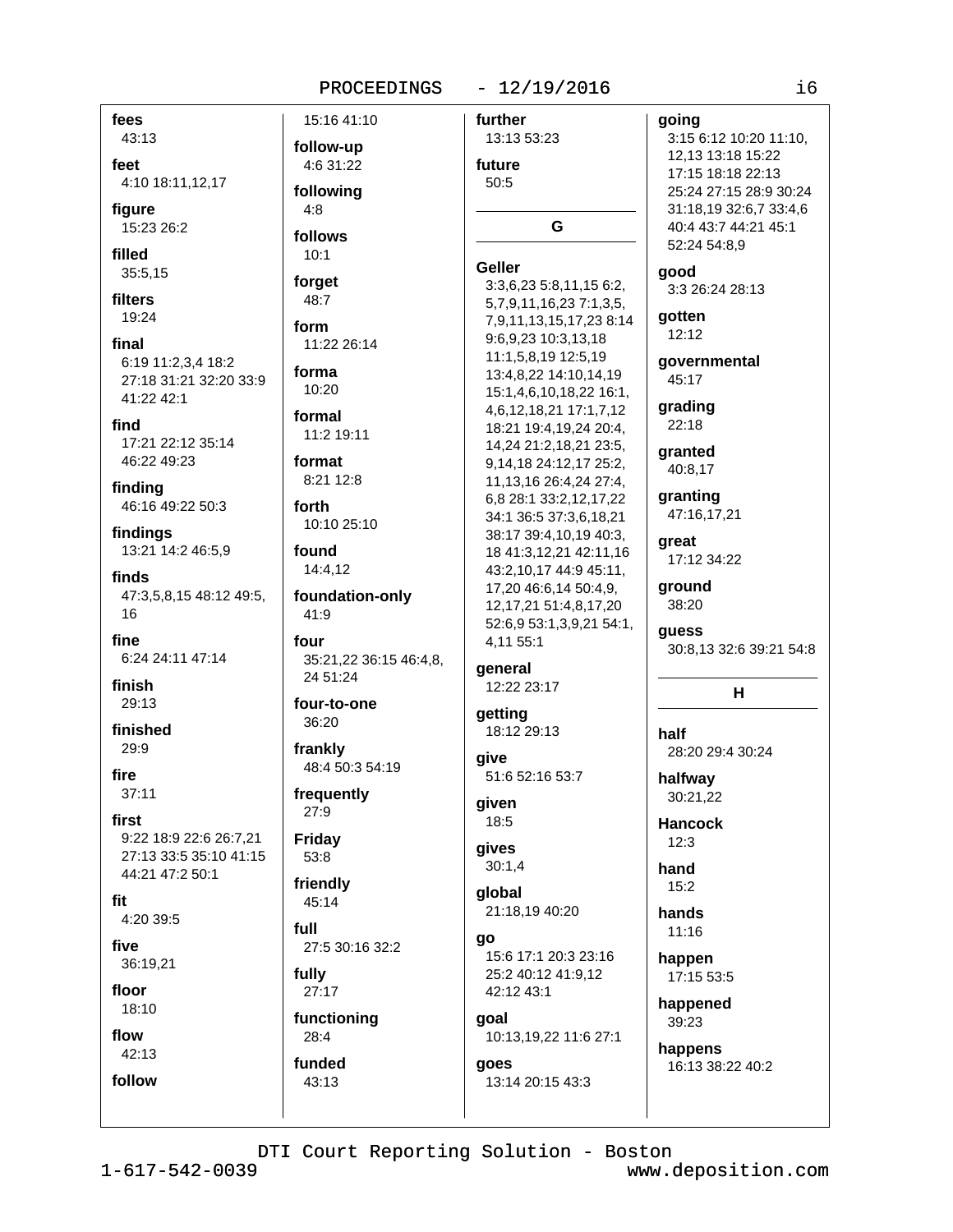#### happy 51:19 55:3,4

hardball 52:18

**Harriet** 53:22

hasn't  $20:18$ 

haven't 8:11 12:11 17:20

he's 17:7 24:23 25:24 40:4

head 44:13,17 45:9

health 4:2,10 5:3 21:8 23:21

healthy 55:3

hear 6:11 17:17 32:11 50:17. 18

heard 46:17

hearing 3:9,14,16 26:6,13 49:18 51:2,3 52:19 53:10,11 54:6

hearings 19:11

heating  $31:4$ 

held 12:1 26:17

helpful 6:3 50:12 54:15,18

highlights  $8:3$ 

highly 35:14

holding 29:17 36:24

hole 38:19

holiday  $55:4$ 

 $31:10$ household  $35:15$ householdappropriate  $35:11$ housing

hope

34:24 48:14,18,21 49:6,  $11$ 

**Hussey** 3:7 7:2,4,6,8,10 15:7 31:3,7 40:2 51:9,15  $52:1$ 

**Hussey's**  $3:7$ 

T

**I'd** 17:17 20:21 40:24

**PH** 19:8 23:18 51:15,16

I'm 6:12 9:15 10:23 16:24 22:13 23:2 25:18 30:8. 13,21 32:6 36:10,11 38:24 41:12 46:6 48:11 50:19 51:19,21,22 52:19 53:21

l've 10:19 12:6

idea  $27:21$ 

identified  $11:11$ 

ignorant 36:17

immediate  $3:6$ impact

47:18.22 important

 $33:16$ importantly  $3:12$ 

imposed

47:3 48:19 **improvements** 22:24 43:13

inadequate 49:21

inappropriate 49:14

include 21:17 22:8 39:16 44:12, 16

included 10:5,11 12:17 22:10

including 22:20

inclusive  $21.16$ 

income  $35:23$ 

incorrect 49:12

indicated 8:20 40:24

indication  $9:4$ 

individual 38:23

infinite 14:20

information 34:18 52:12.24

initial 22:16 35:23

install  $25:21$ 

installed 32:7.14

**instances**  $41:8$ 

instructions  $5:20$ intent

 $22:3$ 

interested

49:4,17 Interesting 48:10

i7

interpreted

involve

involved

irrelevant

48:5

11:5 18:15

issuance 21:5 23:19 24:6,9 26:7, 21 27:13 33:5,8 37:17

issue 5:6 16:22 24:18 27:22 30:4.6.11 31:1 32:22 36:11 38:18

issued

**issues** 8:6 28:10 30:1,2,3,5

It'll 17:19 18:2

it's

3:3 5:19 6:18 14:1.5.7 16:1,13 17:22,23 18:16, 17 19:2,22 20:9,11,16, 35:14 36:14 37:16 38:2,

**Item** 

items

 $9:12$ 

# $-12/19/2016$

 $22.4$ 

49:18

12:7,12,13

isn't

38:1 39:5,14 40:16,19

17:3 21:9 26:8 28:21 29:4 32:1 33:7 36:15

23 22:1,2,3 24:18 26:9 27:11 28:2,4,5 29:10 30:15 31:7,17 34:14 10 39:9,13 42:9 44:24 45:9,11 48:16 49:13,21  $54:5$ 

15:7.21

25:5 43:5

iteration

its 14:20

DTI Court Reporting Solution - Boston  $1 - 617 - 542 - 0039$ www.deposition.com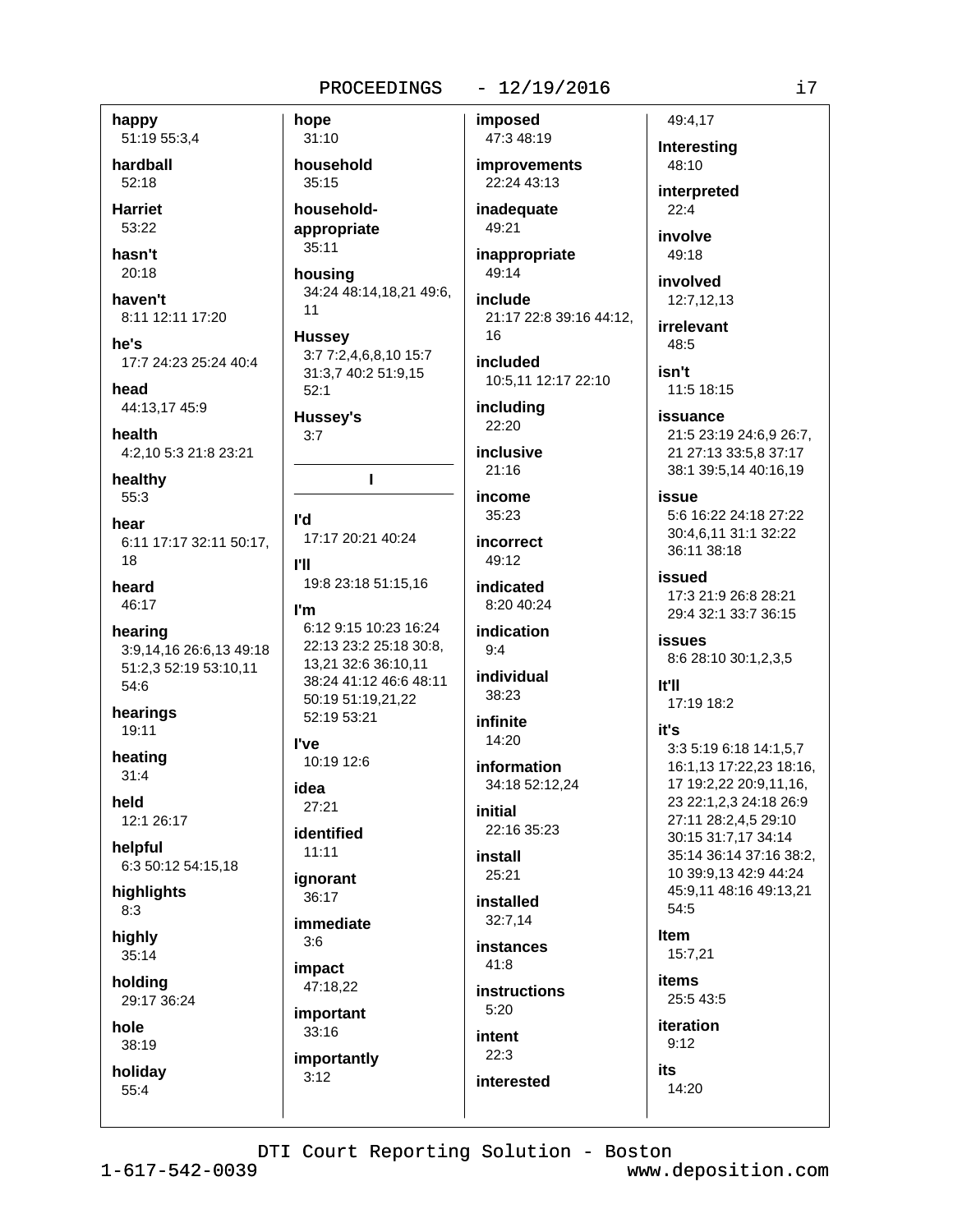#### $-12/19/2016$ PROCEEDINGS

# little

17:6 48:15,24 living  $30:8$ 

local 46:18,19,20 47:5,8,16, 19,22 48:8,11,13,17,19 49:6

located 4:19 17:19

**location** 4:21 53:13

**locations** 4:24 40:21

long 52:23

**look** 38:2 54:20

looking 29:13,20 32:20 42:22 46:24

```
lost
38:5
```
 $Int$ 18:8,9,14,17 25:10

```
low-
48:21
```
low-income 48:22

M

maintain  $35:7$ 

majority 40:14

making 47:13

**Maloney** 3:23 4:2

manner

man  $51:8$ management 40:24 41:22 42:3,6,8,9

memory

3:20 8:2 9:11 37:1 40:22

market 35:23,24

21:23

**Maria** 

market-rate 36:12,15,24

**Masshousing**  $14:2,6$ 

materials 22:21

math 36:22 37:1

matter  $20:16$ 

maximum  $16:7$ 

mean 22:6.8.16 23:11 28:21 49:21

meaning 45:15

means  $8:17$ 

measures  $34:7$ 

meet 21:6 23:20 30:17

meeting  $52:1$ 

**MEMBER** 15:15,20,24

members 5:22 11:15 44:13

memo  $5:5$ 

 $22:2$ 

mention 40:22

mentioned 18:22 38:10

**MGL** 

 $43:4$ latest  $37:13$ 

lawver

 $9:15$ 

lawyers

 $6:251:9$ 

 $42:4$ 

leave

left

 $3:7$ 

legal

let's

letter

letting

29:9

leverage

28:7

likes

lighting

 $10:10$ 

limited

22:21

13:9 33:22 41:15 43:4

22:23 34:1 42:17

line

**lines** 

link

 $20:4$ 

lion's

 $3:16$ 

41:17,19

level

 $13:14$ 

5:18 13:16,22 54:11

3:21 52:5 53:4

28:5 32:12 41:10

January 31:18 51:10,11,14 53:8, 12 54:3 55:2

J

Jesse 3:6 18:20

iob  $29:13$ 

Jonathan 9:20 13:11 45:24

Judi 9:20 13:10,20 45:23 46:8 50:4,5,18 52:20 53:16 54:23

K

**Kate** 3:8 16:21 23:9 46:7

Kate's 20:1 50:24

keep 6:15 52:24

keeping  $36:2$ 

kick  $10:12$ 

kind 16:15 23:16 31:3

know

11:5 14:14 17:23 18:15 27:1,8,21 28:10 29:15, 16,20,22,23 30:15,16, 24 31:18 32:16,20 34:12,14 38:20 39:12 40:3 41:2,5 51:2,18 53:13

knows 26:10

lastly

г

language 33:1,3 38:3 41:5 42:1 list 6:19 24:24 25:3,5 35:9, 19,20 **lists** 35:17 literally

 $8:21$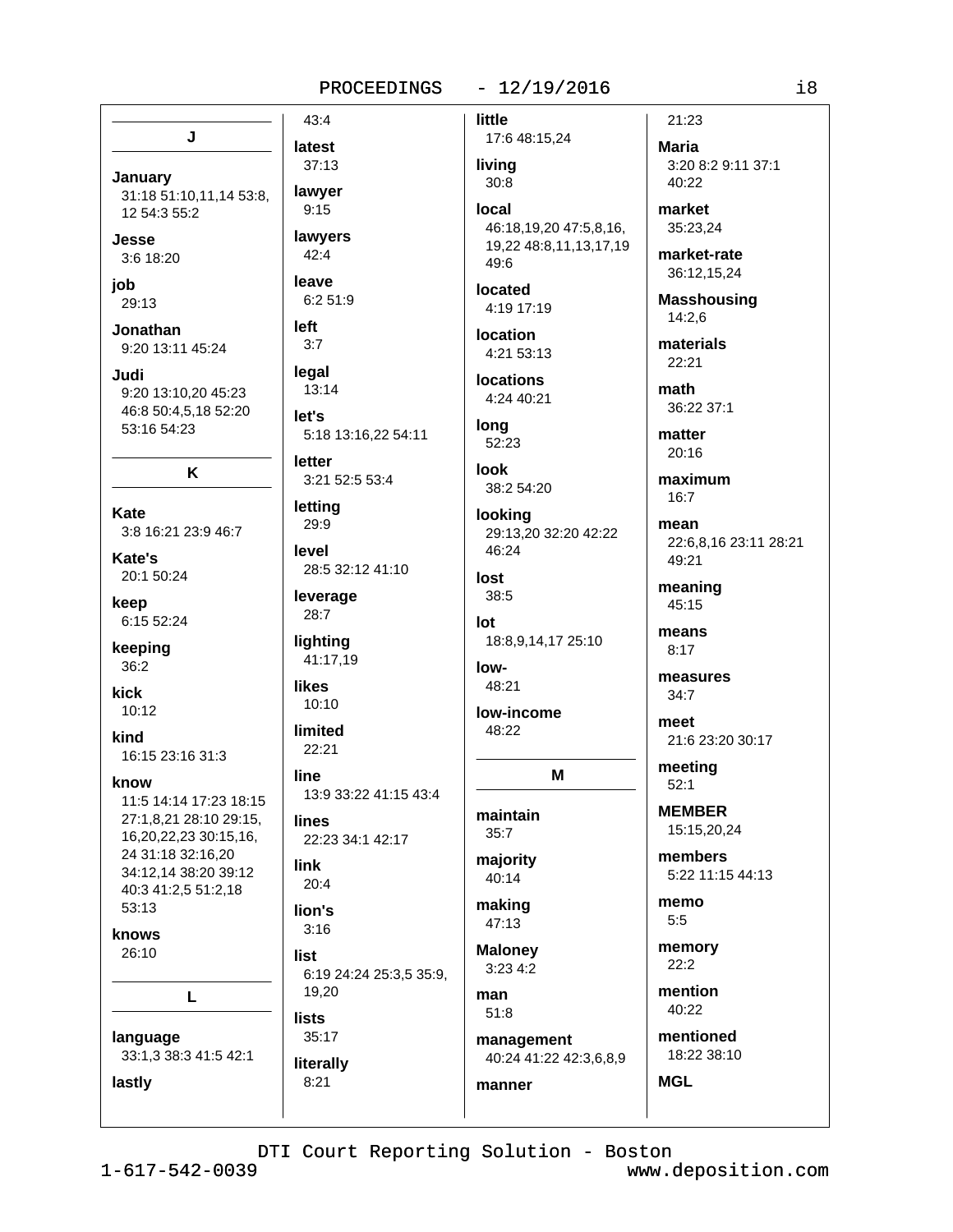#### $-12/19/2016$ PROCEEDINGS

19:13 20:8 24:3

middle 17:9 22:13

milestone 21:13 23:4 26:23

milestones  $17:11$ 

mind 5:22 23:3 43:23

mitigation  $34:7$ 

mobilization  $22.20$ 

moderate-income  $48.21$ 

**MORELLI** 3:22,24 5:10,21 6:4,21 8:10,23 9:8,18,24 10:4, 15,23 11:3,7,9,23 12:15,20 13:6 14:9,12, 16,22 15:11 16:9,16 17:10 19:2,5,20 20:2,7, 18 21:10,19 22:11 23:7, 11 24:14 25:1,3,12,15, 17 26:19 28:14,23 29:2, 6 31:11, 15, 22 32:8, 17, 24 33:4, 15, 20, 24 34:4, 8,10,13,17,22 36:20 37:4,16,22 38:7,22 39:8,11,24 41:19 42:5, 9,15,24 43:9,19,22 44:4,8,20 45:8 50:6,10 51:1,5,12,23 52:4 53:7 54:3

mouth  $50.20$ 

multiple 26:8

municipality 48:23

N

name 3:6 45:14

narrative  $34:15$ 

near 25:22 necessarily  $21:7$ necessary 47:4

need 6:1 9:24 18:12 22:4 30:14 33:19 46:2 47:20

48:1,8,14,20 49:11,23 50:11 51:18,20 52:4,10, 15 53:4

needed 4:14,15,24 5:4

needs 13:10 16:2 42:13 45:22 46:19,20,22 48:18 49:7

negotiated 10:20 11:21 13:2

negotiating  $11:17$ 

neighbor's 43:15,21,22

neighbors 18:22 27:21

neither  $9:16$ 

never 43:23

**Nevertheless**  $48:12$ 

**new** 5:12 13:17 38:13 44:2,5 52:12,23 55:2,3

next-to-last 43:4

NFPA-13  $37:13$ 

nice 45:13

night 53:12

noise 26:12,16 27:15 28:4 30:17 33:11

27:11 normally  $40:2$ 

noisiest

notation  $7:19$ note

 $20:14$ noted

4:9,13 5:5 15:11 notification

notifying  $6:18$ 

 $37:15$ 

notwithstanding  $13:12$ 

**November**  $31:18$ 

```
number
15:7.21 34:11 35:2.22
47:2,14,15 48:22 49:15
```
O

```
object
5:3
```
objection  $7:19$ 

obviously 45:24 51:1

occupancy 5:7 17:3 27:10,14 29:3, 22 32:6 36:6

occupied 27:17 28:22 29:11 30:12,15

offer  $4:7$ 

Oh 19:4 34:7 43:23 46:6 48:3

okay 5:11.15 6:1.4.22 7:21. 23.24 8:14 9:6 10:3 11:19 12:19 13:8,16,19, 24 14:9 15:4,24 16:5,20

 $55:1$ on-line  $8:23$ on-site  $22:6$ once 12:9 17:4 27:2 30:11  $45.24$ one-person  $35:12$ ones 36:24 47:23 online  $6:1$ oops 16:15

open 27:22

opening 50:20 54:5

opportunity 27:19 28:13 32:21

opposed 40:20

order 25:4 47:4

ordinance 26:12,16

original 12:24 15:1

Os 26:8 29:4 32:1 33:6

outline  $10:16$ 

outset  $9.9$ 

DTI Court Reporting Solution - Boston

17:1.12 18:19 19:4.8

25:13,16,17 26:4 29:6

30:17 32:17 33:12 34:4,

9,13,22 37:7,18 38:5,16

39:19 41:3,12 42:10,11 43:23 44:8,10 45:7,20

47:2,13,23,24 50:21

51:23 53:3,13 54:19

20:24 23:14 24:12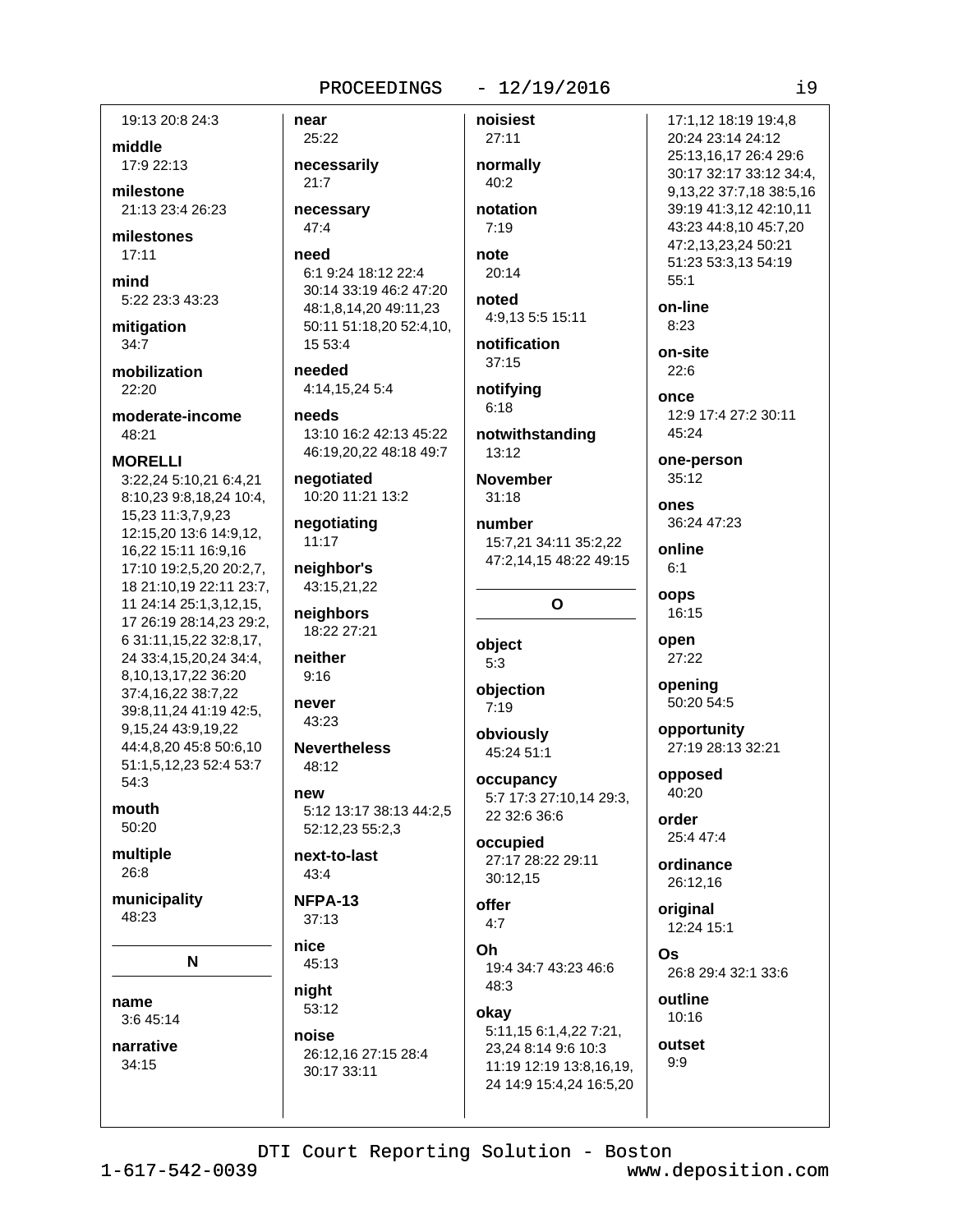#### PROCEEDINGS - 12/19/2016

 $i10$ 

| outweigh                | paying                  | 22:21                   | 7:12,14,16 11:20 13:20, |
|-------------------------|-------------------------|-------------------------|-------------------------|
| 47:9 48:14              | 35:24                   | plan                    | 24 15:5 16:3,5,13,20,24 |
| outweighs               | people                  | 4:4 11:4 15:12 19:9,15, | 17:2,13 18:19 20:11,15, |
| 48:8 49:9,11            | 3:9 6:3 10:6 11:11      | 16,20 23:22 24:19       | 21 21:1,4 22:8 23:10,13 |
|                         |                         | 40:24 41:20 42:21 44:1, | 24:4,13,16 25:18 27:2,  |
| overseas                | percent                 | 5                       | 5,7 29:7 30:7,13 33:3,  |
| 45:17                   | 5:6 16:7,10,14 27:7,20  |                         | 16, 18, 21 34: 5, 9, 23 |
| oversees                | 28:8,9,10,20 29:2,3,11, | planner                 | 35:17 36:4 37:8,20      |
| 10:8                    | 19,22 30:15 31:24 32:5, | 14:17                   | 38:5,16 40:4 42:7,10    |
|                         | 15 33:6 35:21           | planning                | 43:1,12,21,23 44:7,10   |
| owner                   | percentage              | 45:12                   | 45:7,16,19 48:1 49:13   |
| 11:15                   | 36:3                    |                         | 50:14,19 52:2 54:7      |
|                         |                         | plans                   | power                   |
| P                       | period                  | 4:18,19,22 17:17 34:17, | 20:23                   |
|                         | 48:4                    | 19 41:15,16,17,18,22    |                         |
|                         | permit                  | 42:2                    | prebuilding             |
| p.m.                    | 3:5 13:15 14:24 16:17   | plant                   | 38:7 39:13,14           |
| 3:2,3 53:12 55:5        | 21:5,9 23:20 24:7,9     | 23:24                   | preconstruction         |
| packet                  |                         |                         | 19:3 25:6               |
| 5:23,24                 | 37:10 38:2,7 39:5,14,15 | play                    |                         |
|                         | 40:16,19 41:6,9,11      | 54:7                    | preexisting             |
| page                    | permits                 |                         | 49:18                   |
| 13:20 14:1 15:5,7,18,19 | 24:6                    | playing<br>52:18        |                         |
| 16:5,21 22:13 25:18     |                         |                         | prepare<br>11:12        |
| 26:4 33:14 37:18 41:14  | perpetuity              | please                  |                         |
| 43:24                   | 10:14,15 12:1           | 15:17 54:17             | prepared                |
| pages                   | person                  |                         | 14:17                   |
| 15:16                   | 44:13,17 45:1,3,5       | plow                    |                         |
|                         |                         | 17:23                   | present                 |
| paid                    | persons                 | plowed                  | 50:11                   |
| 43:13                   | 48:22                   | 18:13                   | presented               |
| paragraph               | pertain                 |                         | 52:12                   |
| 14:2 16:23 17:13 18:21  | 8:6                     | point                   |                         |
| 24:17 25:19 26:4 37:19  |                         | 10:22 13:9 16:22 21:2   | presenting              |
| 43:12 44:11 50:2        | Peter                   | 24:5,9 26:7 27:10,14    | 52:23                   |
|                         | 34:21                   | 28:2,3,5,16 29:1,12     | preservation            |
| paragraphs              | photographs             | 30:23 32:4,8,15 49:1    | 14:17,23 40:12          |
| 43:8                    | 42:20,22                | 53:14                   |                         |
|                         |                         | points                  | presume                 |
| paren<br>33:19          | phrase                  | 17:9 39:7               | 27:10                   |
|                         | 39:4 40:20              |                         | pretty                  |
| parking                 | pickup                  | possibility             | 46:21                   |
| 15:8 16:10 25:21        | 5:4                     | 32:14 53:24             |                         |
|                         |                         | postconstruction        | prevailing              |
| part                    | pin                     | 25:7                    | 26:15                   |
| 32:18,20 39:19 52:13    | 50:7                    |                         | prevent                 |
| particular              | place                   | posted                  | 38:19                   |
| 4:4 10:24 11:22         | 11:12 38:12 39:16,17    | 8:23                    |                         |
|                         |                         | posting                 | previous                |
| parties                 | placement               | 6:17                    | 20:17 37:23 38:4        |
| 49:4,17                 | 22:19                   |                         | print                   |
| path                    | places                  | potential               | 8:2                     |
| 18:15                   | 23:4                    | 47:9                    |                         |
|                         |                         | Poverman                | printed                 |
| <b>Patrick</b>          | placing                 |                         | 8:24                    |
| 4:2                     |                         | 3:8 6:6,8,10,14,22,24   |                         |

DTI Court Reporting Solution - Boston

 $1 - 617 - 542 - 0039$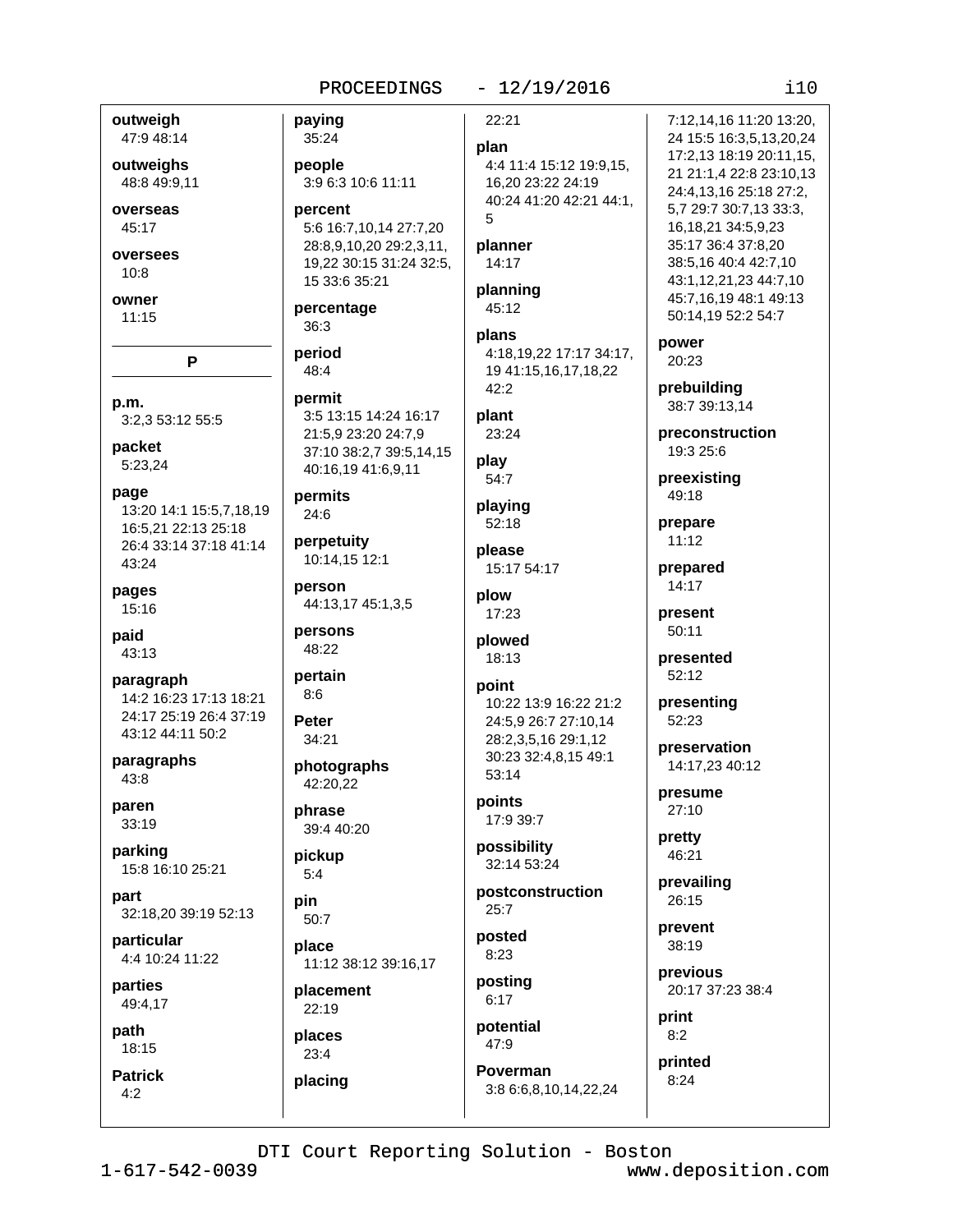printer  $8:1$ 

prior 12:4 14:21 21:4,13 23:6,19 24:13,14,19 26:21 27:13 33:5,8 37:9,17,24 38:1,18 39:4,14,17 40:16 41:1

private 20:9,20

pro 10:20

probably 27:14 50:15

problem 39:24 49:10

problems 49:11

proceedings 3:1 55:5

process 19:11 20:1 28:12 36:17 37:3 40:12 49:18

produced 36:13

prohibition 40:7

project 4:7 14:3,6,8 29:18 33:10 37:14 46:19 47:6. 8 48:20 49:6

proof  $17:5$ 

property 20:9,13,20

proposed 3:12,13 4:4,9,20 24:2 47:10

proposing 54:21

protect  $44:1,5$ 

protecting 19:20 23:23

provide 5:2 23:22 25:6 42:19 provided  $4:12$ provision 42:23 43:18 public realize 5:22 19:11 25:21 49:18 51:2,3 53:24 pull  $6:20$ pulling 24:6 purposes  $22:15$ pursuant 43:14 purview  $19.22$ push  $18:4$ put 10:10 26:3 44:4 Q **qualifications** 30:18 35:7 qualify 16:9 35:23 **auestion** 21:23 26:24 35:1 38:18 39:22 53:22 questions

4:6 50:23,24

 $\mathbf R$ 

racks  $34:11$ 

raise 38:18

raised  $30.449.350.24$ 

ratio 36:20 read

17:5 22:11 23:18 34:6 44:12

 $-12/19/2016$ 

readvertise  $35:19$ 

25:24

#### really 10:1 12:12,22,24 13:2 18:8,11,15,17 25:1 37:23 38:3,9,13 42:21 54:15,18

reason 19:9 20:22 44:19

reasonable  $48:20$ 

reasons 29:21

recall  $3:9$ 

receive  $5:24$ 

received 3:20 5:17 8:4.11

recommended 4:11 46:8

reconvening  $3:4$ 

record  $3:6$ 

records 14:20

rectify 29:17

recycling  $4:5,23$ 

redline 3:17 6:18 8:1,2,5,12,15, 16, 18, 21, 22 9: 17 13: 17, 18

reducing 33:22

refer 12:23 41:16 42:2.18

reference 36:5 44:11 48:11 referenced 38:23

> referring 24:19 41:15.22 42:13  $45:3$

refers  $26:7$ 

reflect 34:20

regarding 4:3,7 8:12 10:4 19:11 20:19 21:11 23:3

regional 48:14,17,20 49:6

regs 20:10

regular 18:16

regulation 48:9,18

regulations 47:17 48:19 49:24

regulatory 8:8 10:5,8,11,16 11:1 12:8,17 45:21

reigning 53:14

8:7 19:5 relevant

 $21:7$ 

related

relief 40:8,9,13,17

remember 18:22 44:15

remind 46:7.15

reminder  $33:13$ 

removal 19:12 22:22 24:2

removed 17:21,22 18:1

removing 19:15 22:7,9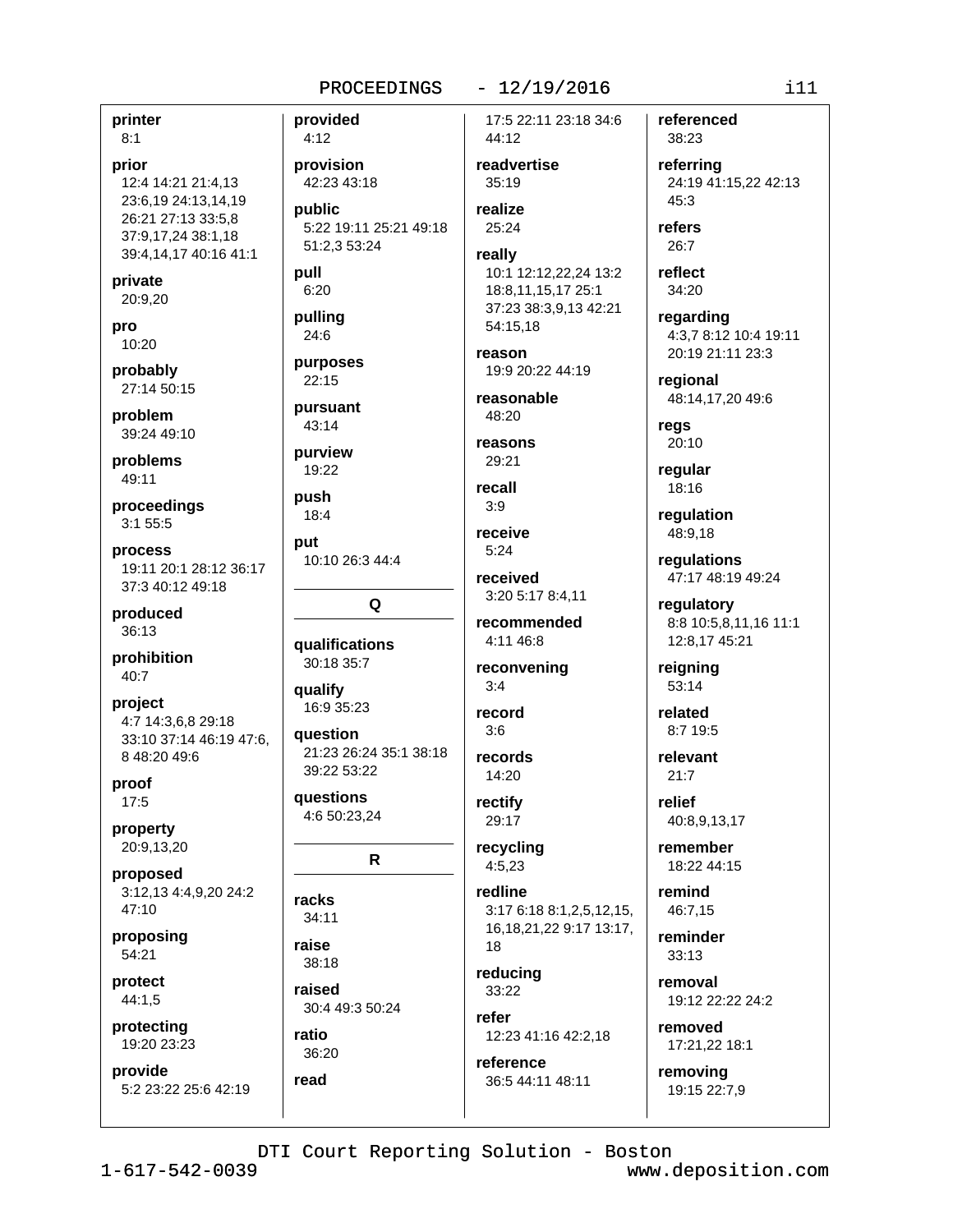## render

47:6,7 rent 35:24

repair 22:24

repeat 34:2 41:24

replace 19:9

replacement 10:5.11 12:17

report 5:9 14:17,23 42:20,22

request  $7:18$ 

requested 8:4 9:16 40:13

requesting  $23:16$ 

require 24:22

reauired 10:21 43:14

requirement 49:23

requirements 8:7 48:19

requiring 43:5.9

residents  $46.18$ 

resolve  $30:2$ 

respective 44:14.17

respond 50:23

response 4:6 7:22

responsibility  $10:9$ 

rest 33:7 48:4,5 50:2 review 3:17 9:13,14,24 13:13, 18 14:18 17:8 21:8 23:21,24 25:3,9 34:2,3 38:8 39:14 40:8 43:5.9 45:5 46:1 52:13 53:14

reviewed 3:10.11 9:16.21 12:16. 20,21 13:10 17:10 44:1 45:23

reviewer 19:16

 $54:18$ 

reviewing 14:18 19:23 39:1

revised 3:10 4:18,22 5:18

revisions  $3:17$ 

revisit 32:22

revisited

reword 25:15

 $5:6$ 

reworded

 $16:2$ riff

26:5 riaht

#### 3:8 9:16 10:3 19:4 20:14,23 21:12 25:15 27:4,6 28:23 29:8 30:13 35:17 36:14 37:21 38:19 39:20,21 41:19 42:15 45:16 46:6 49:15 50:9 51:4,15 52:18

role  $45:8$ 

roles 44:22

roll  $13:16$ 

rooftop  $32:6$ room

4:9,20 17:7 53:20

### $-12/19/2016$

**ROSENSTEIN** 

### 8:16 53:23 **ROTH** 5:14 14:24 15:3.14

17:19 18:7 31:6.10 34:12,14,21 Roth's

 $12:21$ 

rubbish 4:4,135:4

run 5:18 31:13 32:2 35:18

 $40:18$ running 27:3 32:3,10 38:20

runoff  $25:7.8$ 

 $\mathbf{s}$ 

sake  $36:7$ 

satisfaction 43:6.11

satisfactory 18:5 41:7

satisfied 12:14 42:19

saw 50:9

saying 27:12 30:14,21 33:5 39:1.6 47:22,23,24 49:9,10 52:19

says 14:2 15:9,10 23:19 25:19 43:12 47:15,18 48:12,17,19 49:5

schedule 31:16.17

**Se** 10:17

section

second 18:9.10 31:23 32:19 33:22 49:1 52:8

signature

23:18 42:12.13.17 47:4

sections  $22:1,2$ 

see 9:1.2.3 16:21 17:7 19:1 20:14 27:9 38:8 46:2 48:1 49:10 54:11,13  $55:2$ 

seen 10:19 20:21

sending 33:19

sense 12:7 26:3

sent 34:21

sentence 33:8 47:11 48:6 49:1  $50:1$ 

separately 13:21,23

served  $35:10$ 

services  $4:3$ 

set 3:10 5:18 9:2 20:9

SAWAR 22:23

shade 19:12 24:3

share  $3:16$ 

shouldn't 18:8 44:19 50:2

shoveling 18:16.18

show 4:19.22 6:1 18:2

side 25:21

sign 25:21 31:20

 $10:21$ 

DTI Court Reporting Solution - Boston

www.deposition.com

 $112$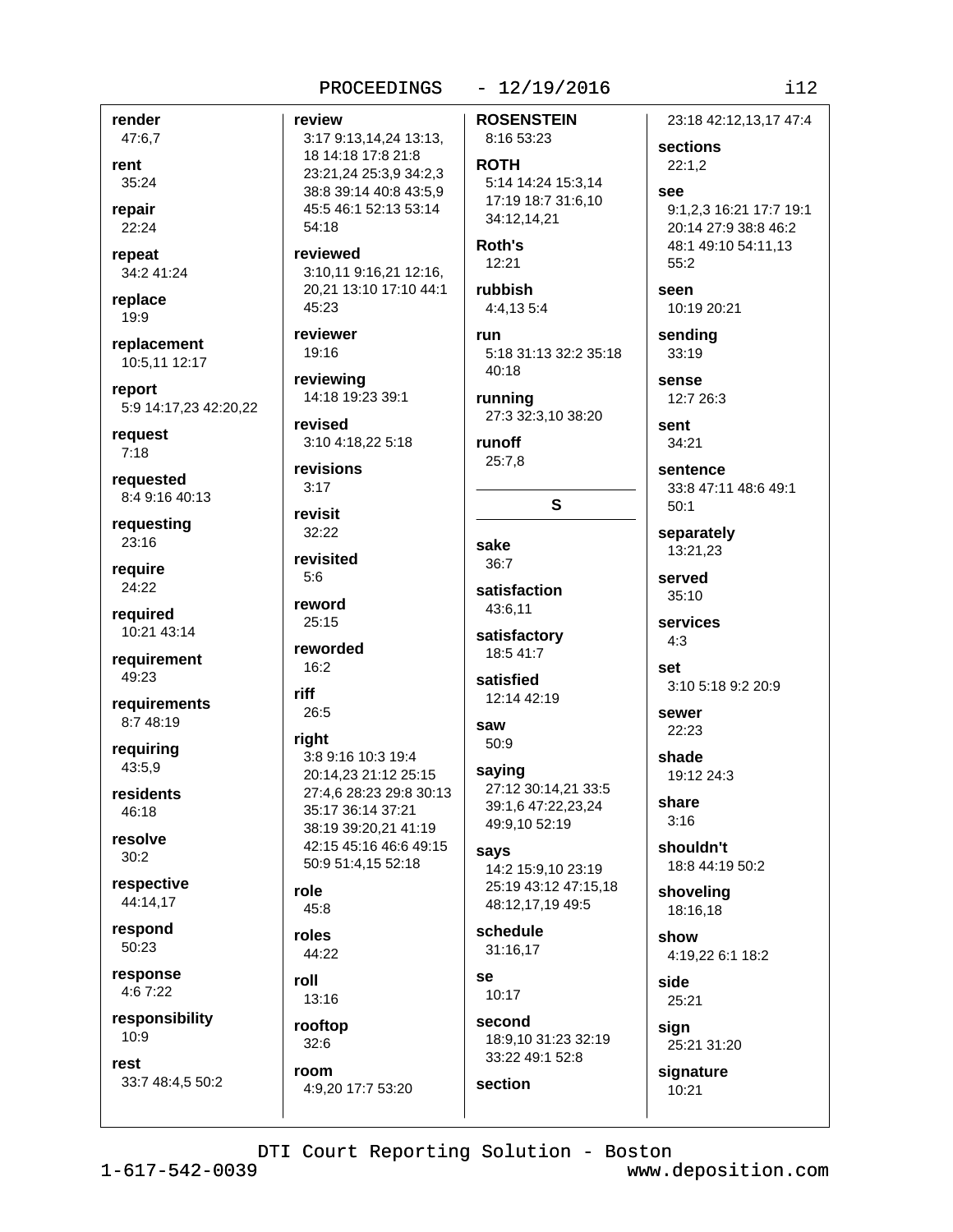#### $-12/19/2016$

simply  $6:17$ 

**Simpson** 9:20 13:11 45:24

site 15:12 17:22 18:1,4 22:22 24:19 25:23 41:15.17

six

15:9

six-story 49:20

**Size** 4:10 35:11 36:1

small 17:23

smooshed  $17:16$ 

snow 17:14,15,18,24 18:4,14

snowplowing 18:9

soil 22:7,9

soils

 $22:17$ sole

19:16

solves 49:9

somebody 35:21

something's

6:14 9:3 sooner

 $31:1$ 

sorry 10:23 46:6

sort 6:18 28:2 38:10 54:14,

21

space  $4:175:2$ 

spaced

 $38:6$ 

spaces 15:8 16:8,11

speak 12:3,5 19:6,19 26:23 50:13 52:7 53:16

speaking 10:24

specific 22:1,2 54:4,6

specifically 21:22

specified 47:21 48:11

specifying 47:24

speed  $30:16$ 

spot 17:20,21

spring  $31:19$ 

sprinkler  $37:14$ 

staff 11:14 44:11,12 46:17

stage  $11:10$ 

stamped  $34:17$ 

standard 26:17

start

28:11 35:24 started

 $12:2$ starting

 $13:9$ 

state  $35:9$ 

stated 48:16

**STEINFELD** 46:4 53:19 54:23

**Steve** 

 $3:750:14$ **Steve's** 

 $12:1$ 

50:24 stipulation

storage 4:17,22 5:2 17:14,15

storm  $18:5$ 

stormwater 25:7 41:22 42:1.7.9

street 3:4 4:3 19:10,15,21 23:22,23,24 24:2 25:22 43:20 44:1,2,5,6

**struck**  $19.17$ 

structure 15:1 22:24 26:9

**structures** 20:12 21:17

stumbled  $54:14$ 

stumps  $22:9$ 

subject 24:3 34:2

submission  $14:4$ 

submit 5:13 17:5 19:15 54:16

submitted 12:24 14:3,7

subsections 38:8

subsidizing 10:7 12:9

**successor** 45:11.15

sufficient 46:23

suggested

suggest  $28:1$ 

suggesting 48:12

53:16

suggestion 24:4 54:20

suggests 47:12

summary 37:23 38:11,14,24 39:9, 13,15

superfluous 47:1 48:6

supposed 46:7

sure 5:19 9:15 12:13 41:13 42:24 46:14 52:9 53:21

surface  $15:8$ 

survev 19:3

systems  $37:14$ 

#### T

take 5:17 6:16 11:12 12:8 18:6 39:16,17

taken 38:12 44:16,19

talk  $52:22$ 

talked 45:20

talking 28:20 29:3,4 42:16,21

tear 38:20

technically 52:10.15

tell 15:16 40:4

15:14

ten

DTI Court Reporting Solution - Boston

 $i13$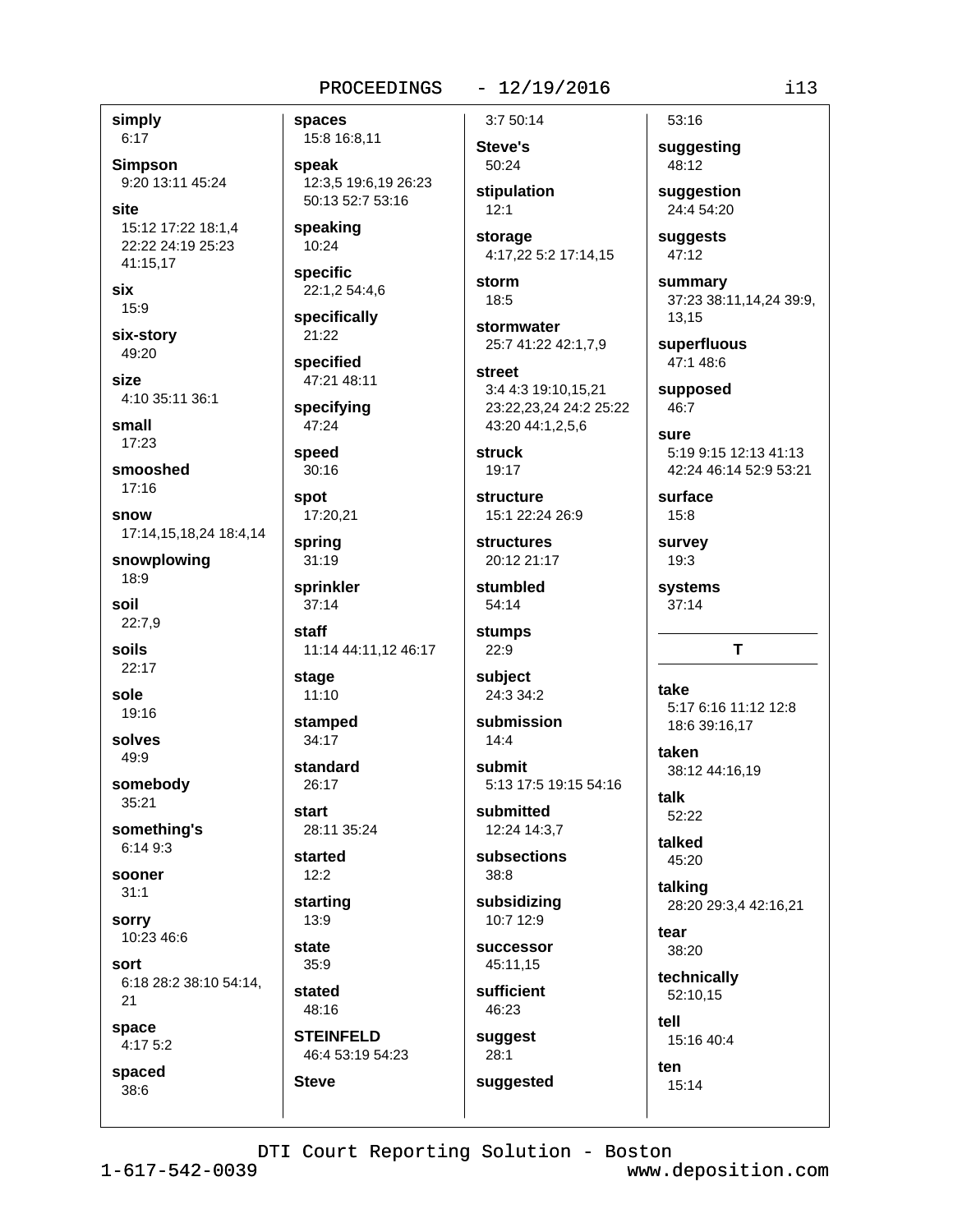### $-12/19/2016$

tenant 35:24

tenants 30:23

tense  $37:8$ 

term 12:9 46:21

terminology 41:10

terms 3:17.18 10:5.10 11:11 12:16 34:23 46:3 50:15

test 28:3 30:9 31:13,14,20 32:11,15

testimony  $3:14$ 

testing 31:23 32:1

**Thank** 5:8,11,15 24:12,16 33:20 53:3 54:22 55:1

**Thanks** 36:4

there's 7:19 15:14 19:10 25:10 28:24 29:14,21 31:1 36:13 38:11 41:5 46:4

they'll 6:20 34:24

they're 6:17 28:22 29:20 30:2, 22 32:14,17 35:21 38:13 40:10 41:17

they've 12:20,21

thing 49:14

things 39:16,22 43:7 44:20,21 54:14

#### think

3:15 6:17,19 14:5 15:9 16:2,22 17:14 21:10,11 25:13 26:9,19 31:23

41:16,23,24 42:5,18 43:16 44:2,4,21,24 46:21 47:1,2,13,20 48:3.6.24 49:12.13 50:1.6 54:11.21

thought 20:1,21 34:15 36:17 37:4 43:17 44:15,18

three 42:17

three-bedroom 35:4.12

three-bedroomqualified  $35.15$ 

three-bedrooms  $35:3$ 

threshold  $27:9$ 

thrown  $51:13$ 

tie 11:16 20:5

#### time 11:7,8 27:14,16 28:2 29:1,24 30:2,5 31:20

39:20,21 52:17 54:17

times 35:22

timina 46:3

today 8:24 40:23 46:10

#### **Tom** 19:7

toniaht 54:10

top 25:18

topic 54:6 total

16:10 totally  $49.13$  toters 4:23,24 town 8:9 9:14,19 10:9 11:1, 24 12:13,15 13:4,6 14:19 19:7,13 23:21 24:1 43:24 44:11,14,18 45:10 46:17 51:22  $52:21$ town's  $33:11$ 

track  $9:1$ 

transition  $8:8$ 

translation 53:9

transportation 24:20,23 26:2 45:2,4

trash 4:9,11,12

**Traveling**  $51:8$ 

tree 20:6

# trees

18:23,24 19:10,12,15, 21 20:9,12,19 21:8 22:9 23:22,23,24 24:2,3,10 43:16,20,21,22 44:1,2, 5,6

trigger 10:22 17:8 24:5 29:1 39:640:13

#### truth  $18:7$

try 17:20 29:17 37:2

trying 50:6

 $31:8$ 

**Tuesday** 51:13,14 53:12

furn 27:17 29:20 30:6 31:19 turning

turns 35:16 50:22

twelve 15:9.12 two

4:23 29:15,24 34:1

two-person  $35:12$ 

two-week 51:6,7

two-vard  $4:11$ 

type 40:13

typically 29:13,22 40:6,12 41:10

typo 14:1 33:16,17

### U

ultimate 28:6

underlined  $9:4$ 

underneath 18:13,14

understand 3:20 9:23 10:6 13:12  $39:10$ 

understanding  $9:10,12$ 

uneconomic 47:6.8

**UNIDENTIFIED** 15:15,20,24

unit 30:12 35:4,12 36:1,13, 14,16

units 12:1 28:20 30:24 32:7 34:24 35:2 36:12,15,21, 24 47:10

universally 21:24